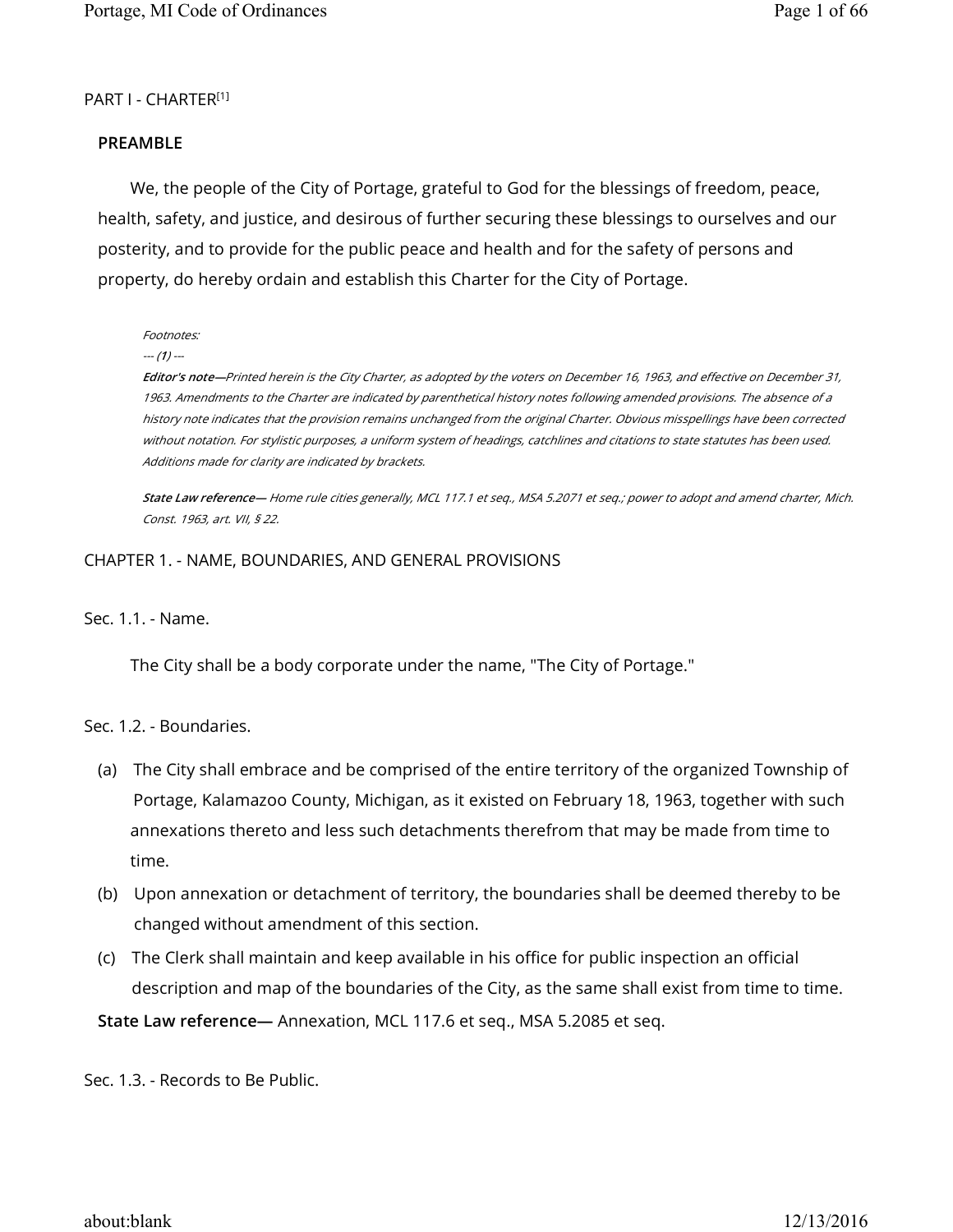All records of the City shall be public, unless otherwise provided by law; shall be kept in City offices, except when required for official reasons or for purposes of safekeeping to be elsewhere; and shall be available for inspection at all reasonable times.

**State Law reference—** Mandatory that charter provide that all records of municipality be public, MCL 117.3(l), MSA 5.2073, (l); Freedom of Information Act, MCL 15.231 et seq., MSA 4.1801(1) et seq.

Sec. 1.4. - Public Records as Evidence.

Public records of the City, or copies duly certified by the custodian thereof, shall be primafacie evidence of their contents in all legal actions or in other proceedings.

**State Law reference—** Mandatory that charter provide that all records of municipality be public, MCL 117.3(l), MSA 5.2073, (l); Freedom of Information Act, MCL 15.231 et seq., MSA 4.1801(1) et seq.

Sec. 1.5. - Definitions and Interpretations.

Except as otherwise specifically provided or indicated by the context of this Charter:

- (1) The word "board" includes the word "commission";[.]
- (2) The word "City" means the City of Portage;[.]
- (3) The word "Council" means the body vested with the legislative power of the City of Portage, and is synonymous with the terms, city commission, governing body, and other terms used to designate the governing bodies of cities in any law;[.]
- (4) The word "lien" includes security interest as defined by law or as brought into being by the operation of law, or both;[.]
- (5) The word "law" denotes applicable Federal law, the Constitution and statutes of Michigan, the applicable common law, and this Charter;[.]
- (6) The word "officer" includes, but shall not be limited to, the Mayor, the members of the Council, the Judges of the Municipal Court, members of City boards, and administrative officers and deputy administrative officers of the City;[.]
- (7) The word "person" extends and may be applied to bodies politic and corporate and to partnerships and associations as well as to individuals;[.]

(8)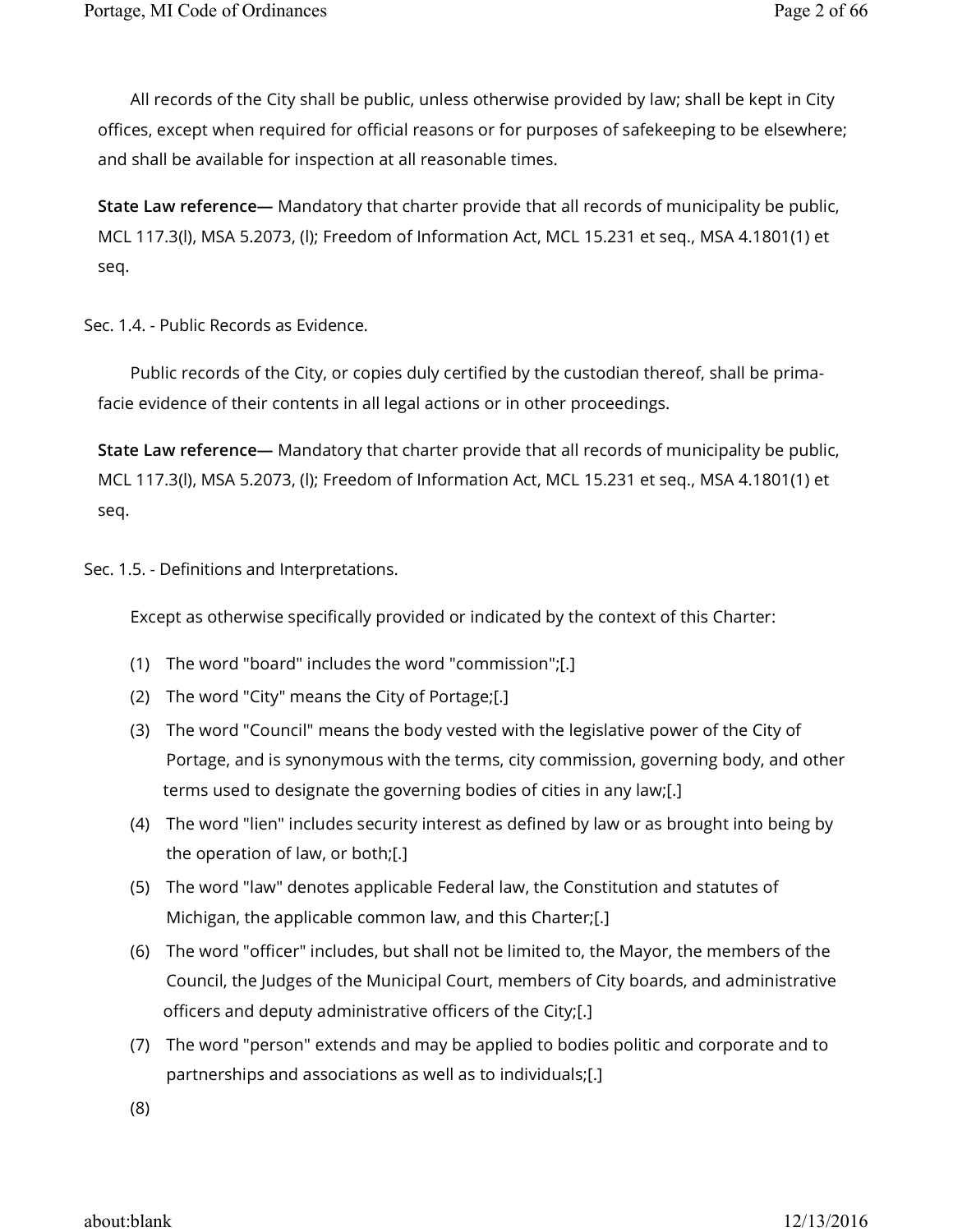The words "printed" or "printing" include typewriting, printing, engraving, stencil duplicating, lithographing, photostating, or any similar method of reproducing written language;[.]

- (9) The words "publish" or "published" include publication in the manner provided by law, or, where there is no applicable law, in one or more newspapers of the City qualified by law for the publication of legal notices or, if newspaper publication is not available, by posting in at least two places in each election precinct;[.]
- (10) Except in reference to signatures, the words "written" and "in writing" include hand written script, printing, typewriting, teletype and telegraphic communications, and other forms of graphic English language readable by the average literate person;[.]
- (11) All words indicating the present tense are not limited to the time of the adoption of this Charter, but extend to and include the time of the happening of any event or requirement to which a Charter provision is applied;[.]
- (12) The singular includes the plural, the plural includes the singular, the masculine gender extends to and includes the feminine gender and the neuter.

# Sec. 1.6. - Official Performance.

Whenever this Charter requires the performance of an act by an officer, the act may be performed by a deputy, or by a subordinate under the officer's direction, unless otherwise provided or required by law.

# Sec. 1.7. - Penalties for Violations of Charter.

No person shall fail to do or perform any act required to be done or performed by him, nor shall any person do any act forbidden, by this Charter. Any such failure to do or perform any such act so required and the doing of any such act forbidden shall constitute a violation of this Charter. Any person found guilty of an act constituting a violation of this Charter may be punished by a fine or imprisonment, or by both such fine and imprisonment, in the discretion of the court. No such fine shall exceed the sum of five hundred dollars (\$500.00) nor shall any such imprisonment exceed ninety (90) days. This section shall not operate to limit or prejudice the power to remove officers or discharge employees as provided in this Charter.

Sec. 1.8. - Chapter and Section Headings.

The chapter and section headings used in this Charter are for convenience only and are not a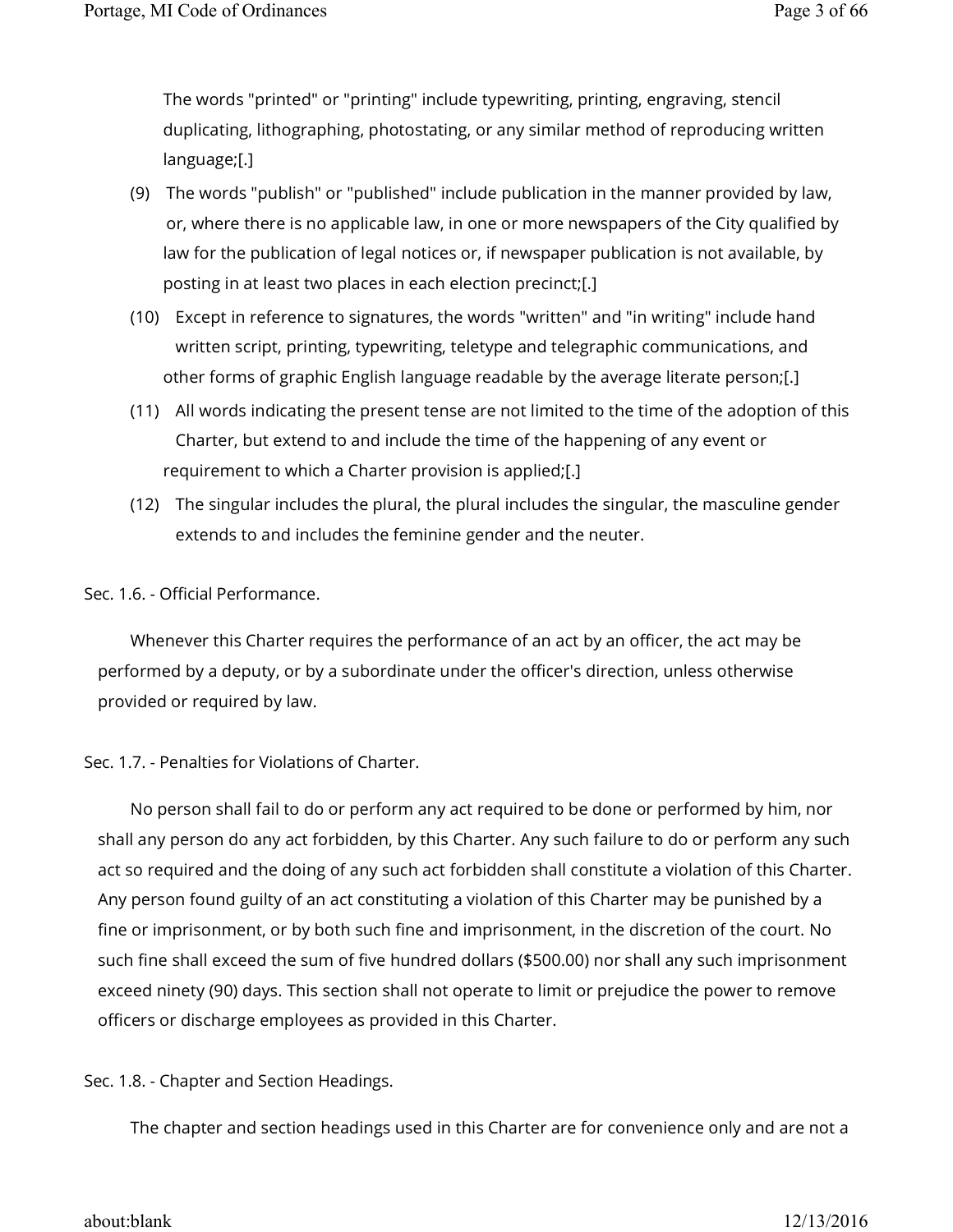part of the Charter, and shall not be considered as such for any purpose.

Sec. 1.9. - Amendments.

This Charter may be amended at any time in the manner provided by law. Should two (2) or more amendments, adopted at the same election, have conflicting provisions, the amendment receiving the largest affirmative vote shall prevail as to those provisions.

**State Law reference—** Power to adopt and amend charter, Mich. Const. 1963, art. VII, § 22; charter amendment procedures, MCL 117.21 et seq., MSA 5.2100 et seq.

Sec. 1.10. - Severability of Charter Provi-sions - Ordinances.

If any provision, section, or clause of this Charter, or the application thereof to any person or circumstance, is held invalid, such invalidity shall not affect any remaining portion or application of this Charter, which can be given effect without the invalid portion or application, and, to this end, this Charter is declared to be severable. This rule of severability shall apply equally to ordinances of the City.

#### Sec. 1.11. - New State Constitution.

In the drafting of this Charter, the Charter Commission has been aware of the adoption of the new Michigan Constitution. Insofar as the Constitution, itself, affects the provisions of city charters, the Charter Commission has endeavored to comply with its provisions. The Charter Commission is and has been aware of the fact that implementing legislation will be required to make such Constitution fully effective. Insofar as such implementing legislation could be foreseen by the Charter Commission from information available to it, every effort has been made to make this Charter conform thereto or to include the intent and purpose thereof. In the drafting of this Charter by the Charter Commission and in its adoption by the electors of the proposed City of Portage, it has been and is the intent and purpose of this Charter Commission and of the said electors that the provisions of this Charter shall be liberally construed by the officers of the City, by those required to apply the provisions of the Charter, and by the courts in interpreting and applying such provisions, to the end that, insofar as possible, such provisions shall be consistent with and not contravene the new State Constitution, and the general laws of the State whether the same were in effect at the time of the drafting and adoption of this Charter or thereafter adopted by the Legislature.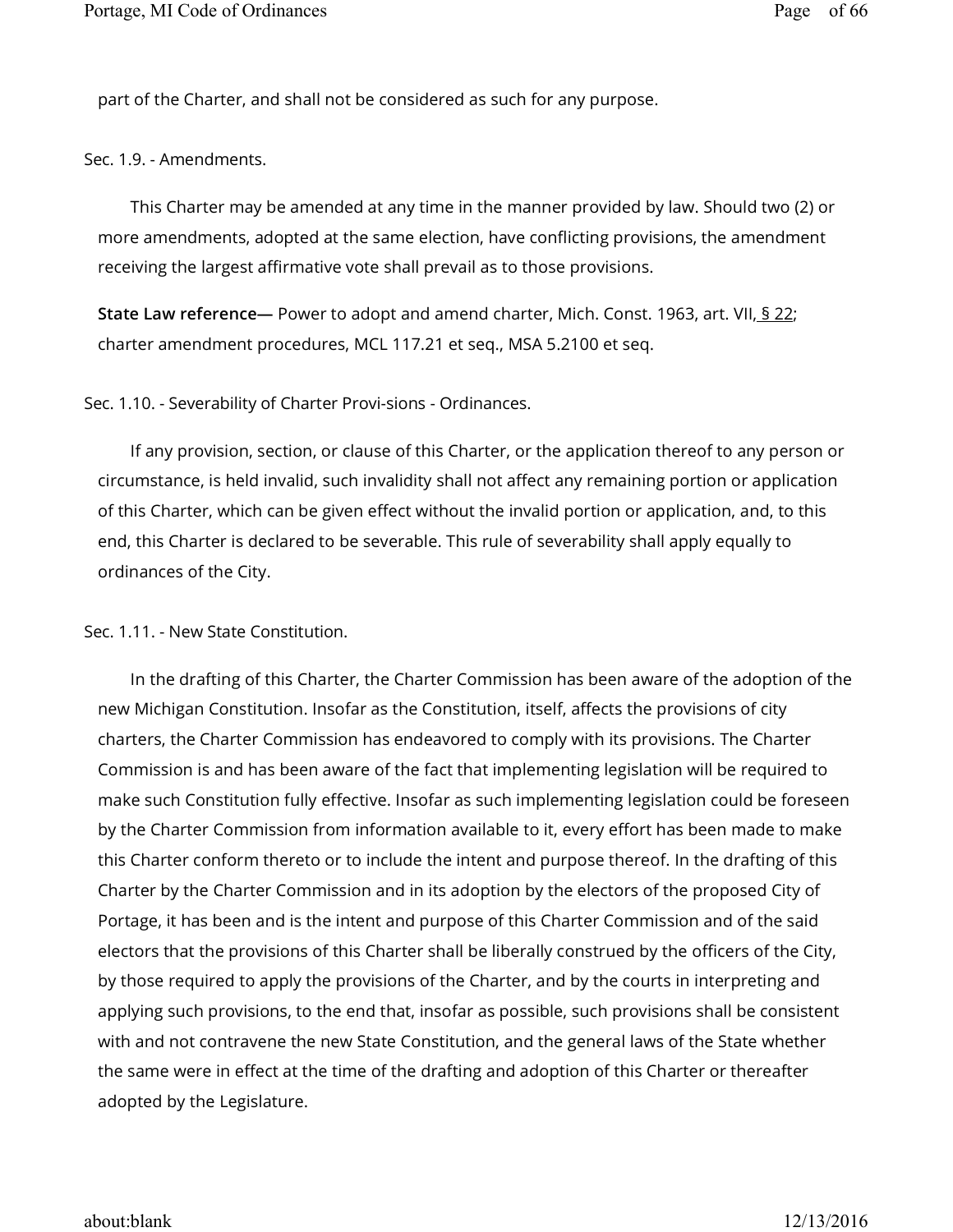#### CHAPTER 2. - MUNICIPAL POWERS AND LIABILITIES

### Sec. 2.1. - General Powers.

(a) Unless otherwise provided or limited by law, the City of Portage shall be vested with and possess all the powers, functions, privileges, and immunities, expressed or implied, to which cities are, or hereafter may be, entitled under and in the spirit of the law of Michigan and the home rule traditions of the State, and may exercise all powers which are not prohibited by and which are not in contravention with law. In the exercise of such powers, functions, and privileges, the City shall manage and control its finances, rights, interests, buildings, and property; enter into contracts; acquire by purchase, grant, lease, or condemnation and hold and utilize any property, both within the limits and without the limits of the City; acquire, own, and operate any utility, unless the power to do so is denied by law; to do any act, including the adoption of any ordinances, to advance the interests, good government, and prosperity of the City and its inhabitants; and protect the public peace, morals, health, and general welfare and the safety of persons and property.

**State Law reference—** Permissible that charter provide for exercise of all municipal powers in the management and control of municipal property and in the administration of the municipal government, MCL 117.4j(3), MSA 5.2083, (3); mandatory that charter provide for the public peace and health and for the safety of persons and property, MCL 117.3(j), MSA 5.2073, (j).

- (b) The city may join with any municipal corporation or with any unit of government, or with any number or combination thereof, by contract, or otherwise as may be permitted by law, in the ownership, operation, or performance, jointly, or by one or more on behalf of all, of any property, facility, or service which each would have the power to own, operate or perform separately.
- (c) The enumeration of particular powers, privileges, or immunities in this chapter or elsewhere in this Charter shall not be held or interpreted to be exclusive.

Sec. 2.2. - Permitted and Other Powers.

Under authority of Public Act No. 279 of 1909 (MCL 117.1 et seq., MSA 5.2071 et seq.), as amended, and other provisions of law, the power of the City shall include, but shall not be limited to, the following, which so far as possible shall be exercised by general ordinance provisions:

(1)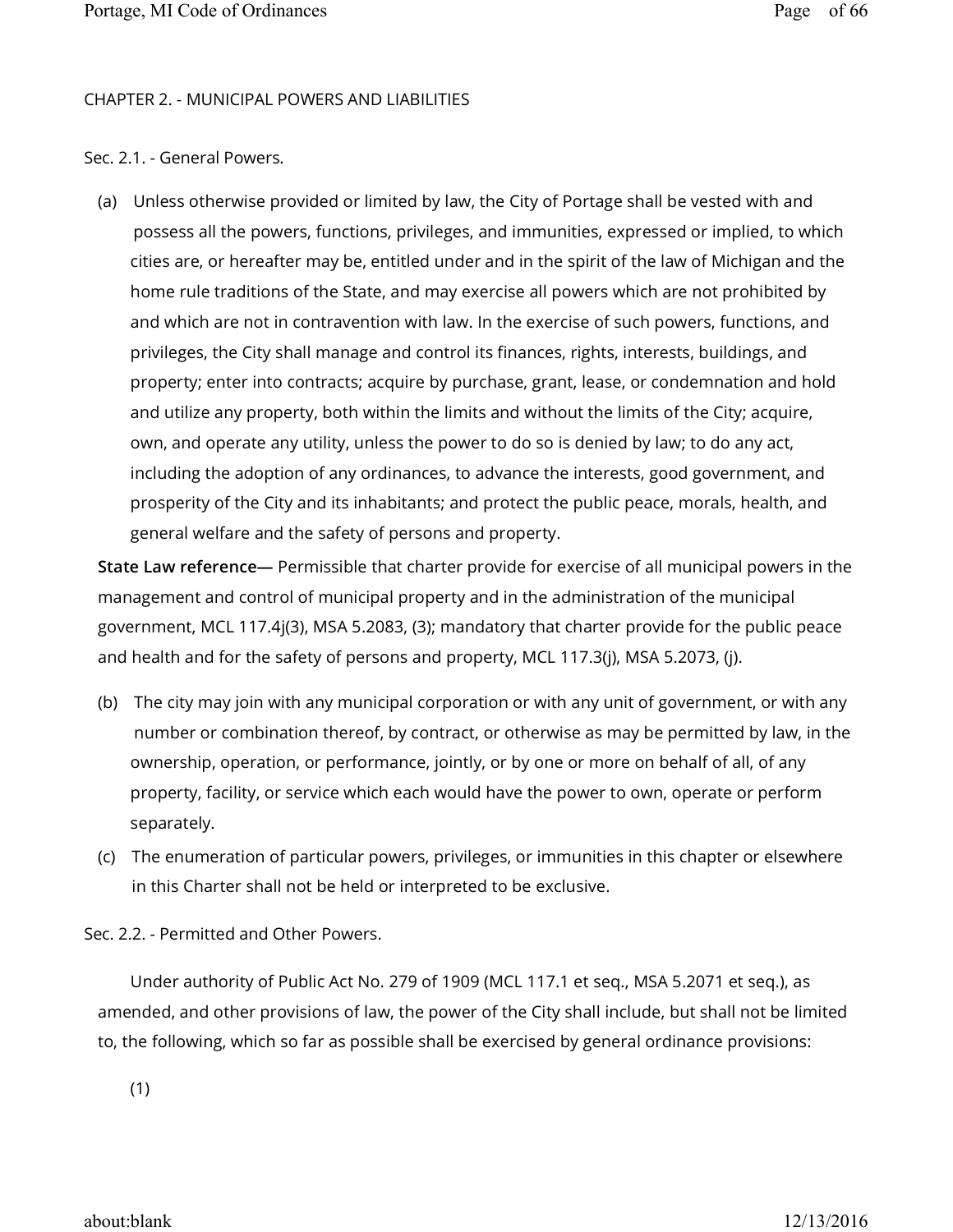To declare as a hazard or nuisance any act or condition, upon public or private property, or both, including, but not limited to, the accumulation of rubbish and the growing of noxious weeds which is or may be dangerous to the health, safety, morals, or welfare of the inhabitants of the City; to provide for the abatement thereof; and to provide that the costs of such abatement shall be charged as a special assessment against the real property on which the hazard or nuisance is located;

 Control and eradication of noxious weeds, MCL 247.61 et seq., MSA 9.631 (1) et seq.

- (2) To provide for the public health and welfare and the safety of persons and property by:
	- (i) Regulating trades, occupations, and amusements within the City, and prohibiting trades, occupations, and amusements which are detrimental to the safety, health, morals, or welfare of its inhabitants;

 Permissible that charter provide for regulation of trades, occupations and amusements, MCL 117.4i(d), MSA 5.2082, (d).

(ii) Regulating the preparation, storage, transportation, and sale or other distribution of foods, drugs, and beverages for human consumption;

 Permissible that charter provide for enforcement of sanitary ordinances, MCL 117.4i(j), MSA 5.2082, (j).

(iii) Collecting and disposing of garbage and rubbish;

 Permissible that charter provide for enforcement of sanitary ordinances, MCL 117.4i(j), MSA 5.2082, (j).

(iv) Regulating and restricting the locations of oil and gasoline stations and other establishments which sell fuels for propelling and lubricating self-propelled vehicles; Permissible that charter provide for regulating and restricting the location

of oil and gasoline stations, MCL 117.4i(b), MSA 5.2082, (b).

- (v) Licensing and regulating the number of vehicles, which carry persons or property for hire, fixing the rates of fare and charges, and determining the location of stands for such vehicles;
- (vi) Regulating the construction, erection, alteration, equipment, repair, moving, removal, and demolition of buildings and structures and their appurtenances and service equipment;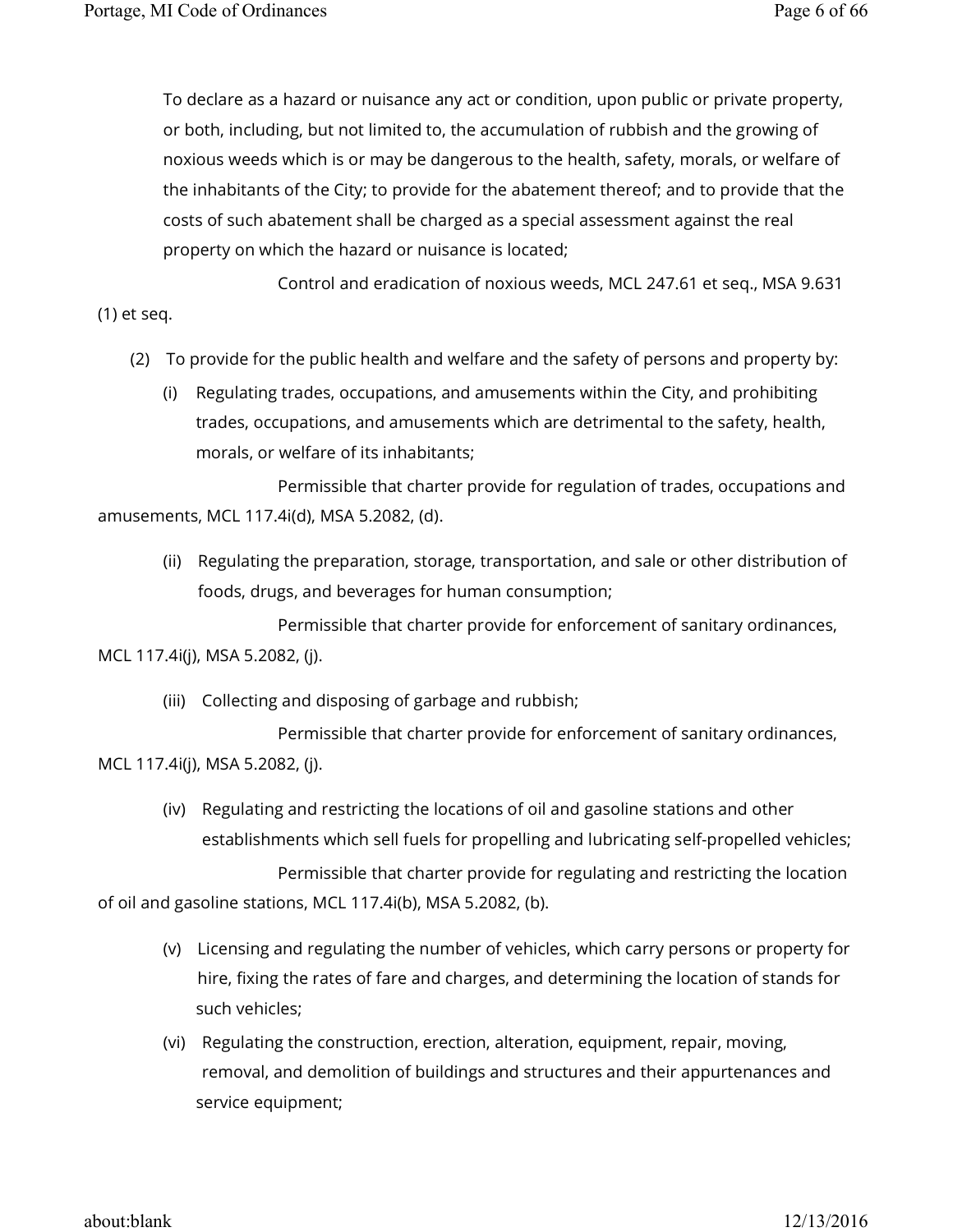State Construction Code Act of 1972, MCL 125.401 et seq., MSA 5.2771 et

seq.

- (vii) Establishing zones within the City and regulating therein the use and occupancy of lands or structures; the height, area, size and location of buildings; the required open spaces for light and ventilation of buildings, and the density of population; Permissible that charter provide for zoning, MCL 117.4i(c), MSA 5.2082, (c); zoning generally, MCL 125.581 et seq., MSA 5.2931 et seq.
	- (viii) Regulating, limiting, and prohibiting the construction and use of buildings and lands in order to promote the public safety and to prevent fires;

 Permissible that charter provide for zoning, MCL 117.4i(c), MSA 5.2082, (c); zoning generally, MCL 125.581 et seq., MSA 5.2931 et seq.; State Construction Code Act of 1972, MCL 125.401 et seq., MSA 5.2771 et seq.

(ix) Regulating and controlling the use in any manner of streams, waters, and watercourses within the City in any manner consistent with the provisions of law, including the prevention and control of the pollution and obstruction thereof in any manner, and the development of the stream beds and banks;

 Permissible that charter provide for use, control and regulation of streams, waters and watercourses, MCL 117.4h(4), MSA 5.2081, (4).

- (x) Regulating the use of private property, insofar as the same may affect the public health and safety and the use of public streets and highways and to provide for the health and safety of persons on property to which persons are customarily invited for purposes of trade, entertainment, or manufacture.
- (3) To establish and reasonably control streets, alleys, bridges, and public places, and the space above and beneath them, and the use thereof by:
	- (i) Creating and vacating the same and by acquiring land or any interest in land, which may be required therefor, which land may also be sold by the City to the extent it is not, or may no longer be, required for the purpose for which acquired, including any surplus land which may be incidental to or necessary for the purchase of land required;
	- (ii) Providing a plan of City streets and alleys;

 Permissible that charter provide for plan of streets and alleys, MCL 117.4h (3), MSA 5.2081, (3).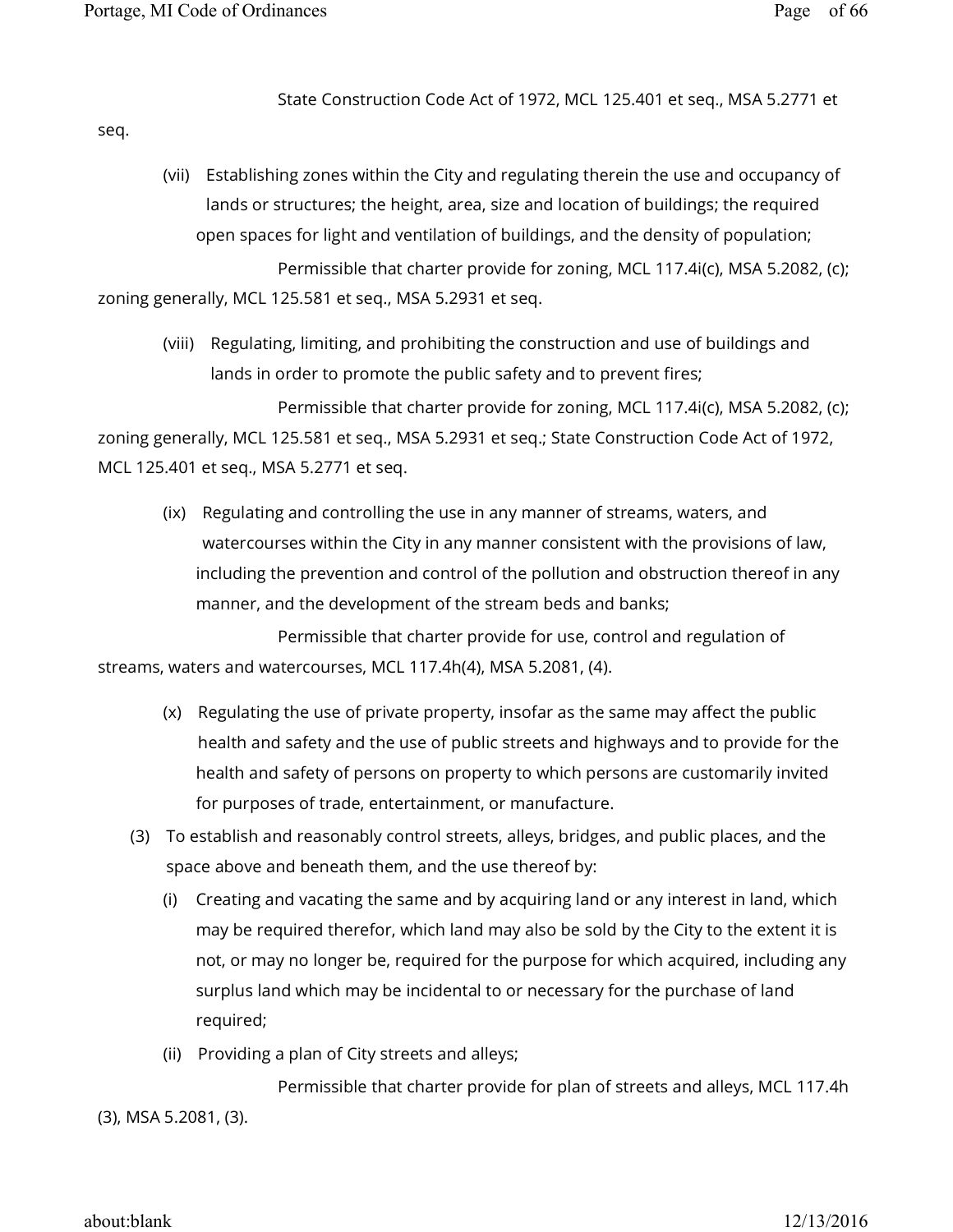(iii) Providing for the safety of persons and property by regulating the use of the surface of streets and the space above and below the surface for the purposes of travel in any manner, advertising in any manner, structure of any type or kind, and as easements or rights-of-way for public utility facilities;

 Permissible that charter provide for use, regulation and control of streets, MCL 117.4h(1), MSA 5.2081, (1).

- (iv) Compelling all persons to care for the untraveled portions of streets lying between the curbs or, where no curbs, shoulders and property line which abut upon premises owned, controlled, or occupied by them, and to keep the same free from weeds and from objects which are offensive or hazardous to public health and safety, and, upon the failure to do so, cutting and removing such weeds and removing such objects and assessing the cost thereof against such property as a special assessment;
- (v) Compelling all persons to keep sidewalks which are in the area of streets immediately adjacent to the premises owned, controlled, or occupied by them, free from anything which obstructs such sidewalks, or which makes the same offensive or hazardous to the public health or safety, and upon failure to do so, to remove the same and assess the cost thereof against such property as a special assessment;
- (vi) Providing for the grade of streets and sidewalks, or either of them, and requiring public utility users of the streets to conform thereto with respect to their tracks or facilities located on, above, or under the streets; requiring railroads to keep their tracks, and the street surface between their tracks and for a distance of one and onehalf feet on each side of them, in a state of repair deemed reasonable by the City officer responsible therefor;

 Permissible that charter provide for use, regulation and control of streets, MCL 117.4h(1), MSA 5.2081, (1).

(vii) Regulating the speed of vehicles, trains, and locomotives upon or across the streets within the provisions and limitations of law, and the stopping and parking of the same upon the streets and at street crossings;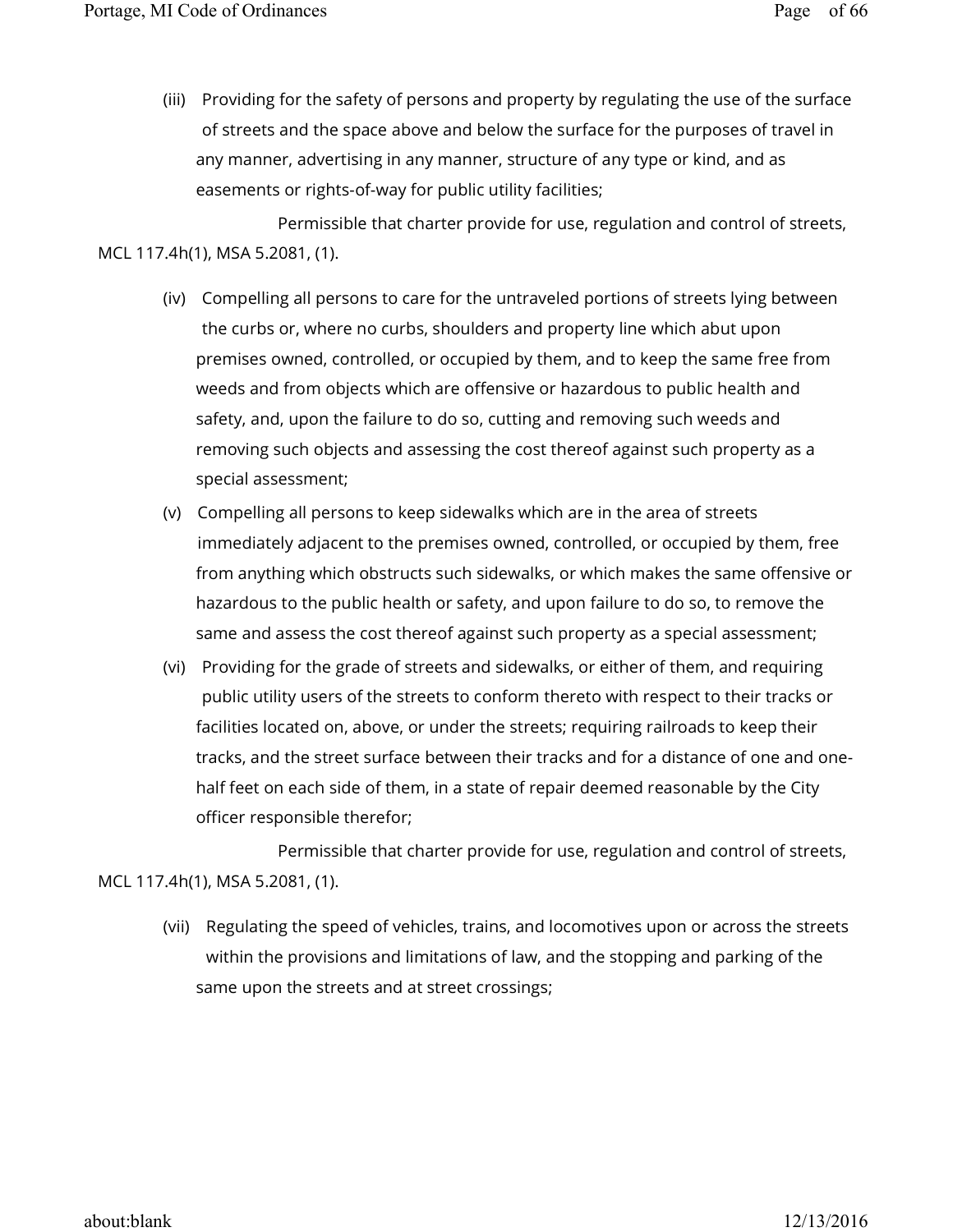Most of subsection (vii) is preempted by federal and state law. See CSX Transp., Inc., v. City of Thorsby, 741 F. Supp. 889 (M.D. Ala. 1990); CSX Transp., Inc. v. City of Tullahoma, Tenn., 705 F. Supp. 385 (E.D. Tenn. 1988); Chesapeake & Ohio Ry. Co. v. City of Bridgman, 669 F. Supp. 823 (W.D. Mich. 1987); *Johnson v. Southern Ry. Co.,* 654 F. Supp. 121 (W.D.N.C. 1987); Southern Pacific Transp. Co. v. Town of Baldwin, 685 F. Supp. 601 (W.D. La. 1987).

(viii) Providing for and regulating the lighting of streets and alleys, whether such lights be located on public or private property;

 Permissible that charter provide for special assessments for boulevard lighting, MCL 117.4d(1)(b), MSA 5.2077, (1)(b).

(ix) Preventing and abating the obstruction of streets and alleys or any part thereof;

 Permissible that charter provide for use, regulation, improvement and control of streets, alleys and public ways, MCL 117.4h(1), MSA 5.2081, (1).

- (x) Regulating the location of buildings and structures and of trees and shrubbery near street corners and street intersections with alleys, so as to provide for the public safety and welfare in the use of streets and alleys;
- (xi) Providing for and regulating the numbering of buildings upon property abutting the streets and alleys and compelling the owners and occupants thereof to affix numbers thereto;
- (xii) Providing for the use, by others than the owner, of public utility property located on, above, or under the streets, alleys, and public places, upon the payment of a reasonable compensation therefor to the owner thereof;

 Permissible that charter so provide for use of public utility property located on, above, or under streets, MCL 117.4h(2), MSA 5.2081, (2).

- (xiii) Providing for the planting and general care and protection of trees and shrubbery within the streets and public places of the City and preventing the cutting of limbs and branches for the placing and maintenance of utility wires without the consent of the designated officer or agency of the City;
- (xiv) Providing for the regulation of the planting of trees and shrubbery near streets insofar as the same is required to protect City sewers.
- (4)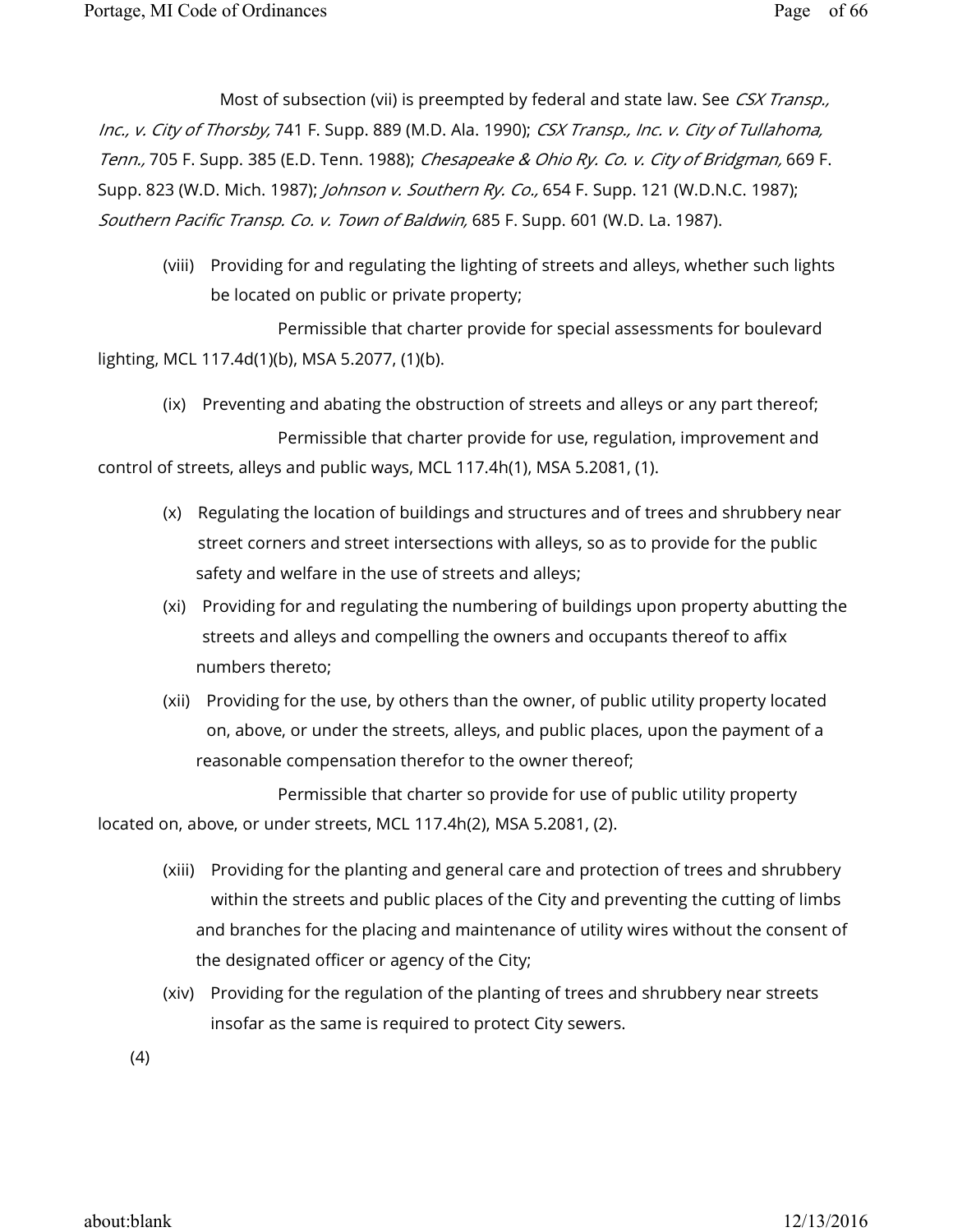To undertake any public work or make any public improvement, or any repair or replacement thereof, either directly or by contract with public bodies or private persons; and to participate in any public work or public improvement under any lawful plan by which the whole or partial support of such work or improvement is provided by another governmental unit or agency;

- (5) To construct, provide, maintain, extend, operate, and improve:
	- (i) Within the City: a City Hall, City office buildings; community buildings, police stations including jail facilities, fire stations; civic auditoriums; public libraries, and polling places; and
	- (ii) Either within or without the corporate limits of the City: public parks; recreation grounds and stadiums; Municipal camps, public grounds, zoological gardens, museums; airports and landing fields; cemeteries, public wharves and landings upon navigable waters; levees, embankments, and structures for flood control, and other purposes related to public health, safety, and welfare; electric light and power plants and system; gas distribution systems; public heating plants and systems; waterworks and water treatment plants and systems; sewage disposal facilities; market houses and market places; facilities for the storage and parking of vehicles; hospitals; facilities for the landing of helicopters and air vehicles having like landing characteristics; and any other structure or facility which is devoted to or intended for public purposes within the scope of the powers of the City;[.]

 Permissible that charter provide for obtaining of utilities, jails and other property, MCL 117.4c, 117.4e—117.4g, MSA 5.2076, 5.2078—5.2080.

(6) Acquiring by purchase, gift, condemnation, lease, or otherwise, real and personal property and interests in property, either within or without the corporate limits of the City, for any public use or purpose within the scope of its powers including, but not by way of limitation, the uses and purposes set forth in this section;

 Permissible that charter provide for obtaining of property, MCL 117.4e, MSA 5.2078.

(7) Receiving and holding any property, whether real, personal or intangible, in trust for City hospital, library, park, cemetery, or any other Municipal purpose and applying the same to the execution of such trust.

CHAPTER 3. - CITY OFFICERS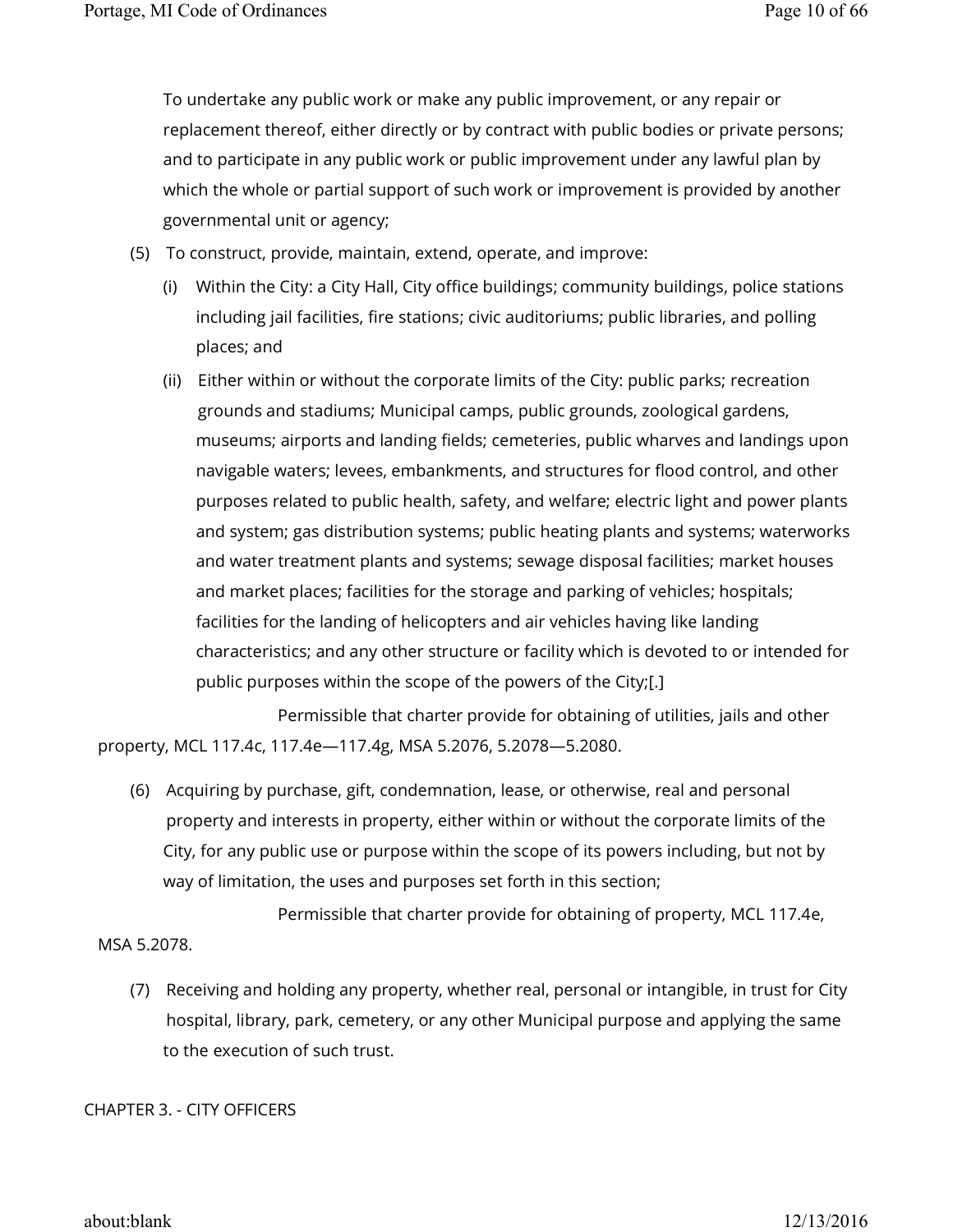### Sec. 3.1. - City Officers.

- (a) The elective officers of the City are the Mayor, the six Councilmen, and the Municipal Judges.
- (b) The appointive officers of the City are the City Manager, the Clerk, the Treasurer, the Assessor, the Police Chief, the Fire Chief, and members of City boards, whether such boards be created by this Charter or by ordinance in pursuance of law. The Council may, upon the recommendation of the City Manager, create additional appointive offices and officers, or, unless prohibited by law, combine any administrative offices, by ordinance to meet the needs of the City, but the powers and duties of such additional offices and officers shall not contravene or duplicate the powers and duties of the officers herein designated.

 Mandatory that charter provide for election of mayor and legislative body and for election or appointment of a clerk, treasurer, assessor and other necessary officers, MCL 117.3(a), MSA 5.2073, (a).

Sec. 3.2. - Eligibility for Elective City Office.

- (a) To be eligible for election or appointment to and to hold a City office, a person shall be and remain a registered elector of the City.
- (b) A person appointed to fill a vacancy in an elective office must have such qualifications at the time of his appointment.
- (c) The Council shall be the judge of the election and eligibility of its members, subject to election recount provisions of law.
- (d) In making appointments of appointive officers, first consideration shall at all times be given to electors of the City having the necessary training and ability for the office to be filled. The requirement that a person must be a registered elector of the City to hold an appointive office may be waived by the Council by a vote of five or more of its members. If such requirement is so waived, any such appointment shall be provisional during a period fixed by the Council, but not to exceed nine months after the appointment is made. During such period, a person so appointed shall become a registered elector of the City and his appointment shall then cease to be provisional. No person shall hold a provisional appointment in the City government more than once in any two year period.

(8-14-1967)

 Residency requirements for appointed municipal officers and municipal employees are superseded by MCL 15.601 et seq., MSA 17.470(601) et seq.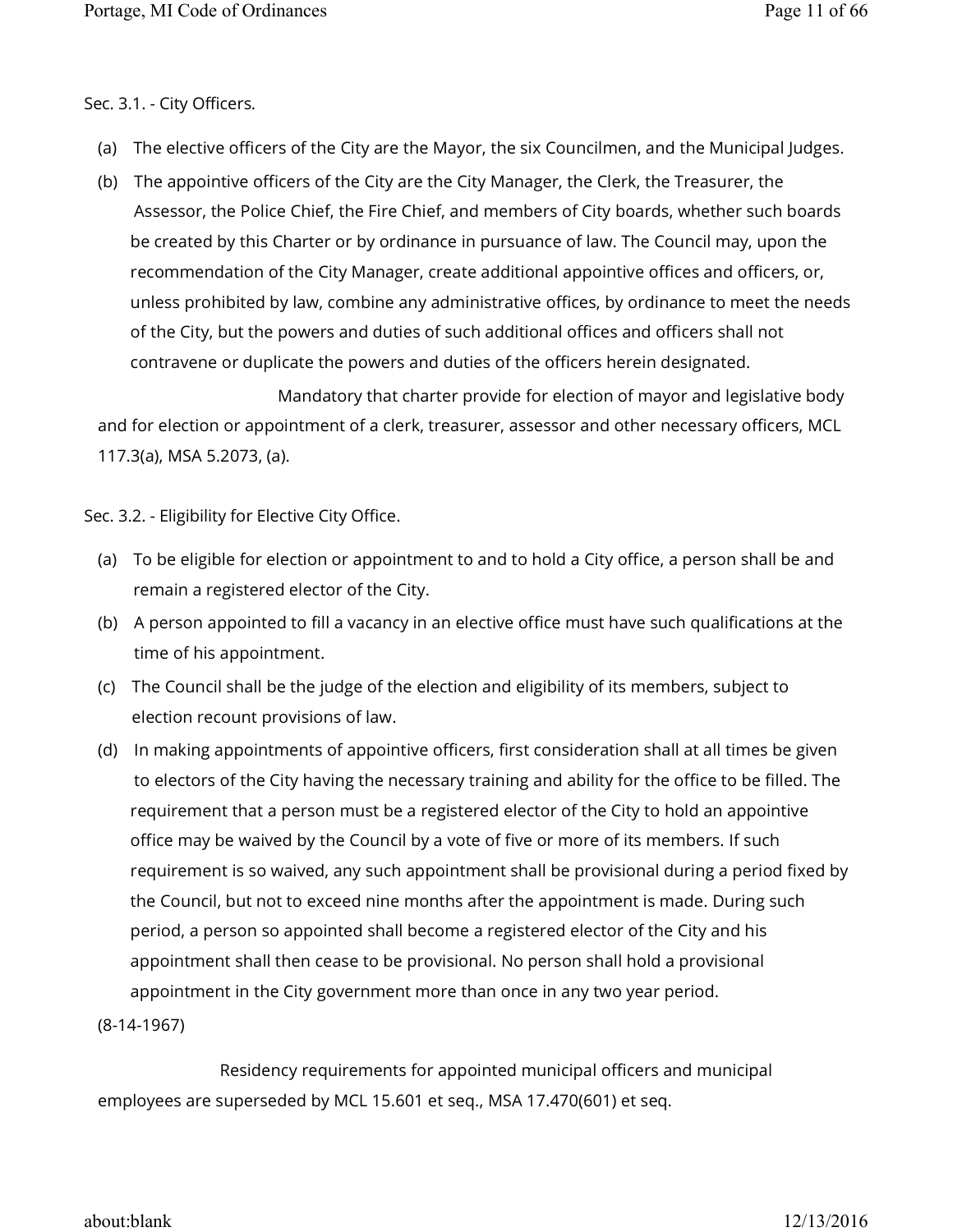Mandatory that charter provide for qualifications of officers, MCL 117.3(d),

MSA 5.2073, (d).

Sec. 3.3. - Persons Ineligible for City Office or Employment.

Except as otherwise provided in this Charter, a person who holds a City office shall not be eligible to hold another public office while he remains in such City office, nor shall he be eligible for any City employment for which compensation is paid by the City, during his term of office or until ninety days have elapsed following the termination of such term of office. The City shall not have power to give any official position to one who is in default to the City.

 Mandatory that charter provide for qualifications of officers, MCL 117.3(d), MSA 5.2073, (d).

Sec. 3.4. - Notice of Election or Appointment.

The Clerk shall mail to each person elected or appointed, a notice of election or appointment within five days from the time of election or appointment.

Sec. 3.5. - Compensation of Officers.

- (a) Except as otherwise provided in this Charter, the compensation of all officers of the City, except members of the Council and the Mayor, shall be established by the Council. The City shall not grant or authorize extra compensation to any officer or agent of the City after his services have been rendered.
- (b) City officers shall be entitled to reimbursement for actual and reasonal [reasonable] expenses incurred by them in connection with the execution of their offices, when the claim therefor has been audited by the Clerk and approved by the Council.

 Mandatory that charter provide for compensation of officers, MCL 117.3 (d), MSA 5.2073, (d).

Sec. 3.6. - Oath of Office.

Every officer of the City, before entering upon his duties, shall take the oath or affirmation required by the Constitution of the State of Michigan. The Council may require designated employees to take such oath before entering upon their employment. Executed copies of such oaths or affirmations shall be filed with the Clerk.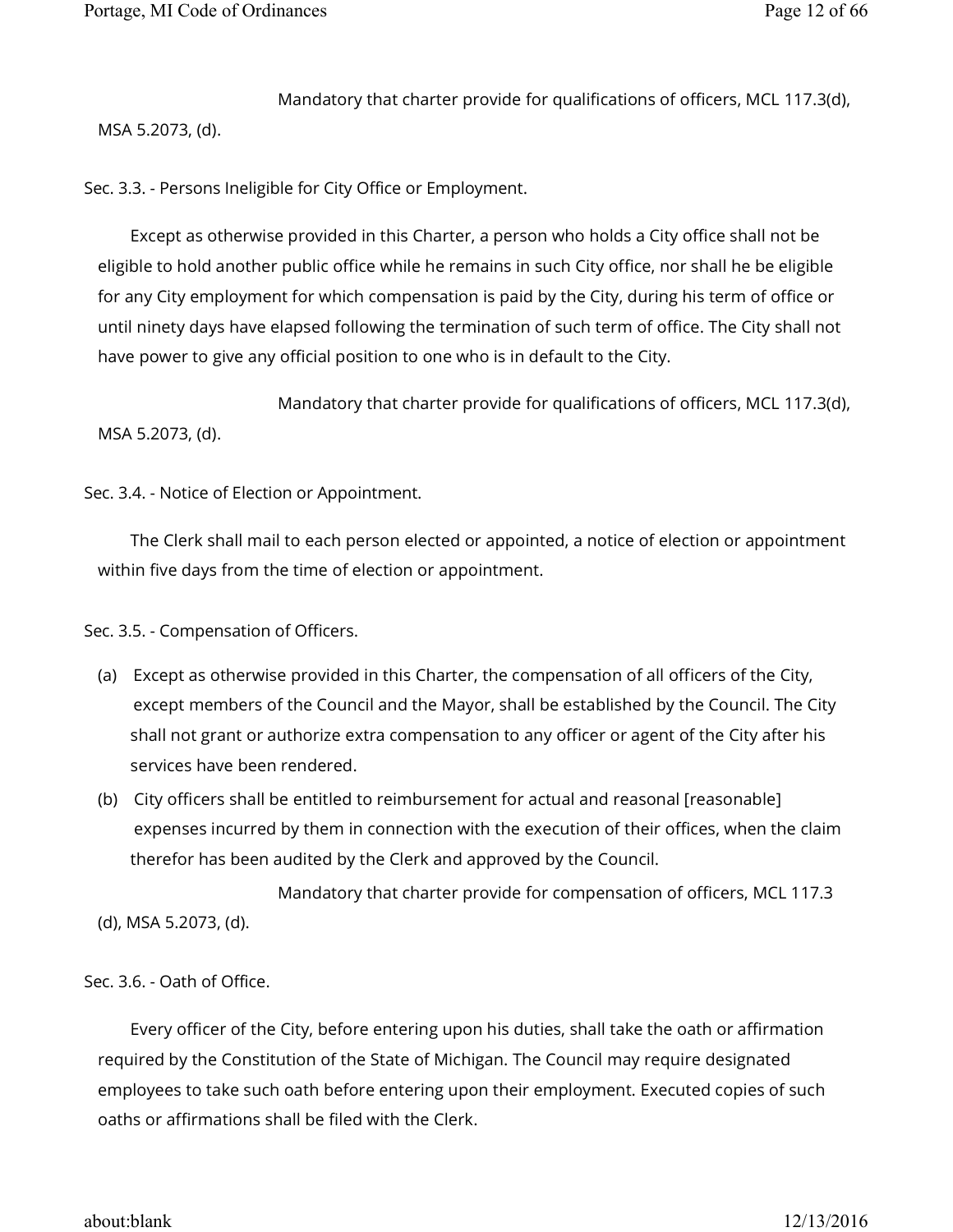### Oath of office, Mich. Const. 1963, art. IX, § 1.

Sec. 3.7. - Surety Bonds.

In order to protect the City and the public, the Council shall require appropriate surety bonds of officers and employees. No bond shall be renewed upon its expiration. The premium of such bonds shall be paid by the City. Blanket bonds covering two or more officers or employees, or both, may be substituted for individual bonds.

Sec. 3.8. - Giving of Surety by Officers and Employees Forbidden.

No officer or employee shall give or furnish any bail, bond, or recognizance, nor shall he be the agent of any bondsman or insurer in connection with any bond or insurance which may be required by law, ordinance, or by the Council relative to any City function, or which requires the approval of the Council.

### Sec. 3.9. - Vacancies in Office.

- (a) A City office shall become vacant upon the occurrence of any of the following:
	- (1) The expiration of the term of office;
	- (2) The death of the incumbent;
	- (3) A resignation, when accepted by the appointing authority;
	- (4) A removal from office in any manner provided by law;
	- (5) Ceasing to possess at any time the qualifications for eligibility for office required by this Charter for election or appointment to office, or the holding thereof;
	- (6) Final conviction of an infamous crime, any act constituting malfeasance in office under this Charter, or of an offense involving a violation of his oath of office;
	- (7) A judicial determination that the incumbent is mentally ill;
	- (8) A decision of a competent tribunal declaring the election or appointment of the incumbent void;
	- (9) Failure to take the oath or make the affirmation, or file the bond required for the office, within ten days from the date of election or appointment or within such other time, not exceeding thirty days thereafter, as the Council may fix;

(10)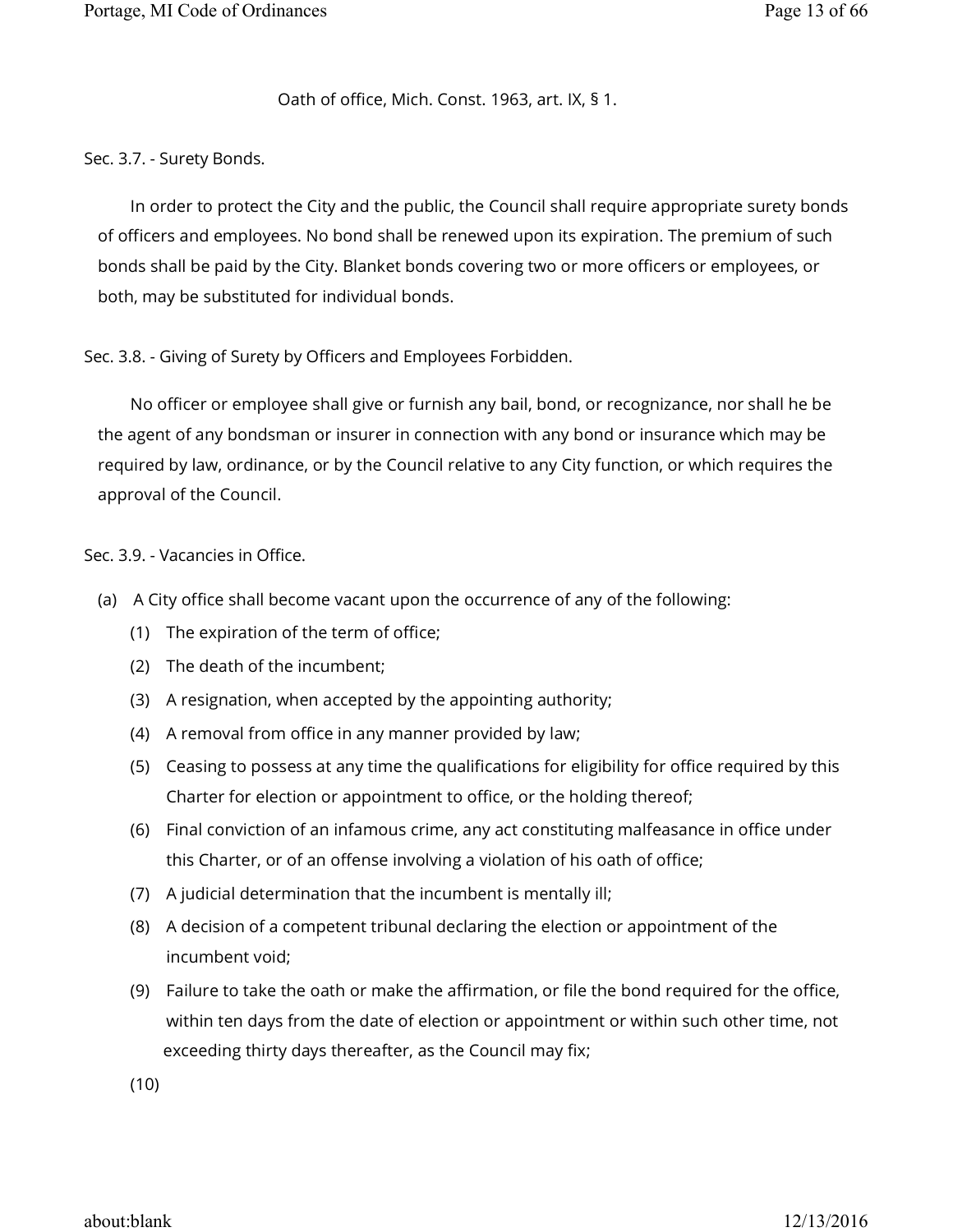Except the Mayor and Councilmen, absence from the City or failure to perform the duties of such office for ninety consecutive days, unless such absence from the City or failure to perform the duties of office shall be excused by the Council prior to the expiration of such ninety day period.

 Vacancies in city office to be filled as provided in charter, MCL 201.37, MSA 6.717.

# Sec. 3.10. - Resignations.

Resignations of elective officers and of officers appointed by the Council or by the Mayor with the approval or confirmation of the Council, shall be made in writing and filed with the Clerk, who shall immediately notify the proper officials concerned. The resignation of all other officers shall be made in writing and filed with the City Manager. No resignation from office shall be effective until twenty-one days after it has been filed, unless accepted by the Council or City Manager, as the case may be, prior to the expiration of such time.

# Sec. 3.11. - Removal from Office.

The Council may remove officers appointed by it or by the Mayor with the approval or confirmation of the Council, except an officer who is appointed to fill a vacancy in an elective office, for inefficiency, neglect of duty, or malfeasance in office.

# Sec. 3.12. - Recall.

An elective officer may be recalled and the vacancy thereby created shall be filled in the manner prescribed by law.

 Permissible that charter provide for recall of its officers, MCL 117.4i(g), MSA 5.2082, (g); recall generally, MCL 168.951 et seq., MSA 6.1951 et seq. See also Mich. Const. 1963, art. II, § 8.

# Sec. 3.13. - Filling Vacancies.

(a) If a vacancy occurs in an elective office, except in the case of recall, the Council shall fill the vacancy by appointment within sixty days thereafter. Each such appointment, except as otherwise provided in this Charter, shall be for a term ending on the first Monday following the next regular City election.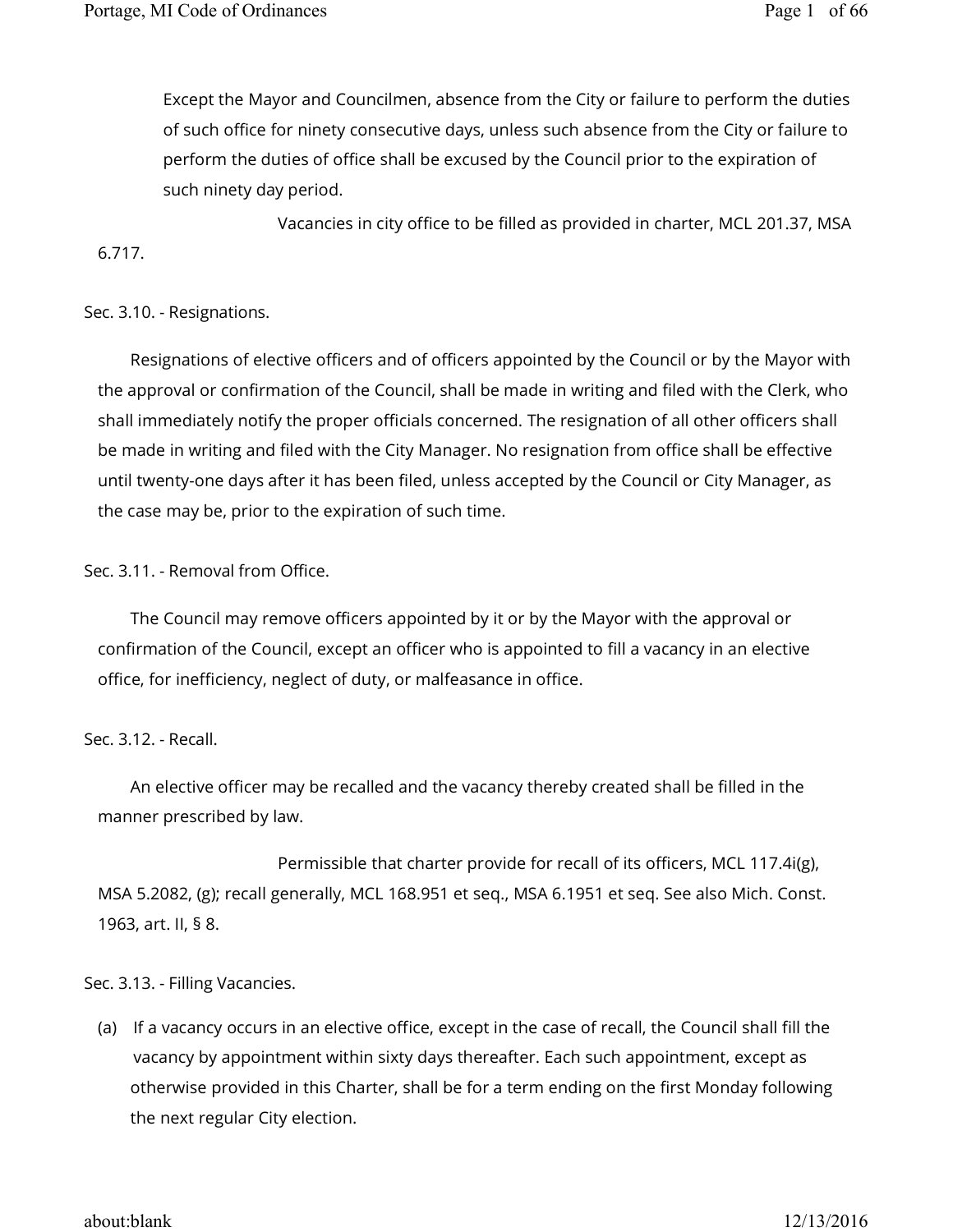(b) If a vacancy occurs in an appointive office, such vacancy shall be filled within thirty days thereafter in the manner provided for making the original appointment. Such time may be extended for not more than an additional sixty days, by Council resolution setting forth the reasons therefor.

 Vacancies in city office to be filled as provided in charter, MCL 201.37, MSA 6.717.

Sec. 3.14. - Delivery of Office to Successor.

Whenever an officer or employee leaves an office or employment for any reason, he shall deliver forthwith to his successor in the office or employment, or to the City Manager if there be no such successor, all property of the City, such as books, working papers, moneys, and effects, which are in his custody, possession, or control. To make effective the requirement of this section, the City shall furnish to each officer and department of the City and to employees, including such as are retained professionally, all necessary supplies as may be necessary for compliance with such requirement.

CHAPTER 4. - THE CITY COUNCIL

Sec. 4.1. - The City Council.

The Council shall consist of the Mayor and the six Councilmen. The Council shall exercise all of the legislative and policymaking powers of the City and shall provide for the performance of all duties and obligations imposed upon the City by law. The compensation of each Councilman shall be twenty dollars for each regular and special meeting of the Council actually attended by him, unless the Council provides a different compensation per meeting actually attended by ordinance adopted not less than six months prior to the City election following which such compensation shall become effective. Such compensation shall be payable quarterly.

 Compensation of the council has been superseded by Code ch. 2, art. 7, div. 5, which created the local officers compensation commission pursuant to MCL 117.5c, MSA 5.2084 (3).

 Mandatory that charter provide for election of a body vested with legislative power, MCL 117.3(a), MSA 5.2073, (a).

Sec. 4.2. - Expiration of Terms of Office.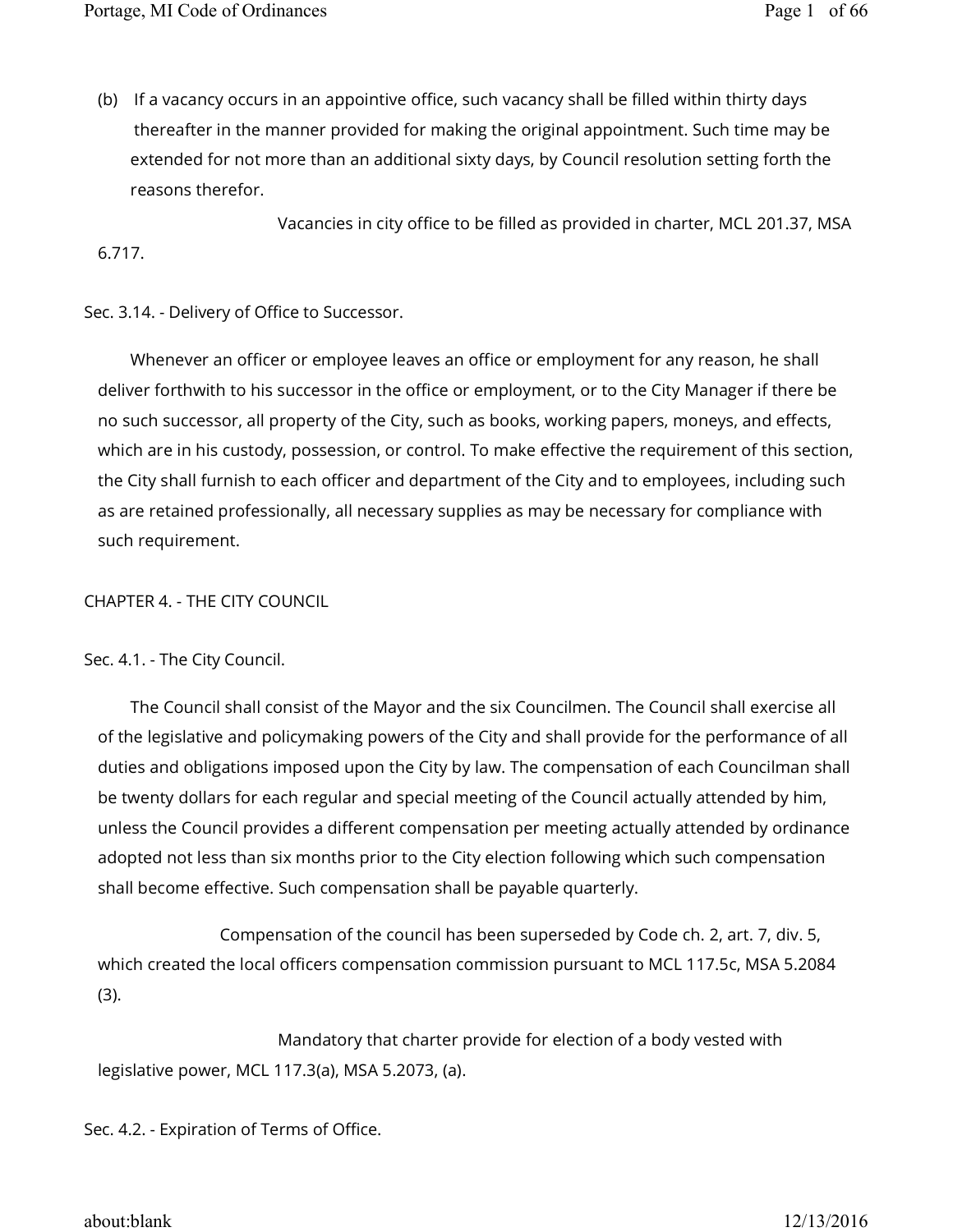Beginning with the regular City election in November of 1975, three Councilmen shall be elected for terms of four years, and three Councilmen and the Mayor shall be elected for terms of two years. Thereafter, at each regular City election, a Mayor shall be elected for a term of two years and three Councilmen for terms of four years. All such terms of office shall expire in the last year of such term of office on the first Monday in November following the regular City elections.

(11-15-1974)

Odd-year elections, MCL 168.644a et seq., MSA 6.1644(1) et seq.

Sec. 4.3. - Organization of the Council.

The Council shall meet and organize on the first Monday in April following each regular City election. At such meeting, or within one week thereafter, the Council shall elect from its membership a Mayor pro-tempore and do such other acts as may be required for its organization and the conduct of its business. The Council may provide by ordinance for the interim order of the succession of its members to the office of Mayor pro-tempore and for the prompt reconstitution of the Council in the event that its membership is reduced to less than a quorum.

 Pursuant to Michigan Public Act 239 of 1970 and Michigan Election Law Act 116 of 1954, Section 168.644, the election of City Council was changed to the general election (November) of odd-numbered years in 1971. As allowed by the Act, an ordinance (eff. February 26, 1971) was adopted moving the date of the organizational meeting to odd-year November.

Sec. 4.4. - Mayor.

- (a) The Mayor shall be recognized as the chief executive officer of the City and shall perform all duties provided or required by him by law or by the Council.
- (b) He shall be the presiding officer of the Council.
- (c) He shall be a member of the Council with all the powers and duties of that office, including the right and duty to vote on questions before the Council.
- (d) He shall advise the Council concerning the legislative and policymaking affairs of the City and make recommendations thereon.
- (e) He shall recommend to the Council his selection for the office of City Manager whenever there is a vacancy in that office. In case the Council shall not appoint any such nominee, he shall make additional nominations until an appointment is made by the Council.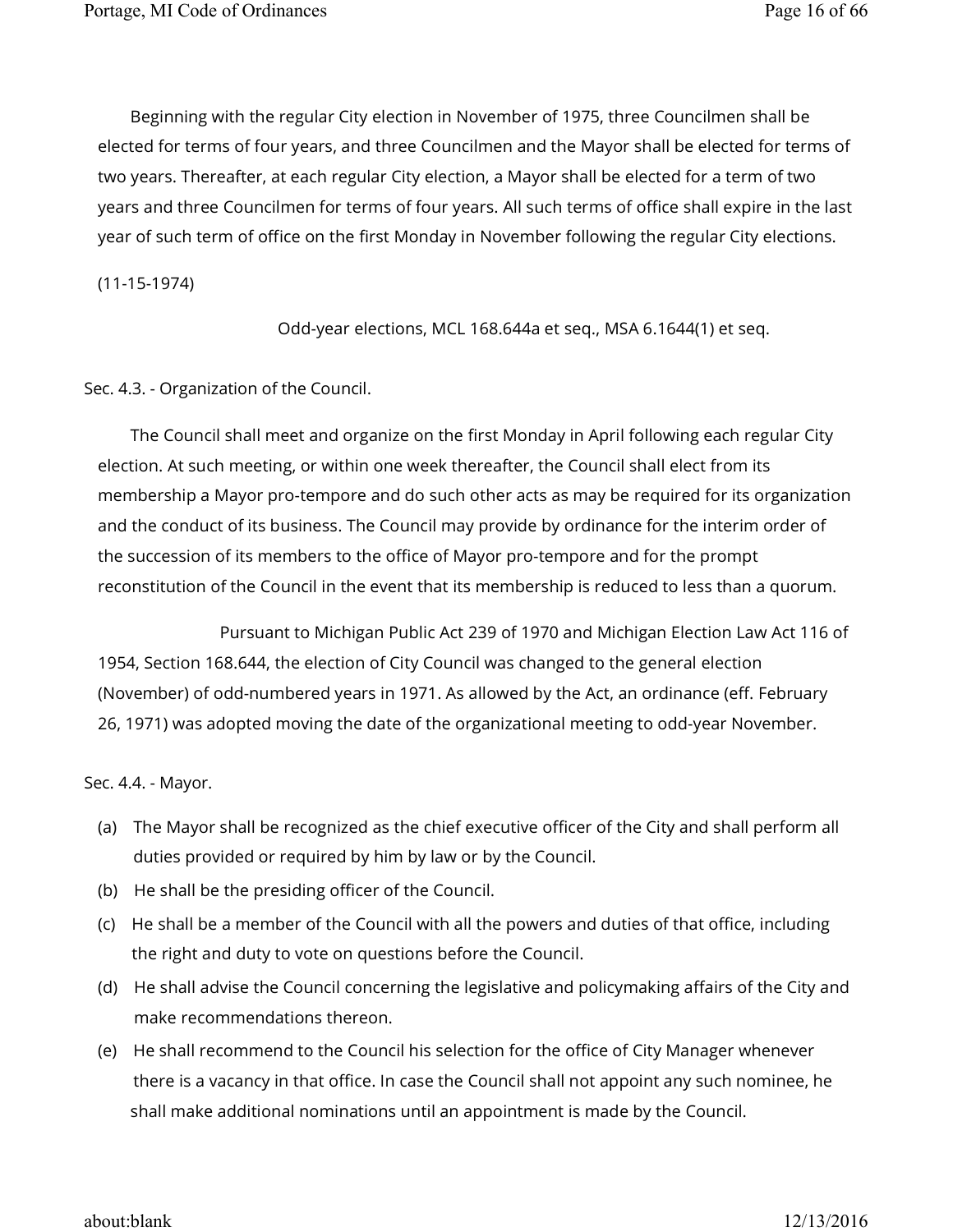- (f) In emergencies, he shall have the powers conferred by law upon peace officers and shall exercise such powers, as the City's chief executive officer, to prevent disorder, to preserve the public peace and health, and to provide for the safety of persons and property.
- (g) He shall not possess the veto power.
- (h) In addition to his compensation as a member of the Council the Mayor shall receive \$1,000.00 per year, payable quarterly.

 Mandatory that charter provide that mayor is chief executive of city, MCL 117.3(a), MSA 5.2073, (a).

# Sec. 4.5. - Mayor Pro-Tempore.

The Mayor Pro-tempore shall succeed to the office of Mayor when a vacancy occurs in that office, until such time as the Council shall appoint an elected member of the Council to fill such vacancy. He shall have and exercise the powers and duties of the Mayor when the Mayor is absent or unable to perform the duties of his office.

 Vacancies in city office to be filled as provided in charter, MCL 201.37, MSA 6.717.

Sec. 4.6. - Meetings of the Council.

- (a) The Council shall meet in the established Council Chamber, or in such other place as may be established by ordinance, and shall hold at least two regular meetings in each month.
- (b) Special meetings of the Council shall be held at the regular meeting place of the Council. Special meetings shall be called by the City Clerk on the written request of the Mayor, or of any three members of the Council.
- (c) At least twelve hours written notice shall be given of special meetings, designating the time and purpose of the meeting. Such notice shall be given personally by the Clerk to each member of the Council, or written notice may be left at the usual place of residence or business of each member of the Council by the Clerk or by someone designated by him. A copy of such notice shall also be delivered at the place of business of each newspaper which has its chief place of business in the City, but this requirement shall not be jurisdictional to the holding of any such meeting or affect the validity of any action taken thereat.

Public notice of special meetings, MCL 15.265(4), MSA 4.1800(15), (4).

(d)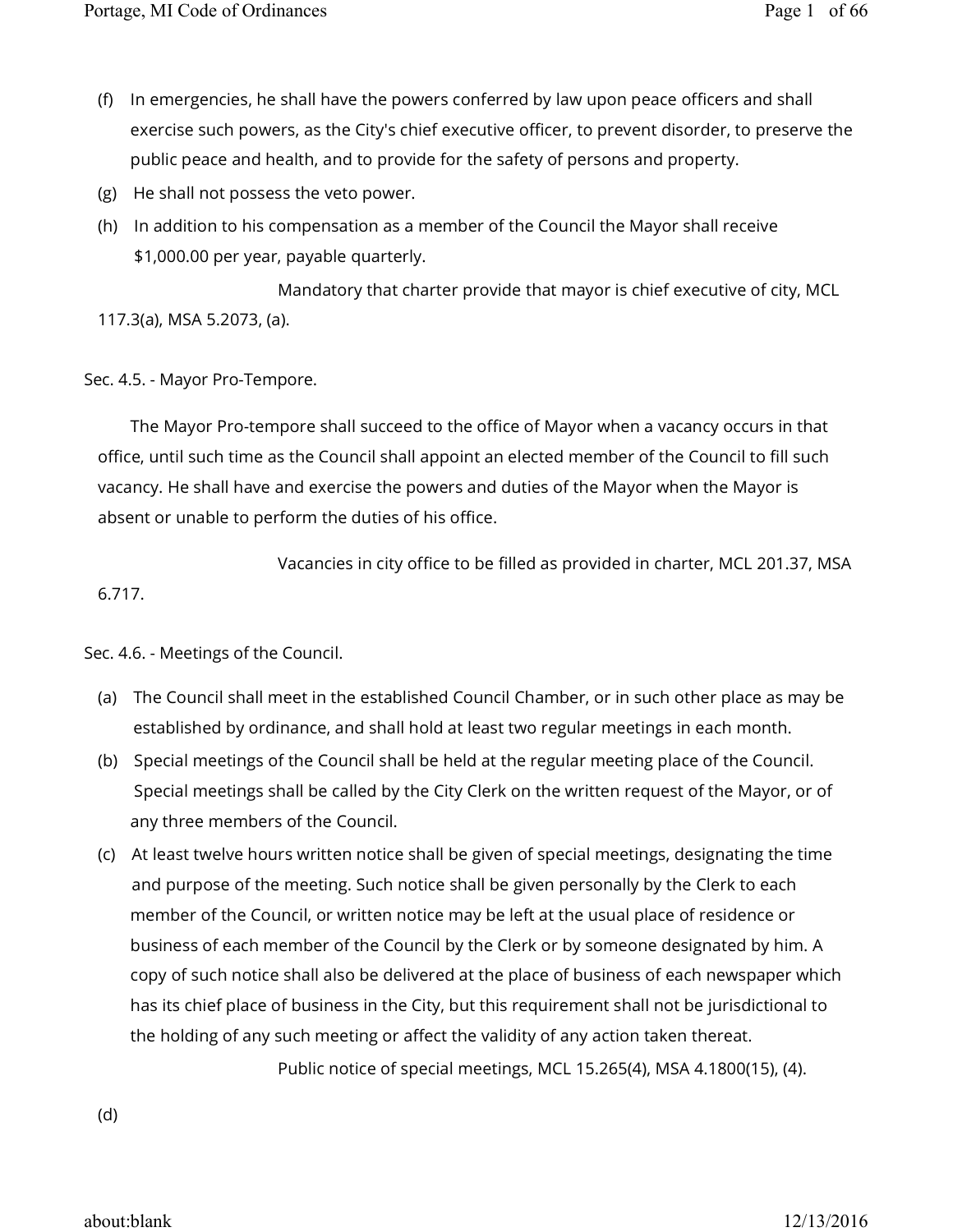In an emergency, any special meeting shall be a legal meeting, without such notice, if all members are present or, if there be a quorum present, all absent members have waived in writing the required notice thereof. Waivers may be made either before or after the time of the meeting. The fact deemed to constitute an emergency as grounds for holding a special meeting without notice under authority of this subsection shall be set forth in the journal of the meeting.

Notice of special meetings, MCL 15.265(4), MSA 4.1800(15), (4).

- (e) An affidavit of the giving or service of any notice required by this section shall be made a part of the journal of a special meeting. All waivers of notice shall be attached to and made a part of the journal of the special meeting to which they pertain.
- (f) No business shall be transacted at any special meeting of the Council except that stated or given in the notice of the meeting.
- (g) All regular and special meetings of the Council shall be public meetings and the public shall have a reasonable opportunity to be heard at a reasonable time in the course of each meeting.

 Mandatory that charter require compliance with Open Meetings Act, MCL 117.3(l), MSA 5.2073, (l); Open Meetings Act, MCL 15.261 et seq., MSA 4.1800(11) et seq.

- (h) Four members of the Council shall be a quorum for the transaction of business. In the absence of a quorum, any number less than a quorum may adjourn a meeting to a later date.
- (i) The Council shall determine its own rules and order of business and shall keep a journal, in the English language, of all its proceedings. The journal of each meeting of the Council shall be signed by the Clerk. The vote upon all matters considered by the Council shall be taken by "Yes" and "No" votes which shall be entered upon record, except that, where the vote is unanimous, it shall be necessary only so to state.

 Records to be open to public in accordance with Freedom of Information Act, MCL 117.3(l), MSA 5.2073, (l); Freedom of Information Act, MCL 15.231 et seq., MSA 4.1801(1) et seq.; mandatory that charter provide for keeping legislative journal in English, MCL 117.3(m), MSA 5.2073, (m).

(j) The Council may compel attendance of its members and any officer or employees of the City at its meetings. It may punish for nonattendance in such manner as it may prescribe by its rules.

(k)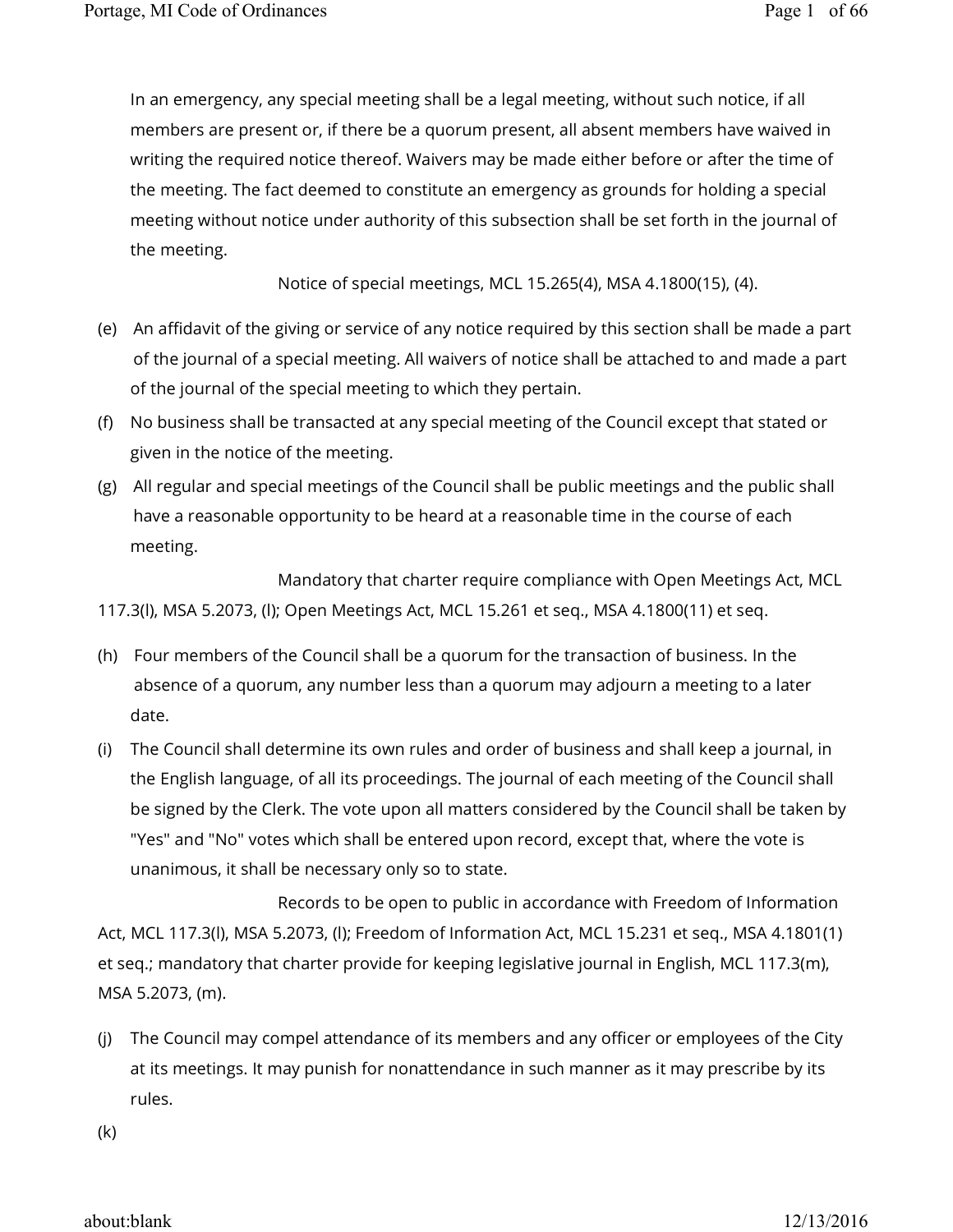No member of the Council may vote on any question upon which he has a substantial direct or indirect financial interest other than an interest similar to that of other citizens affected, otherwise, each member of the Council shall vote on each question before the Council for determination, unless excused therefrom by the affirmative vote of all remaining members able to vote on the question. If a question is raised under this section at any Council meeting, such question shall be voted on before the question to which it applies is voted upon, but the Council members affected may not vote on such determination.

- (l) The vote of a majority of the members present at a regular meeting shall be required for official action by the Council, unless a larger majority is required by law. In the case of a special meeting, the vote of at least four members of the Council shall be required for official action by the Council, unless a larger majority is required by law.
- (m) The Clerk shall prepare an agenda of the business to be considered at each regular Council meeting. No business shall be considered by the Council, unless placed upon the agenda for the meeting not later than 12 o'clock noon, on the Friday preceding the meeting, except upon the approval of four or more members of the Council.
- (n) There shall be no standing committees of the Council.

Sec. 4.7. - Health Functions of the Council.

The Council shall be the Board of Health of the City. In such capacity it shall act to preserve the public health as provided by and in accordance with law. The health functions of the Council may be exercised by the Kalamazoo County Health Department insofar as it may have health jurisdiction in the City and to the extent and in the manner provided by law.

 Mandatory that charter provide for the public peace and health and for the safety of persons and property, MCL 117.3(j), MSA 5.2073, (j); local health departments, MCL 333.2401 et seq., MSA 14.01(2401) et seq.

Sec. 4.8. - Limitations on Council Actions.

No member of the Council shall direct or demand the appointment of any person to, his promotion within, or his removal from, any office or employment in the City government. Except for purposes of inquiry authorized by it, the Council and its members shall deal with the administrative officers and employees of the City solely through the City Manager concerning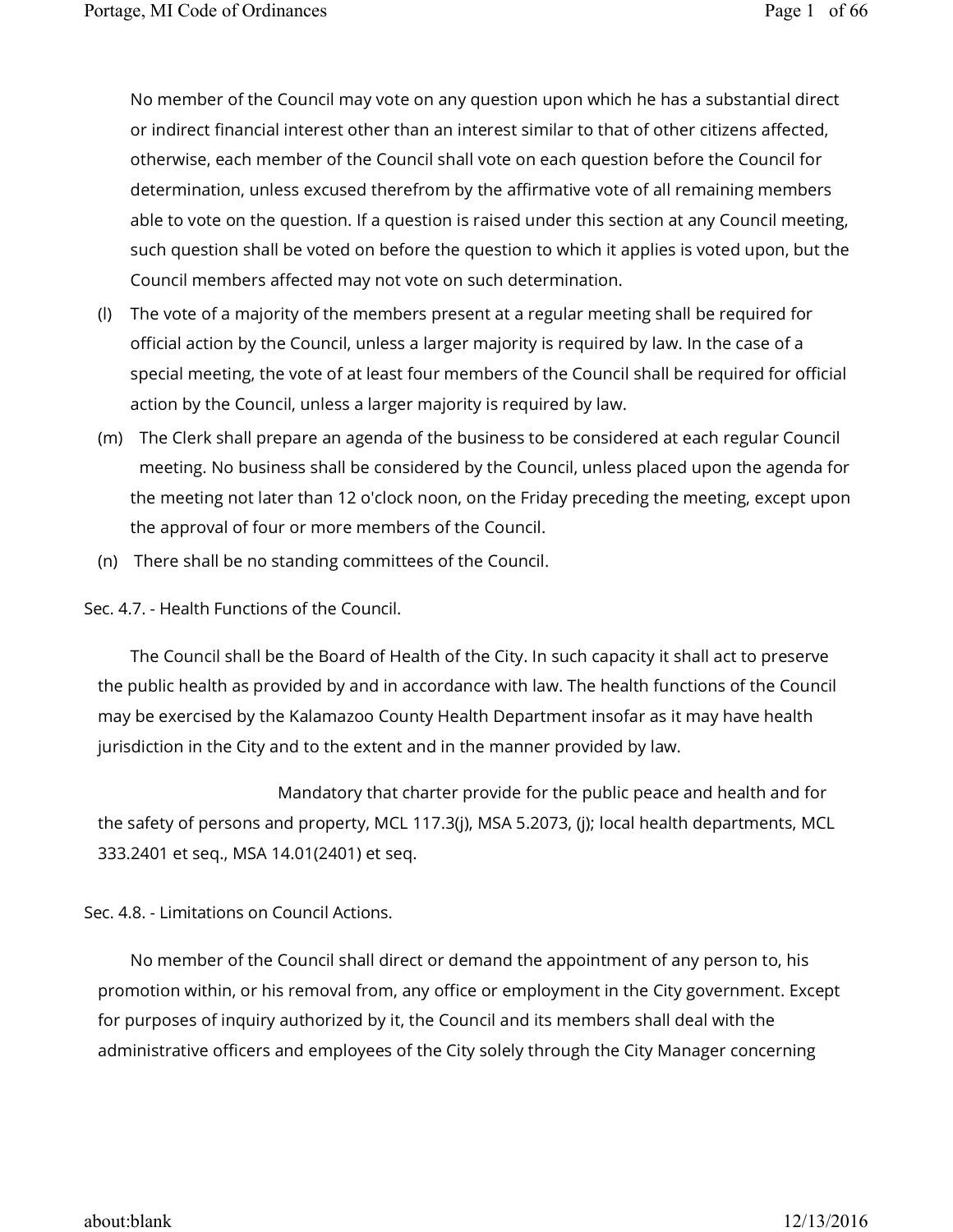matters relating to the performance of their several official duties and employments. No action contrary hereto shall be valid or binding upon the City Manager or any officer or employee of the City.

### CHAPTER 5. - CITY LEGISLATION

Sec. 5.1. - Prior Township Legislation Preserved.

In order to preserve and provide for the public health and welfare and for the safety of persons and property in the City, and as successor to the Township of Portage, insofar as the same are consistent with and permitted by law and subject to Section 5.2 hereof, the valid ordinances of the Township of Portage are continued in effect under this Charter as ordinances of the City of Portage. When this Charter requires the Council to adopt or provide any ordinance, any existing ordinance which is continued as provided herein and meeting such requirements shall suffice, subject to Section 5.2 hereof.

 Mandatory that charter provide for continuation of ordinances, MCL 117.3 (k), MSA 5.2073, (k).

#### Sec. 5.2. - City Code.

Within one year after the effective date of this Charter, the Council shall provide for and develop an ordinance code for the City. Such code shall be an ordinance of the City. It shall be amended and parts thereof shall be repealed only by ordinance. It shall be adopted and published in the manner provided or permitted by law. In the development of such code, all ordinances of the Township shall be reviewed and shall be adopted into such code, amended before such adoption, or omitted therefrom, as fits the needs of the City and the provisions of this Charter.

Codification of ordinances, MCL 117.5b, MSA 5.2084(2).

Sec. 5.3. - Introduction, Consideration, Style, and Recording of Ordinances.

(a) Each proposed ordinance shall be introduced in written form. The style of all ordinances adopted by the Council shall be, "The City of Portage Ordains:[....]"

(b)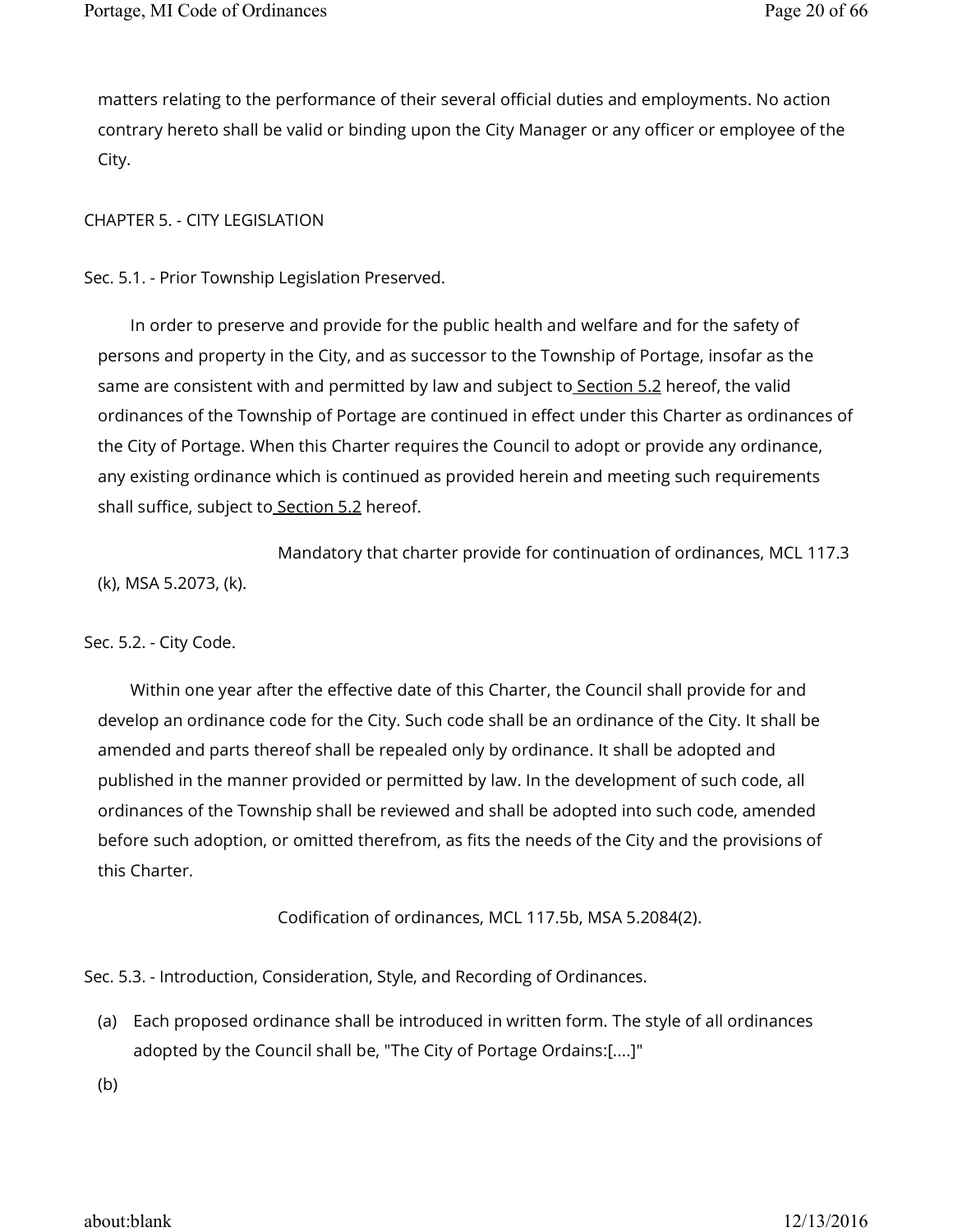Unless declared to be an emergency ordinance by a vote of not less than five members of the Council, no ordinance shall be adopted by the Council except at a regular Council meeting held not less than one week subsequent to its introduction. An emergency ordinance may be introduced and adopted at any regular or special meeting of the Council.

- (c) Each proposed ordinance which is properly introduced as herein required shall be acted upon by the Council within six months after its introduction. If any proposed ordinance be not so acted upon, the Clerk shall present it to the Council for adoption or rejection at the first meeting of the Council following the expiration of the six months period.
- (d) Each ordinance shall be recorded by the Clerk in the Ordinance Book and such recording shall be prima-facie evidence of the due and proper adoption thereof.
- (e) All ordinances, resolutions, and official proceedings of the City may be placed in evidence in all courts and tribunals by a copy thereof certified as true by the Clerk, under the seal of the City, as an alternate to other methods of proving the same which may be provided or permitted by law.

 Mandatory that charter provide for ordinance adoption and publication procedures, MCL 117.3(k), MSA 5.2073, (k).

Sec. 5.4. - Publication of Ordinances.

Each ordinance shall be published in a manner provided by the Council and permitted by law, before it shall become operative. If publication is made by posting, a notice of the place of posting and a brief statement of the purpose of the ordinance shall be published in one or more of the newspapers of general circulation in the City within ten days after posting.

Mandatory that charter provide for publication of ordinances, MCL 117.3

(k), MSA 5.2073, (k).

Sec. 5.5. - Effective Date of Ordinances.

- (a) Unless declared to be an emergency ordinance as provided in Section 5.3(b), no ordinance shall become operative until fifteen days after the adoption and publication thereof.
- (b) No ordinance which provides for or establishes a tax shall become operative less than thirty days after the adoption and publication thereof.

Sec. 5.6. - Penalties.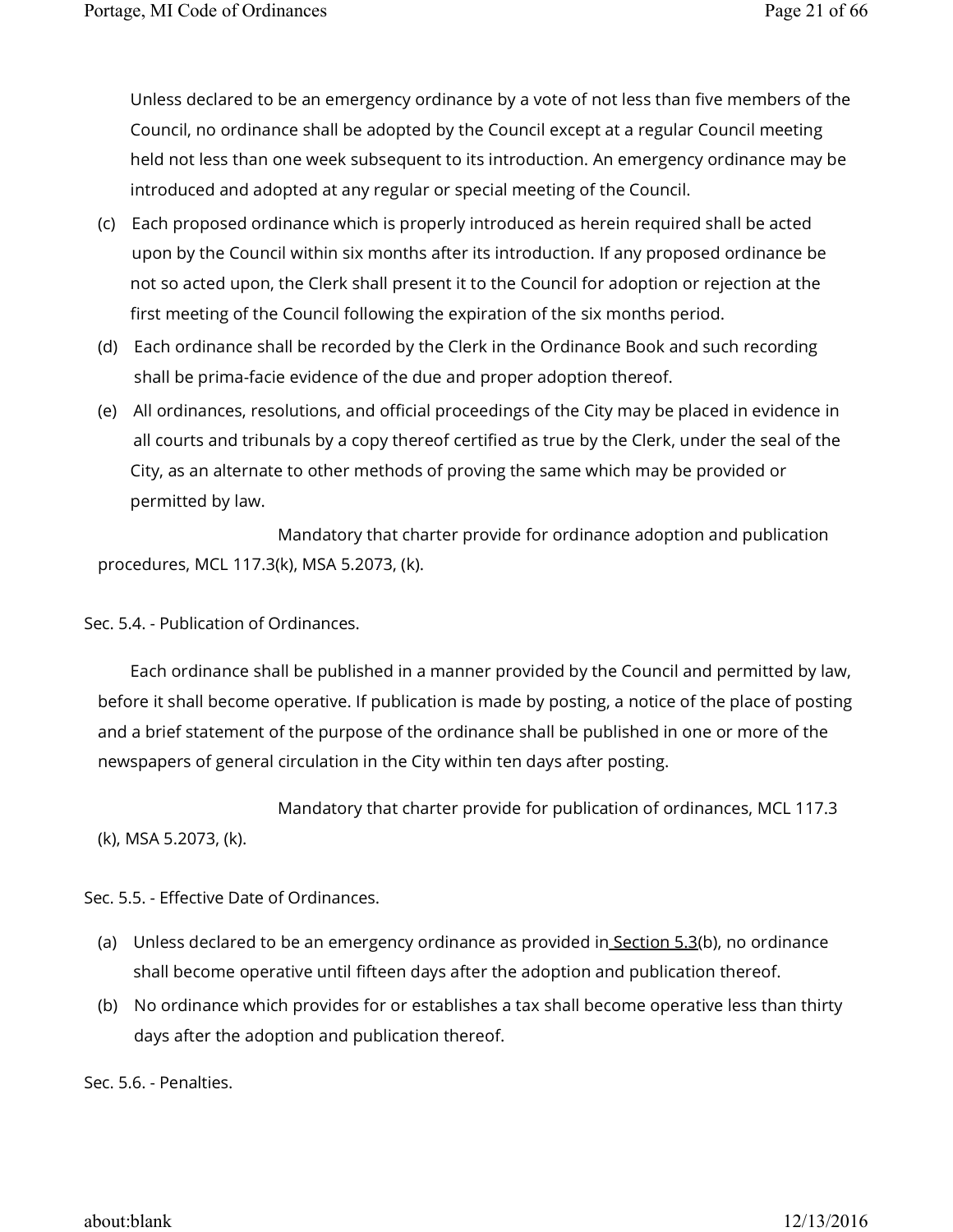The Council shall provide in its ordinances and the ordinance code for the punishment of violations of the ordinances of the City and the provisions of the code. Such punishment may be by a fine not to exceed five hundred dollars, or by imprisonment for not more than ninety days, or both, in the discretion of the Court. Imprisonment may be in the City or County jail, or in any workhouse or penal institution of the State which is authorized by law to receive prisoners of the City.

 Charter may provide for punishment of ordinance violations and limitations on penalties, MCL 117.4i(k), MSA 5.2082, (k); civil infractions, MCL 117.4l, MSA 5.2083 (2).

Sec. 5.7. - Time Limit for Prosecution of Ordinance Violations.

No prosecution for the violation of any ordinance shall be commenced after the expiration of two years after the commission of the offense.

Sec. 5.8. - Initiative and Referendum.

The electors of the City may initiate any ordinance or secure a referendum on any ordinance by petition.

 Permissible that charter provide for initiative and referendum, MCL 117.4i (g), MSA 5.2082, (g).

Sec. 5.9. - Initiative or Referendary Petitions.

An initiatory or a referendary petition shall be signed by not less than ten per cent of the registered electors of the City who voted at the last regular City election according to the records of the Clerk on the date the petition is filed. No referendum shall be permitted respecting any ordinance required to be passed by the Council by any law, except in the manner provided by such law. Such petition may be the aggregate of two or more petition papers. Each signer of a petition shall sign his name and shall, himself, place thereon after his name, the date and his place of residence by street and number. To each petition paper there shall be attached a sworn affidavit by the circulator thereof, stating that each signature thereon is the genuine signature of the person whose name it purports to be and that it was signed in the presence of the affiant. Such petition shall be filed with the Clerk who shall, within ten days, canvass the signatures thereon to determine the compliance thereof with the requirements of this section. Any signature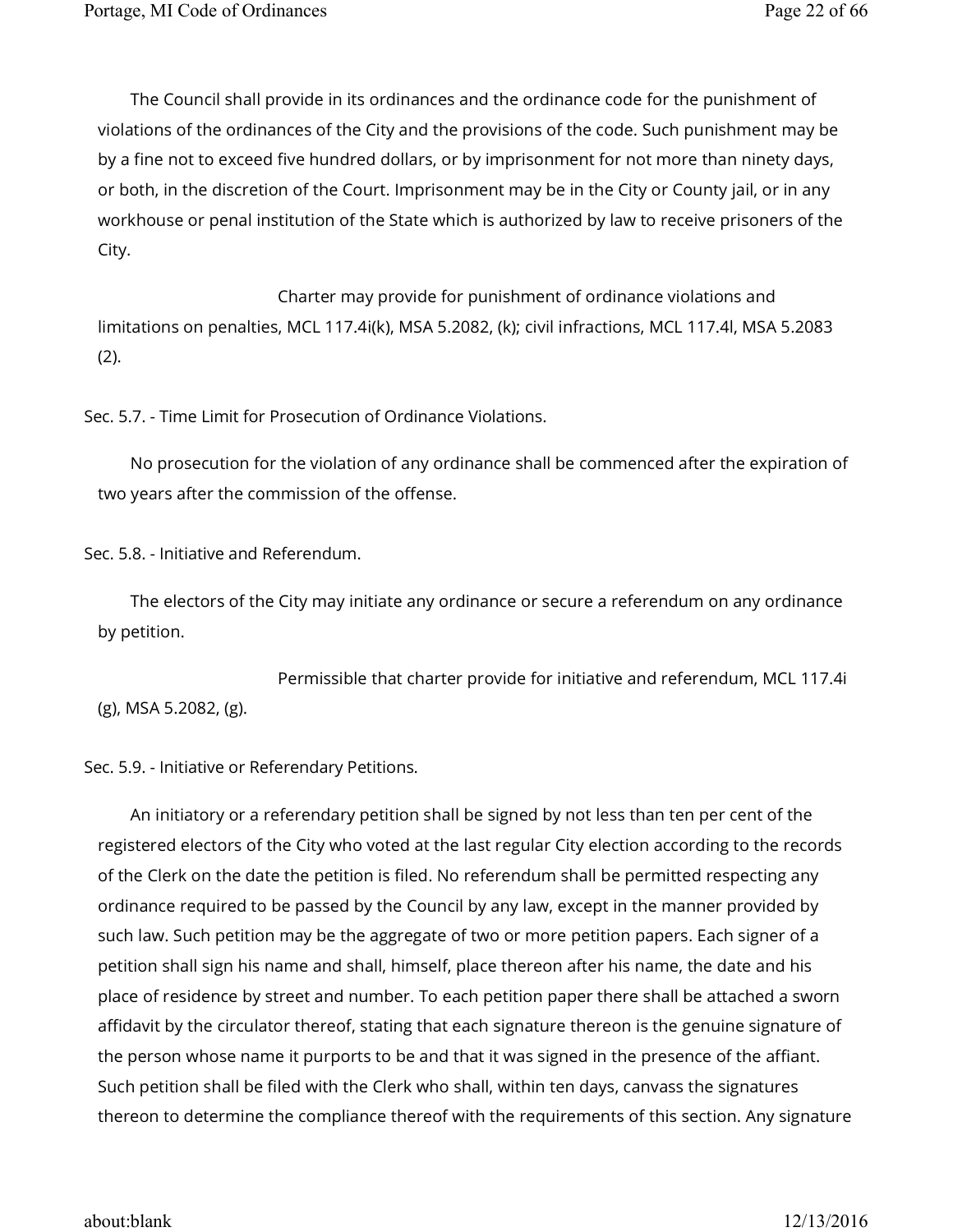obtained more than ninety days before the filing of such petition with the Clerk shall not be counted or considered as a valid signature on a petition on which it appears. If found to contain an insufficient number of valid signatures as required herein, or to be improper as to form or compliance with the requirements of this section, the Clerk shall notify, forthwith, the person filing such petition, and ten days from such notification shall be allowed for the filing of supplemental petition papers. No supplemental petition paper filed after such ten-day period shall be considered by the Clerk. When found sufficient and proper, the Clerk shall present the petition to the Council at its next regular meeting.

# Sec. 5.10. - Same - Council Procedure.

Upon receiving an initiatory or referendary petition from the Clerk, the Council shall, either:

- (1) If it be an initiatory petition, adopt the ordinance as submitted in the petition within thirty days after the receipt thereof, or, within such time, determine to submit the question of adopting the proposed ordinance to the electors of the City; or
- (2) If it is a referendary petition, repeal the ordinance to which the petition refers within thirty days after the receipt thereof, or, within such time, determine to submit the question of repealing the ordinance to which the petition pertains to the electors of the City.

Sec. 5.11. - Same - Submissions to Electors.

Should the Council decide to submit the question of adopting or repealing an ordinance, following receipt of an initiatory or a referendary petition, to the electors, it shall be submitted at the next regular election held in the City within ninety days after its determination to submit the question of such adoption or repeal to the electors of the City or, if there be no such election, at a special election which shall be held within sixty days after such determination. In the event that the City is legally precluded from holding a special election as herein required the question of adopting or repealing such ordinance shall be submitted to the electors of the City at a City primary election or special City election to be held within sixty days after the impediment against holding a special City election ends. The result shall be determined by a majority vote of the electors voting thereon, except in cases where otherwise required by law.

Sec. 5.12. - Same - Status of Ordinances Adopted.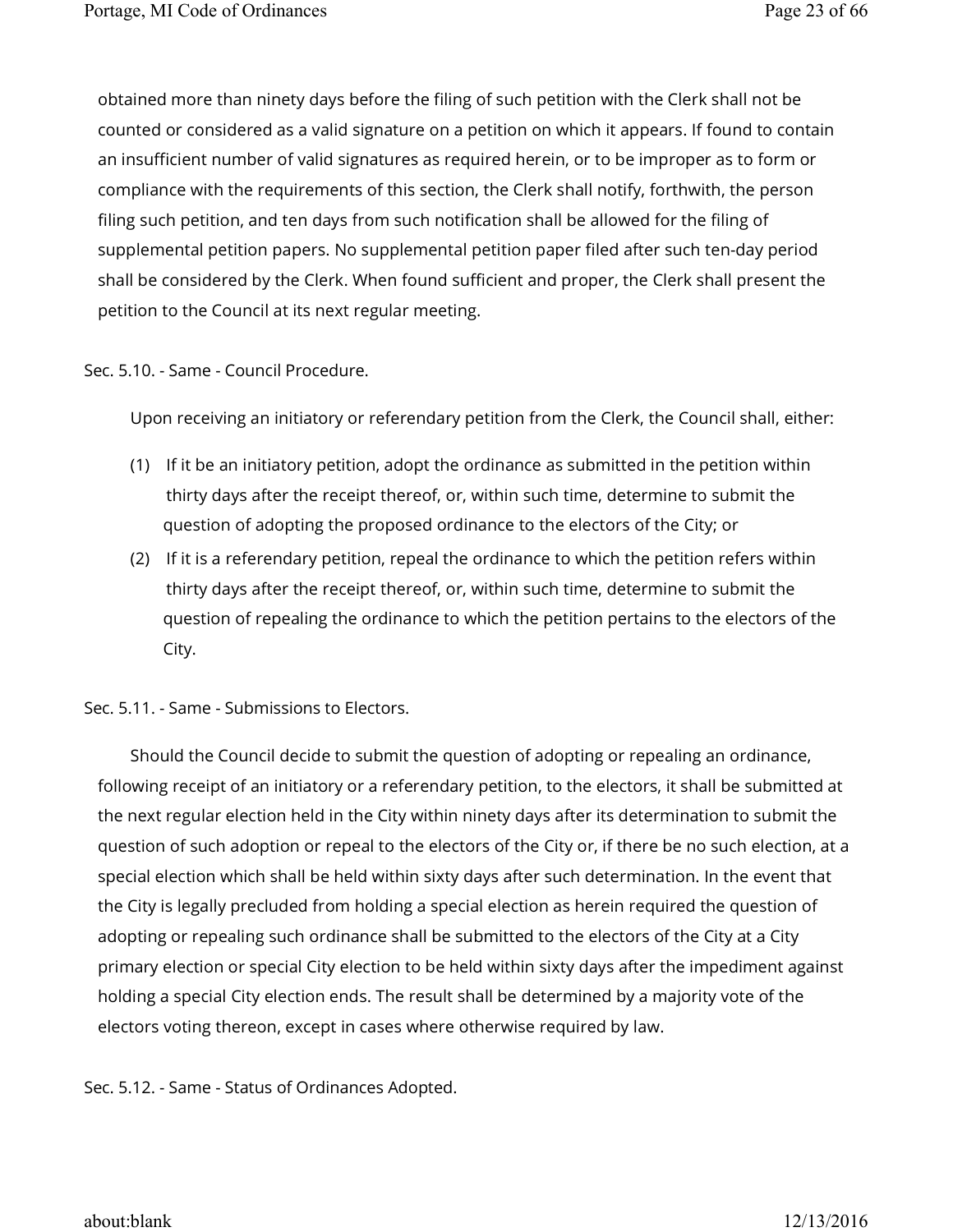An ordinance adopted by the electorate through initiatory proceedings may not be amended or repealed by the Council for a period of one year after the date of the election at which the ordinance was adopted. Should two or more ordinances be adopted at the same election which have conflicting provisions, the one receiving the largest affirmative vote shall prevail as to those provisions.

Sec. 5.13. - Same - Ordinances Suspended.

The certification by the Clerk of the sufficiency of a referendary petition within thirty days after the passage of the ordinance to which such petition refers shall automatically suspend the operation of the ordinance in question, pending repeal by the Council or the final determination of the electors thereon.

Sec. 5.14. - Marijuana.

Nothing in the Code of Ordinances shall apply to the use, possession or transfer of less than one ounce of marijuana, on private property not used by the public, or transportation of one ounce or less of marijuana, by a person who has attained the age of 21 years.

(11-3-2015)

CHAPTER 6. - THE ADMINISTRATIVE SERVICE

Sec. 6.1. - Administrative Officers.

- (a) The administrative officers of the City shall be the City Manager, the Assessor, the Clerk, the Treasurer, the Chief of Police, the Fire Chief, the heads of the several departments of the City, and any additional administrative officers created by or under authority of Section 3.1 of this Charter.
- (b) In making appointments of administrative officers the appointing authority shall consider only the good of the public services, the fitness of the appointee for, and his ability to discharge the duties of the office to which he is appointed. Such appointments shall also be subject to the provisions of Section 3.2(d).
- (c) The terms of all administrative officers shall be indefinite and subject to the provisions of this chapter.

(d)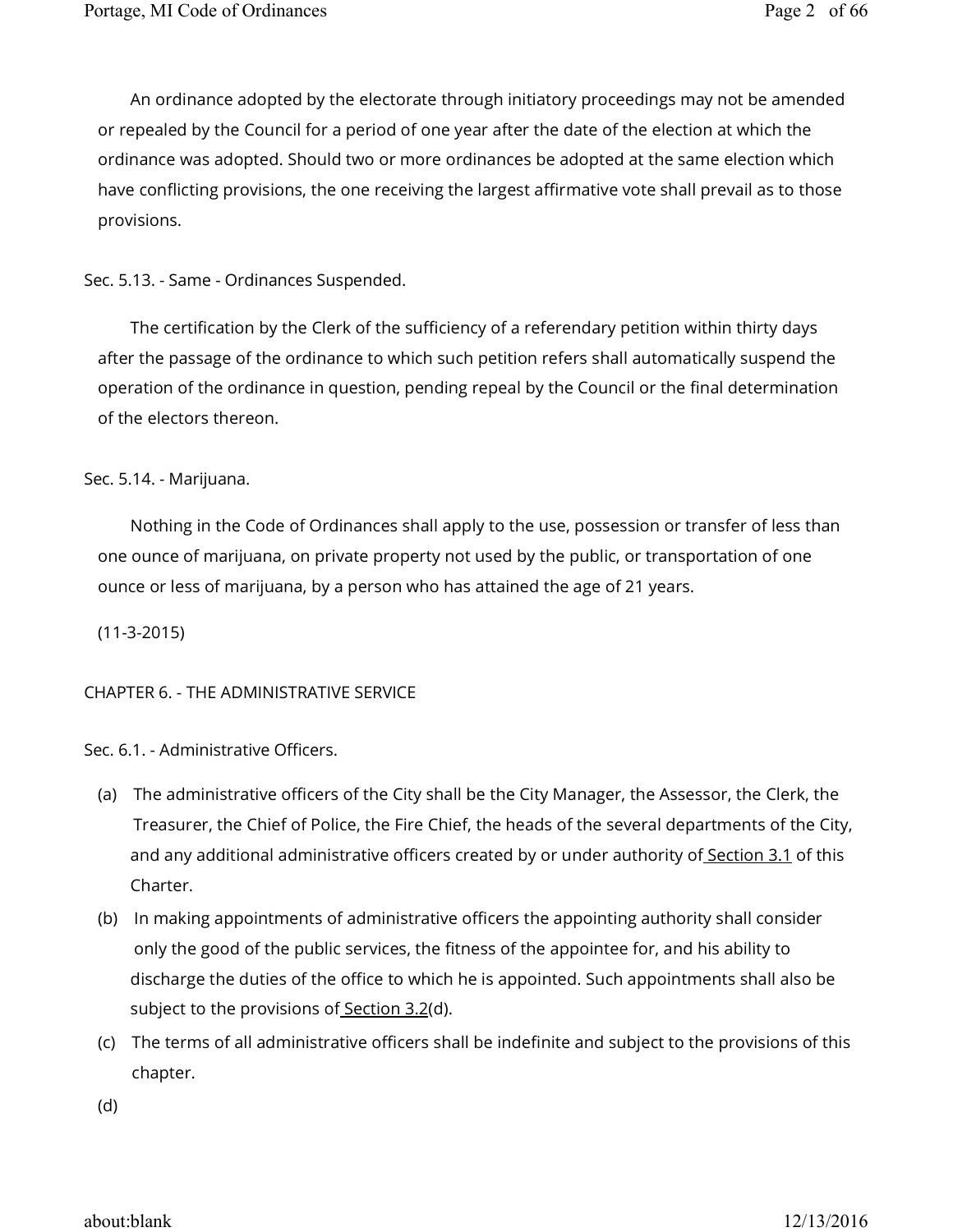The compensation of all administrative officers shall be in accordance with and within budget appropriations therefor. Within budget appropriations, reasonable expenses may be allowed to administrative officers when actually incurred in the performance of their official duties or upon authority of the Council and after they have been audited by the Clerk and approved by the Council.

Sec. 6.2. - Administrative Officers - Appointment, Employees.

- (a) The Council shall appoint the City Manager and the City Attorney who shall each serve at the pleasure of the Council.
- (b) All other administrative officers, [sic] shall be appointed by the City Manager, subject to the approval of and confirmation by the Council, and shall serve at the pleasure of the City Manager for indefinite terms.
- (c) All persons employed by the City who are not elective or administrative officers, or members of a board created by this Charter, or declared to be administrative officers by or under authority of this Charter, shall be deemed to be employees of the City.

Sec. 6.3. - City Manager.

- (a) The City Manager shall be the administrative agent of the Council; shall be vested with the administrative powers of the City granted to him by this Charter; and shall perform the duties of that office and be accountable therefor at all times to the Council.
- (b) As the chief administrative officer of the City, the City Manager shall:
	- (1) Be responsible to the Council for the conduct of the administrative functions and business of the City;
	- (2) Appoint such of the administrative officers, subject to confirmation by the Council, as are not required by this Charter to be appointed by the Council;
	- (3) Supervise and coordinate the work of the administrative officers and departments of the City;
	- (4) Prepare and submit to the Council the annual budget proposal of the City, together with supporting information in explanation thereof, as required by Chapter 7 of this Charter;
	- (5) Establish and maintain a central purchasing service for the City;
	- (6) Supervise and coordinate the personnel policies and practices of the City, subject to any plan for personnel management which may be adopted under authority of Section 6.18 of this chapter;

(7)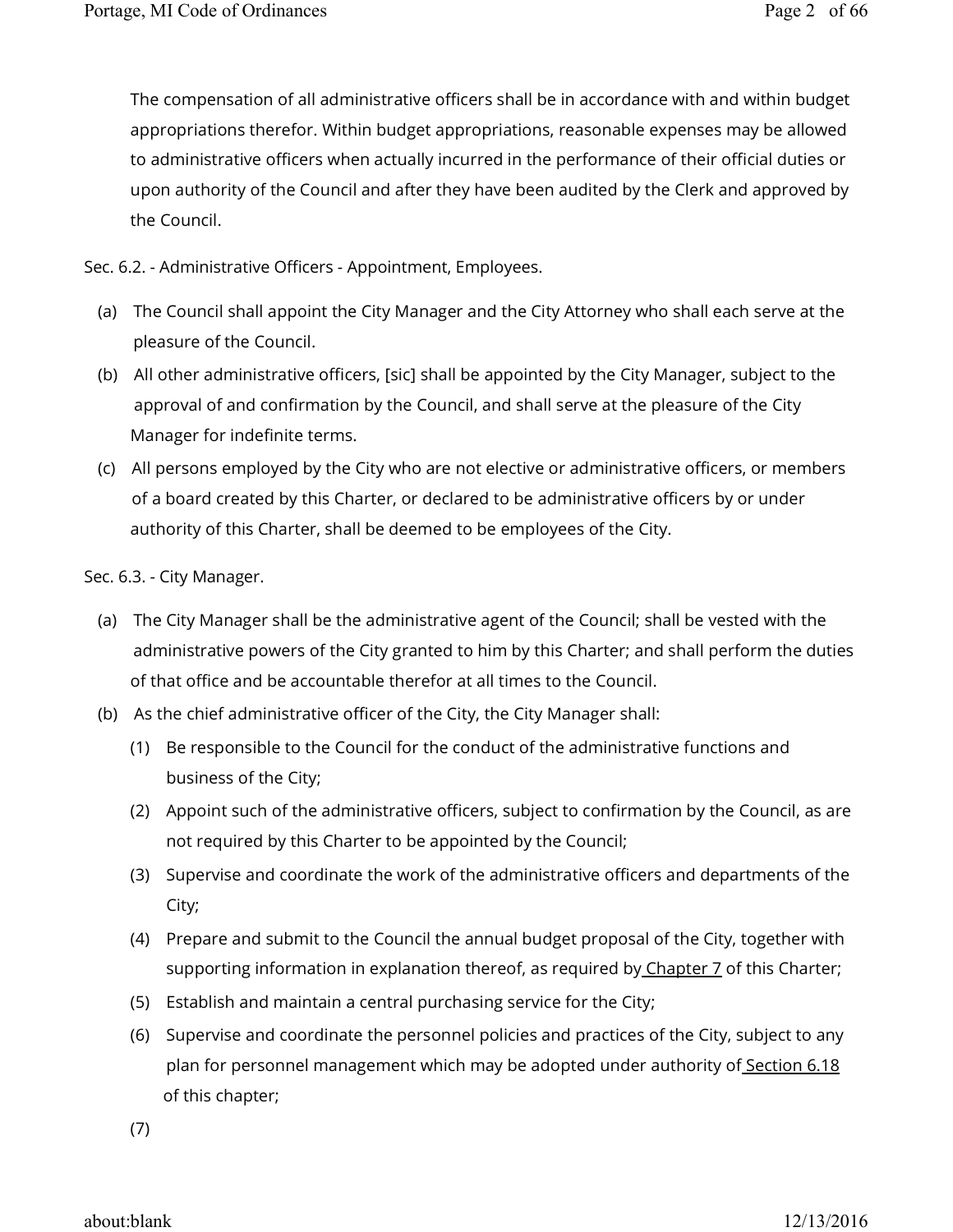Keep informed and report to the Council concerning the work of the several administrative officers and departments of the City, and, to that end, he may secure from the administrative officers and department heads such information and periodic or special reports as he or the Council may deem necessary;

- (8) Recommend to the Council measures relating to the City's administrative affairs in the light of the needs and development of the City;
- (9) In case of conflict of authority between any officers or administrative departments, or both, or in case of absence of administrative authority, occasioned by inadequacy of Charter or ordinance provisions, resolve the conflict or supply the necessary authority, so far as may be consistent with law and the ordinances of the City, and direct the necessary action to be taken in conformance therewith, making a full report to the Council at its next meeting;
- (10) Exercise and perform such further powers and such additional administrative duties as the Council may see fit to delegate to him.

Sec. 6.4. - City Clerk.

(a) The Clerk shall be Clerk of the Council and of each appointive board of the City, except as otherwise provided by law or by ordinance. He or his deputy shall attend all meetings of the Council and of each board of the City, unless otherwise provided by the law or ordinance and shall keep a permanent journal of its proceedings, in the English language.

 Mandatory that charter provide for keeping legislative journal in English, MCL 117.3(m), MSA 5.2073, (m).

- (b) He shall be custodian of the City seal, and shall affix it to all documents and instruments requiring the seal, and shall attest the same. He shall also be custodian of all papers, documents, and records pertaining to the City, the custody of which is not otherwise provided by law. He shall give to the proper officials ample notice of the expiration or termination of their terms of office and of any official bonds, franchises, contracts, or agreements to which the City is a party.
- (c) He shall keep a record of all ordinances, resolutions, and actions of the Council and shall keep the Mayor and City Manager informed with respect thereto. The Clerk shall keep the City Manager informed concerning such matters as are within the scope of his powers and authority as fixed by the Council.
- (d) He shall have power to administer all oaths required by law and the ordinances of the City.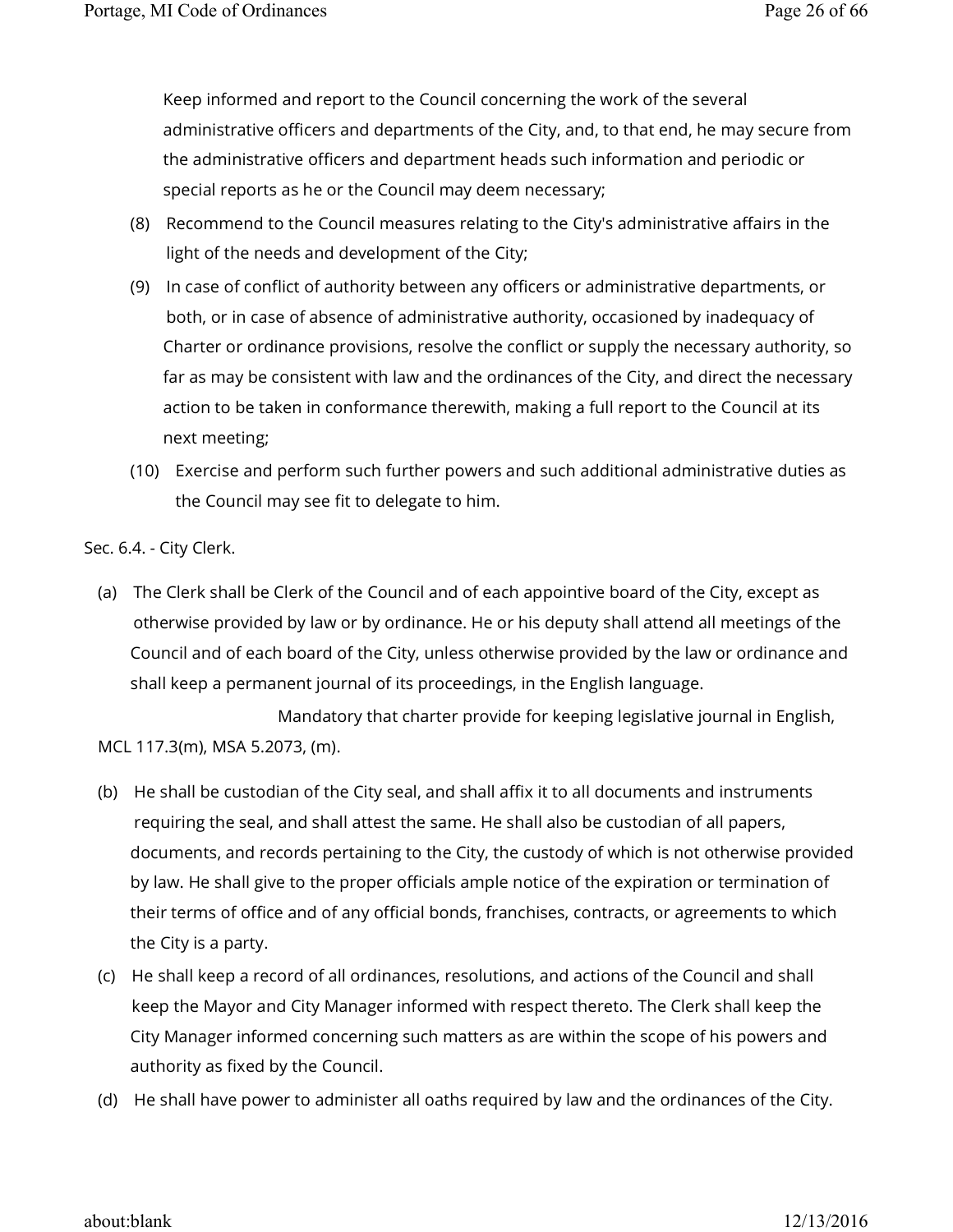(e) He shall certify all ordinances and resolutions enacted or passed by the Council and such certification shall be prima-facie evidence of the due and proper actions of the Council thereon.

### Sec. 6.5. - City Auditor.

- (a) The City Auditor shall be the general accountant of the City, shall keep books of account of the assets, receipts and expenditures of the City, and shall keep the Council and the City Manager informed as to the City's financial affairs. He shall provide the accounting system of the City and each of its departments. Such system of accounts shall conform to any uniform system that may be required by law.
- (b) He shall maintain an inventory of City owned property, both real and personal.
- (c) He shall balance all books of accounts of the City at the end of each calendar month, and shall make reports thereon as required by the City Manager.
- (d) He shall, at any time, upon direction of the City Manager or the Council, examine and audit all books of account kept by any official or department of the City. He shall examine and testcheck all books of account of the Treasurer and the Municipal Court at least once each month.
- (e) He shall perform such other duties as this Charter, the Council, or the City Manager with the approval of the Council, shall direct.
- (f) Until such time as the Council shall provide for an independent City Auditor, the Clerk shall act in that capacity.

Sec. 6.6. - City Attorney.

- (a) The City Attorney shall act as the legal advisor of and be responsible to the Council in all respects concerning the performance of its official duties. He shall advise the City Manager concerning legal problems affecting the City administration, and the Clerk, Treasurer, and Assessor concerning their statutory and Charter duties, when so required, and shall file with the Clerk a copy of all written opinions given by him.
- (b) He shall prosecute ordinance violations and shall represent the City in cases before courts and other tribunals.
- (c) He shall prepare or review all ordinances, regulations, contracts, bonds, and such other instruments that may be required by this Charter or by the Council, and shall promptly give his opinion as to the legality thereof.
- (d) He shall attend the meetings of the Council.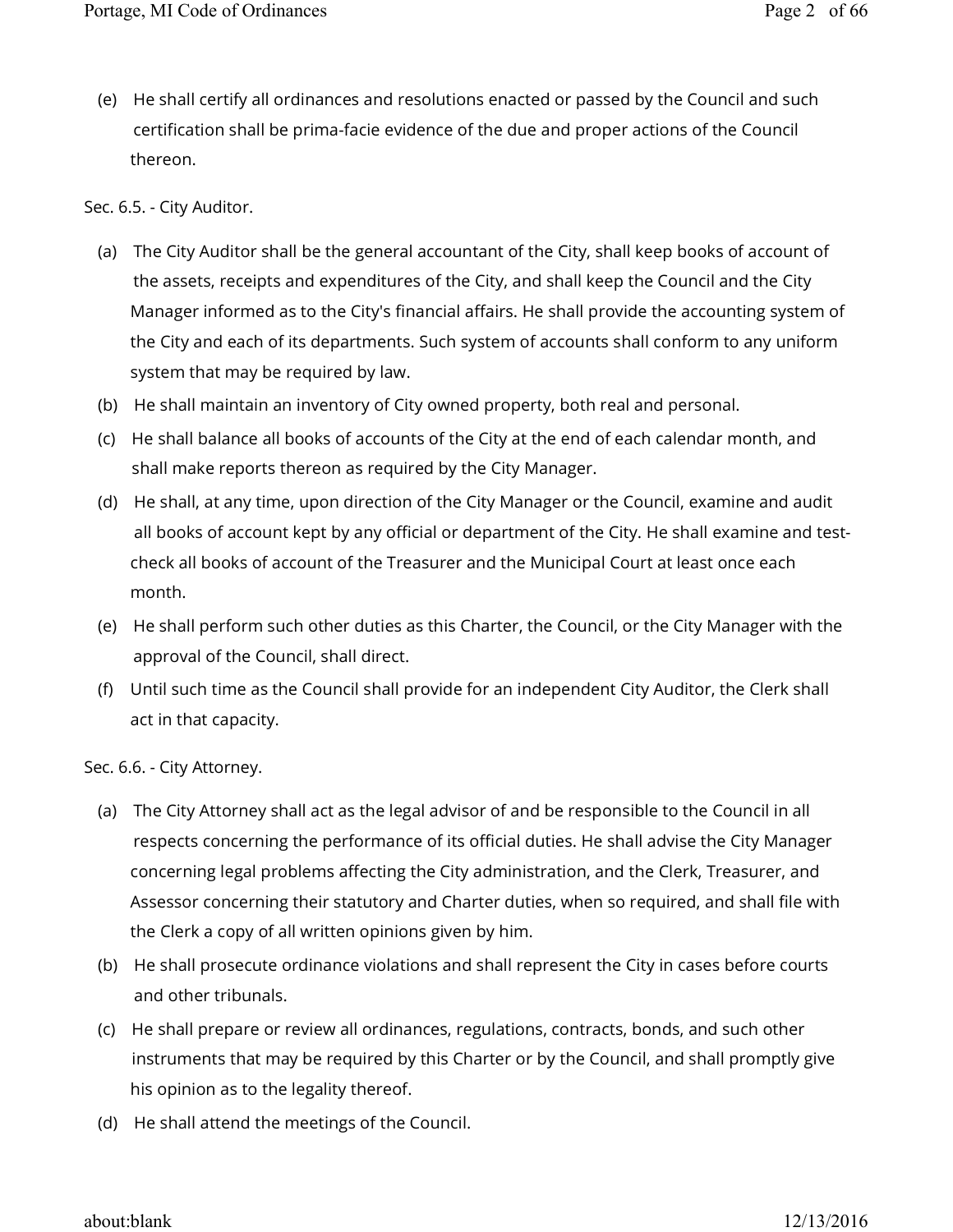- (e) He shall be the attorney for the several boards of the City and shall give opinions to such boards upon the written request of the chairmen thereof.
- (f) He shall perform such other duties as may be prescribed for him by this Charter or the Council;[.]
- (g) The Council and the City Attorney shall agree upon the basic compensation for any or all of the foregoing functions and duties of his office as are agreed to be covered thereby and upon the basis of compensating the City Attorney for services rendered which are not covered by such basic compensation. All such agreements shall be made before the services to be covered thereby are rendered.
- (h) Upon the Attorney's recommendation, or upon its own initiative, the Council may provide for an assistant to the City Attorney and may retain special legal counsel to handle any matter in which the City has an interest, or to assist the City Attorney in connection therewith.

Sec. 6.7. - City Treasurer.

- (a) The Treasurer shall have the custody of all moneys of the City and all evidences of value belonging to or held in trust by the City.
- (b) He shall collect all City taxes and assessments and such other accounts and moneys which are collected by the City, except as shall be permitted or required by law or ordinance.
- (c) He shall keep and deposit all money or funds in such manner and only in such places as the Council may determine or as may be required by law.
- (d) He shall have such powers, duties, and prerogatives in regard to the collection and custody of State, County, school district, and City taxes, assessments, and moneys as are conferred by law, or under authority of law.
- (e) He shall perform such other duties as may be prescribed by law or by the Council.

Sec. 6.8. - Deputies of the Clerk and Treasurer.

The Clerk and the Treasurer, [sic] may appoint and remove their deputies, subject to the budget allowance therefor and the approval of the City Manager relative to appointments. Each deputy shall possess all the powers and authorities of his superior officer.

Sec. 6.9. - Assessor.

(a) The Assessor shall possess all the powers vested in and shall be charged with all the duties imposed upon assessing officers by law.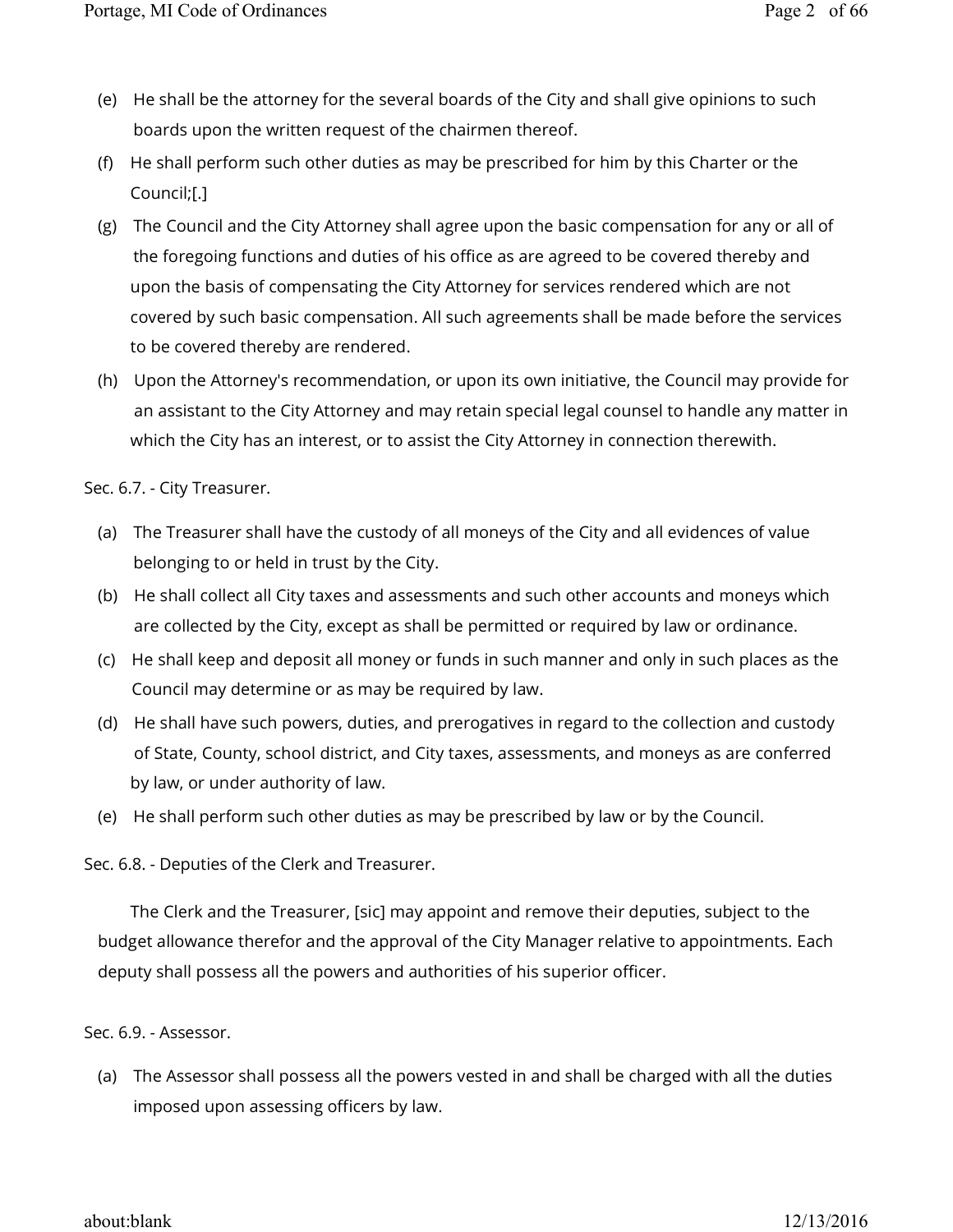- (b) He shall make and prepare all regular and special assessment rolls in the manner prescribed by law and ordinance.
- (c) He shall perform such other duties as may be prescribed by law or the Council.

Sec. 6.10. - Police Department.

- (a) The Police Department shall be under the direction of the Chief of Police.
- (b) Police officers of the City shall have all the powers, immunities, and privileges granted to peace officers by law for the making of arrests, the preservation of order, and the safety of persons and property in the City. Insofar as such powers, immunities, and privileges are not self-executing or inherent in the office and duties of peace officers under Michigan law, the Council shall adopt such ordinances and take such measures as may be required to make them effective. Any person arrested shall be taken before the proper authority for examination or trial without unnecessary delay. Police officers shall make and sign complaints to or before the proper officers and magistrates against any person known to be or, upon complaint or information, believed to be guilty of any violation of this Charter or any ordinance of the City, or of the penal laws of the State. For purposes of making arrests, violations of this Charter and of City ordinances shall be deemed to be misdemeanors.

Sec. 6.11. - Fire Department.

- (a) The Fire Department shall be under the direction of the Fire Chief.
- (b) The Fire Department shall be responsible for the prevention and extinguishment of fires and the protection of persons and property against damage and accident resulting therefrom. The Fire Chief shall be responsible for the use, care, and management of the City's firefighting apparatus and property. He shall conduct supervisory and educational programs to diminish the risk of fires within the City. He, or any of his authorized subordinates, may command any person present at a fire to aid in the extinguishment thereof and to assist in the protection of life or property. If any person willfully disobeys any such lawful requirement, he shall be deemed guilty of a violation of this Charter.
- (c) Members of the City's Fire Department shall have all the powers, immunities, and privileges granted to such persons by law respecting the performance of their duties and for acts concerning the safety of persons and property relating to the extinguishment of fires, the spreading of fire, fire protection, and the diminishing of the risk of fire. Insofar as such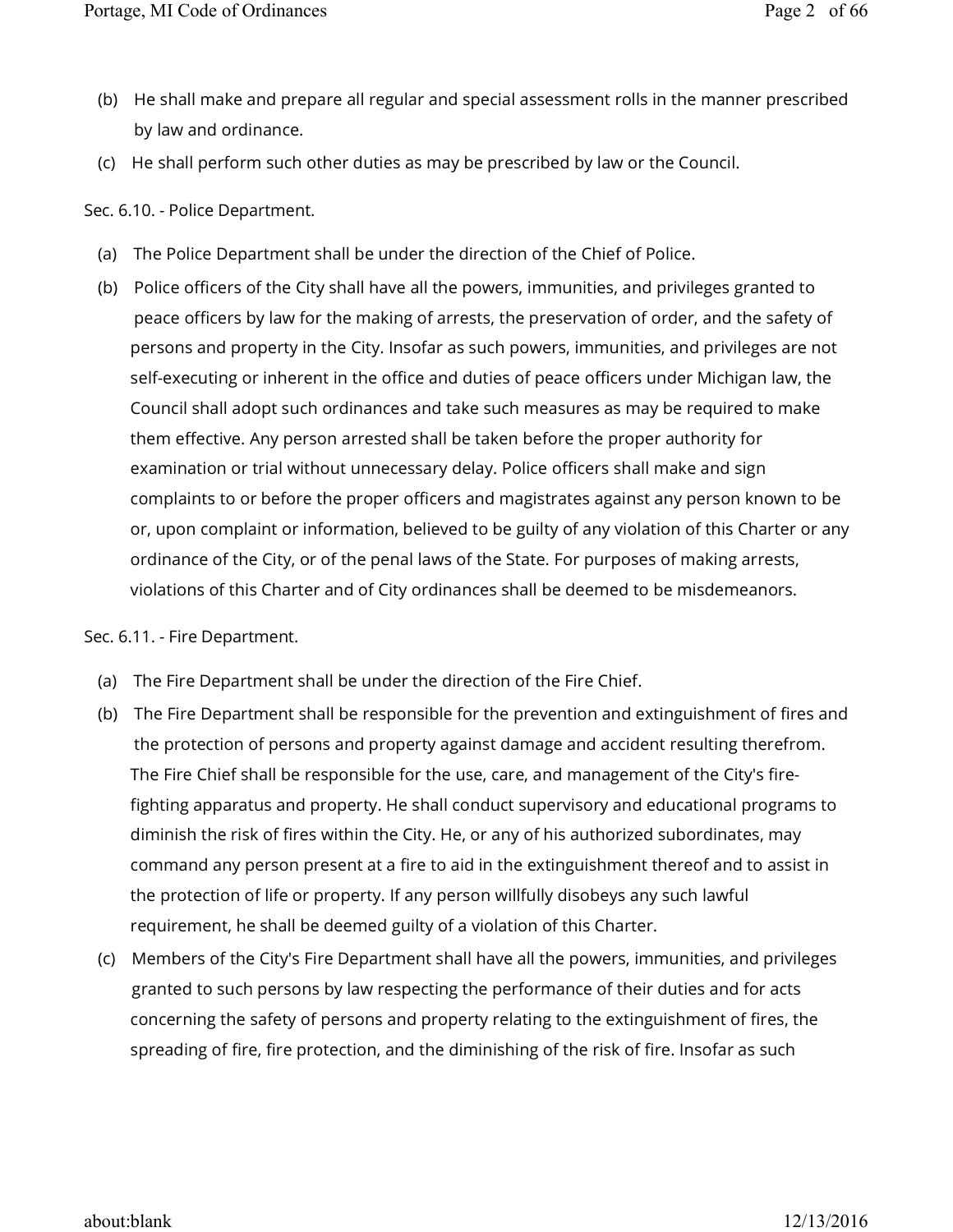powers, immunities, and privileges are not self-executing or inherent in the function and duties of members of the City's Fire Department, the Council shall adopt such ordinances and take such measures as may be required to make them effective.

(d) The Fire Chief or any of his authorized subordinates may cause any building to be pulled down or destroyed, when he or they deem it necessary in order to arrest the progress of a fire. In such case no action shall be maintained against the City or any person therefor. If any person having an interest in such building shall apply to the Council within three months after the fire for damages or compensation for such buildings, the Council may pay him such compensation as it may deem just. The council may ascertain the amount of such damage or compensation by agreement with the owner of the property, or by the appraisal of a jury selected in the same manner as in the case of juries selected to appraise damages for the taking of property for public use. In making any award under authority of this section, the Council or the jury, as the case may be, shall credit against the damages arising out of the pulling down or destruction of the building any insurance recoverable by all persons having an interest in such property. No awards shall be made under authority of this section on account of any loss which could reasonably be expected to have occurred to a building because of the fire, if it had not been pulled down or destroyed under authority of this section. in no event shall such award give weight to or take into consideration any loss of revenue from or damages for loss of occupancy of any building so pulled down or destroyed.

Sec. 6.12. - Other Administrative Duties of Officers.

The duties of administrative officers for which provision is not made herein, shall be those established by law and by the ordinances and resolutions of the Council.

# Sec. 6.13. - Citizen Committees.

The Council may create citizen advisory committees for the purpose of studying and investigating specific problems or needs of any department, function, or interest of the City when no other officer or board exists or has been created, the reasonable scope of the duties of whom or which would include the making of such studies or investigations. Each such committee shall render its report to the Council within two years after its creation, and shall then cease to exist unless the work of the committee is extended thereafter by the Council for a period not exceeding one year.

Sec. 6.14. - Additional Administrative Powers and Duties.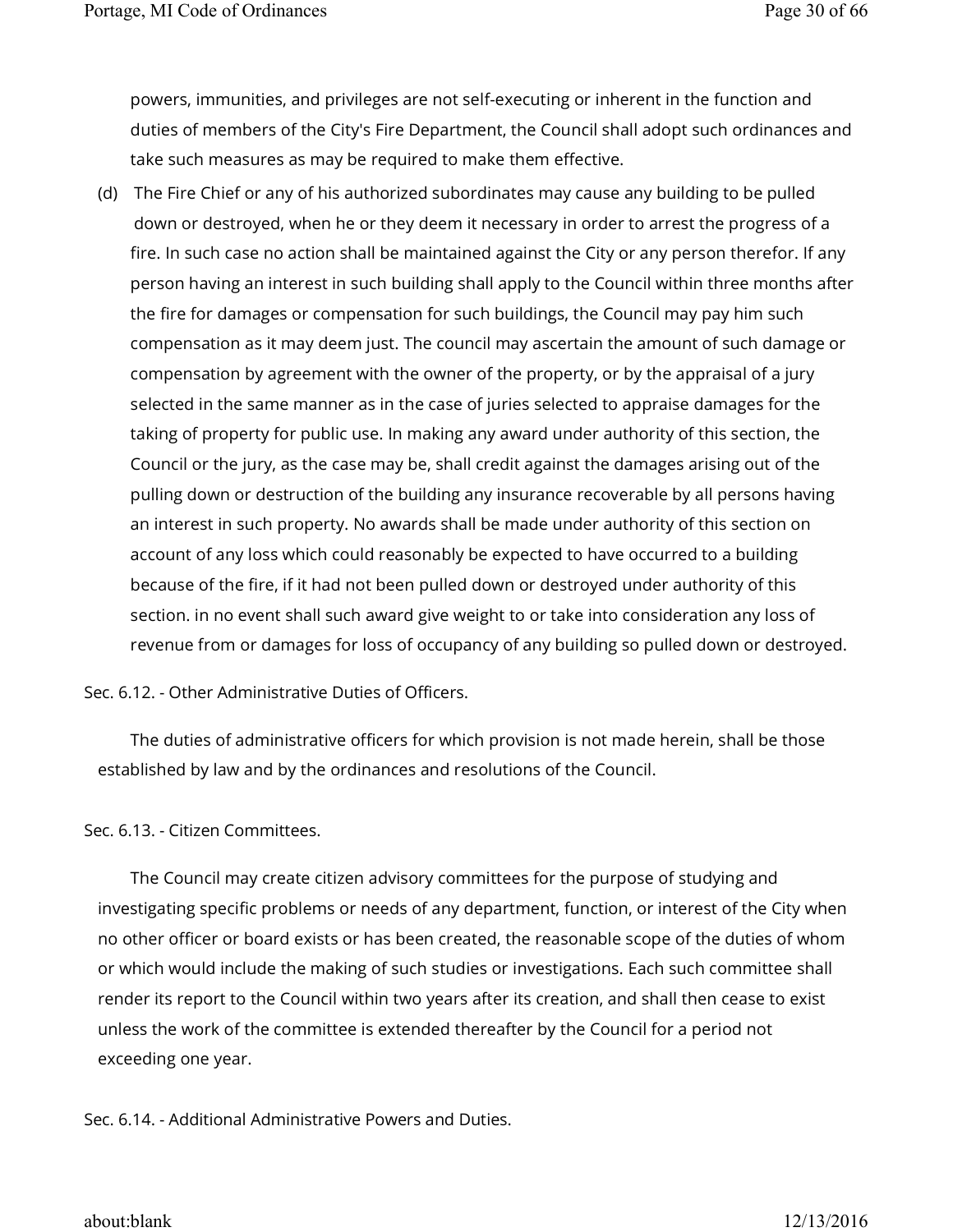From time to time, upon the recommendation of the City Manager, the Council may, by ordinance, prescribe, [sic] additional powers and duties, not inconsistent with this Charter, to be exercised and administered by appropriate officers and departments of the City.

#### Sec. 6.15. - Library.

- (a) The City, as the successor of the Township of Portage, shall continue to support and operate library services and facilities within the City. Such library services and facilities shall constitute a department of the City government and shall be conducted and financed by the City in a manner consistent with the needs of the community therefor and in such a manner as will at all times qualify the library for State aid for libraries and participation in the distribution of penal fines, under applicable law.
- (b) The City Library shall be administered by the Library Board composed of five electors of the City having an interest in library affairs. The members of the Board shall be appointed by the Council for terms of five years, so arranged and appointed that the term of one member shall commence on the first day of July in each year. The Library Board shall appoint a librarian, subject to the confirmation of the City Manager, who shall be responsible to the Board for the management of the library department, subject to applicable law. The library department shall submit its budget request and budget information to the City Manager in the same manner and at the same time as other departments of the City and shall be subject to the same accounting procedures in the administration of its annual budget as are other departments of the City.

Sec. 6.16. - Employee Welfare Benefits.

The Council shall have power to make available to the administrative officers and employees of the City any recognized plan of group life, hospital, health, accident insurance, or other employee benefit plan, either independently of, or as a supplement to, any pension plan provided by the City for its employees. The Council may provide insurance for City officers and employees for liabilities arising out of the lawful performance of their duties.

Sec. 6.17. - Pension Plan.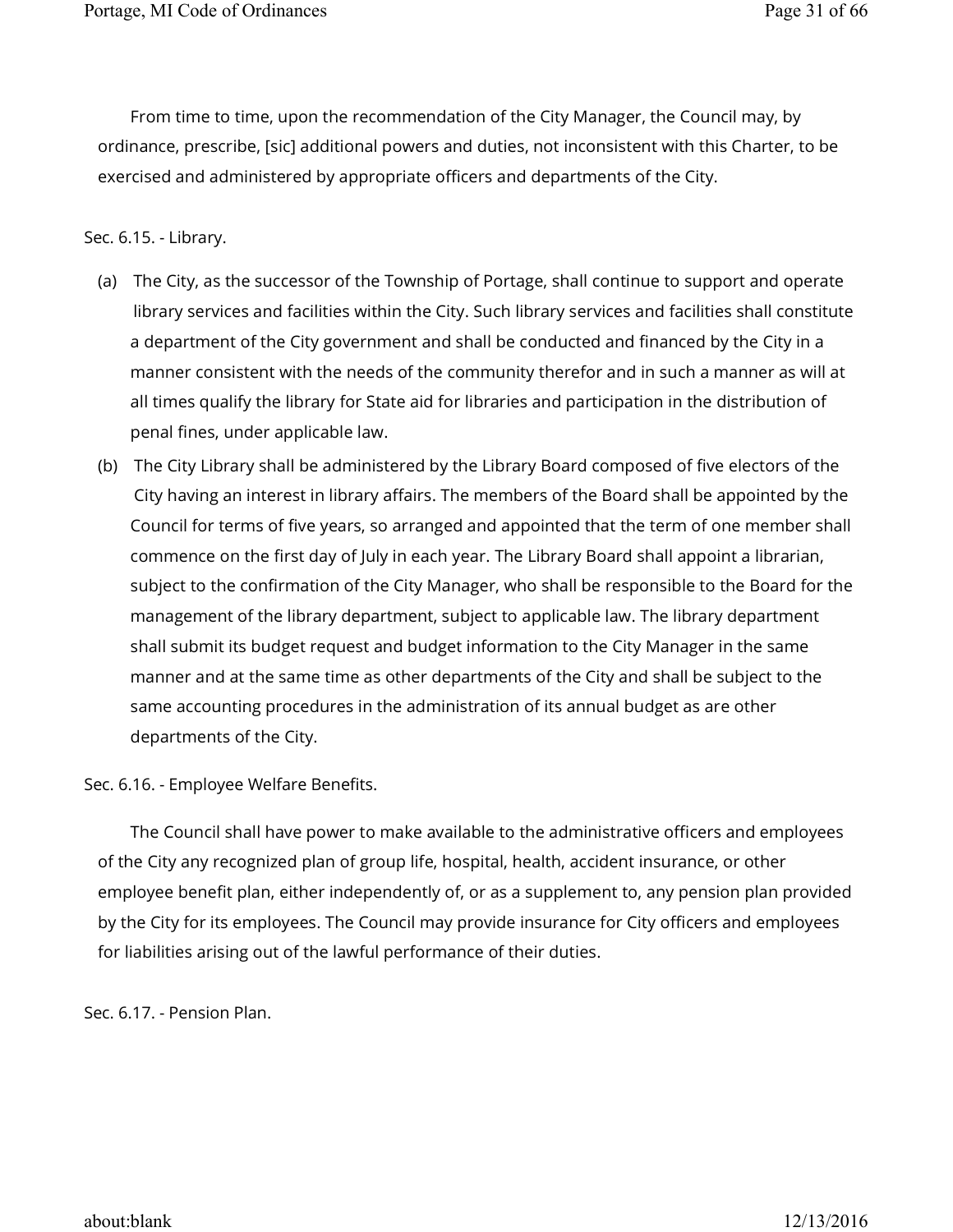The Council may provide a pension plan for its employees, either independently of, combined with, or supplemental to the Federal Social Security pension program. The City pension plan shall be based upon actuarial principles similar to those upon which the pension plan for employees of the State of Michigan is based, but the benefits of the City pension plan shall not be limited to or bound by such State plan.

Sec. 6.18. - City Personnel Management Plan.

- (a) For the purpose of making uniform the employment of City personnel, other than its officers, and to the end that the handling of City personnel activities will be done in a manner which is equitable to City employees and, by increased efficiency and improved administration, will be economical to the citizens and taxpayers of the City, the Council shall establish by ordinance a system of personal management for its employees within one year after the effective date of this Charter. In such ordinance, or independently thereof, the Council shall establish uniform salary and wage scales for its employees, under which employees who perform similar work will receive similar compensation therefor, giving consideration for length of service in the employ of the City, regardless of the office or department of the City in which they are employed.
- (b) In such ordinance, the Council shall provide that members of the immediate family of a City officer, and such other of his relatives as the Council shall prescribe, shall not be employed by the City while he holds his office, but that this prohibition shall not apply in cases where such a person was a bona fide employee of the City at the time the officer assumed office or the relationship came into being after the office was assumed.
- (c) Any such plan shall become effective thirty days after final adoption by the Council, without necessity of the approval thereof by the electors of the City, but the rights of referendum thereon are not impaired by this provision.

# CHAPTER 7. - GENERAL FINANCE [2]

Footnotes:

 $-(-)$  ---

 Municipal Finance Act, MCL 113.1a et seq., MSA 5.3188(1) et seq.; mandatory that charter provide for a system of accounts conforming to uniform system required by law, MCL 117.3(m), MSA 5.2073, (m); Uniform Budgeting and Accounting Act, MCL 141.421 et seq., MSA 5.3228(21) et seq.

Sec. 7.1. - Fiscal Year.

The fiscal and budget year of the City shall begin on the first day of July of each year and end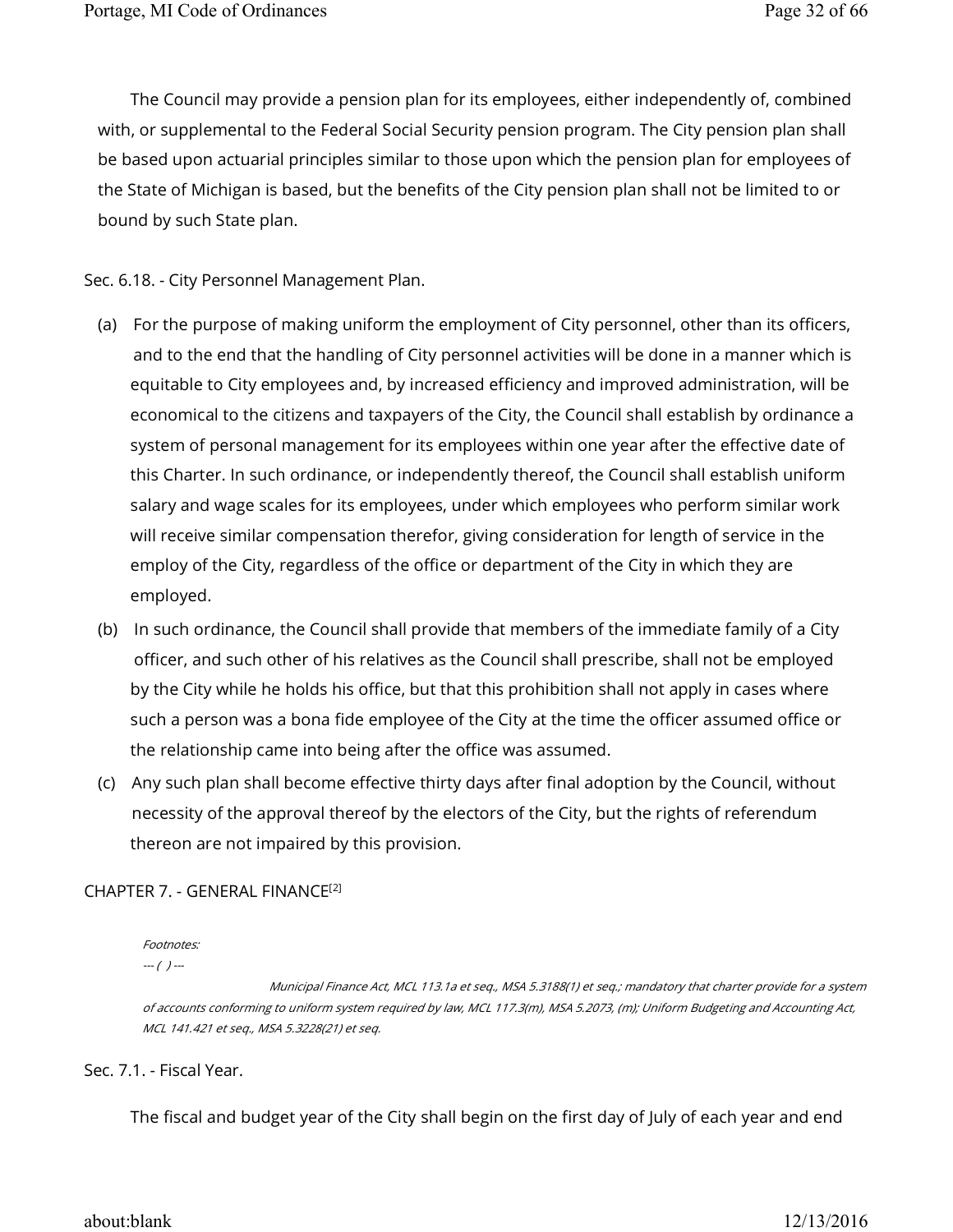on the thirtieth day of June of the following year.

#### Sec. 7.2. - Budget Procedure.

On or before the first day of February of each year, each officer and department head shall submit to the City Manager a complete statement of the financial needs and expected revenues of his office or department for the next fiscal year. The City Manager shall assemble the statements so submitted and prepare for the Council a budget proposal for the next fiscal year. Such budget proposal shall be presented to the Council at its first regular meeting in April. The proposed expenditures set forth in such budget proposal shall not exceed the expected revenues of the City for the next fiscal year by an amount greater than the expected unencumbered funds, not transferred to any special account under authority of Section 7.7 of this chapter, remaining at the end of the current fiscal year.

### Sec. 7.3. - Public Inspection of Budget Proposal.

The budget proposal of the City Manager, together with his recommendations and its supporting schedules and information shall be available for public inspection in the office of the Clerk, but shall not be removed therefrom.

#### Sec. 7.4. - Budget Hearing.

A public hearing on the budget proposal shall be held not less than one week before its final adoption, at such time as the Council shall direct. Notice of the public hearing shall be published by the Clerk at least one week in advance thereof and the budget proposal shall be available in the office of the Clerk during such week.

# Sec. 7.5. - Adoption of Budget.

- (a) At a regular meeting held not later than the second Monday in June of each year, the Council shall, by resolution, adopt a budget for the ensuing fiscal year and shall make an appropriation of the money needed therefor. Such resolution shall designate the sum to be raised by taxation for the general purposes of the City and for the payment of principal and interest on its indebtedness. Failure to adopt such resolution within the time herein set shall not invalidate either the budget or the tax levy therefor.
- (b) A copy of the appropriations for each fiscal year, certified by the Clerk, shall be furnished to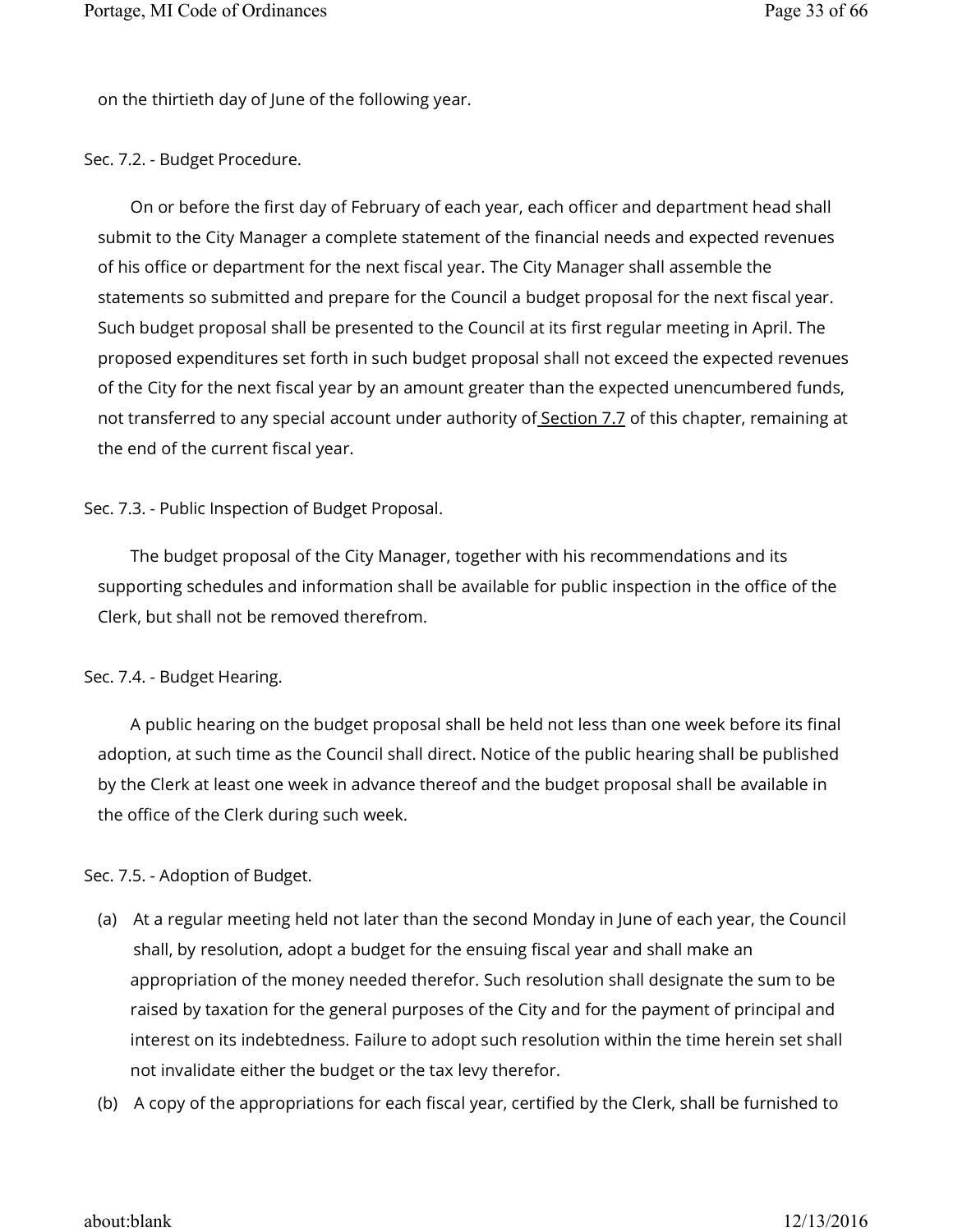the Assessor within ten days after the date of the adoption of the budget resolution.

 Mandatory that charter provide for annual appropriations of money, MCL 117.3(f), MSA 5.2073, (f).

Sec. 7.6. - Budget Control.

- (a) Except for purposes which are to be financed by the issuance of bonds or by special assessments, no money shall be drawn from the treasury of the City, except in accordance with the budget in effect and the appropriation for such purpose, nor shall any obligation for the expenditure of money be incurred without appropriation covering all payments which will be due under such obligation during the fiscal year.
- (b) Expenditures shall not be charged directly to any contingent or general account. Instead, the necessary amount of the appropriation from such account shall be transferred to the proper budget item or account and the expenditure then charged thereto. The Council, upon the written recommendation of the Mayor, or the City Manager, and by the affirmative vote of not less than five of its members, may appropriate unappropriated funds or transfer any unencumbered appropriation balance, or any portion thereof, from any budget item or account, department, or agency to another and make an appropriation thereof for the purpose for which such transfer is made. The City Manager shall be responsible for the administration of the foregoing requirements in subsections (a) and (b) of this section.
- (c) During each month, the City Manager shall submit to the Council data showing the relation between the estimated and actual revenues and expenditures to the end of the preceding month; and, if it shall appear that the revenues are less than anticipated, the Council may, by resolution, reduce appropriations, except amounts required for debt and interest charges, to such a degree as may be necessary to keep expenditures within the revenues.
- (d) Within thirty days following the end of each fiscal year, the City Manager shall file with the Council a schedule of all encumbrances upon the budget appropriations existing at the end of the fiscal year, with his recommendations thereon, and the Council shall provide for the payment of such thereof as constitute valid claims against the City from corresponding budget items appropriated in the then current fiscal year.

Sec. 7.7. - Special Accounts.

(a)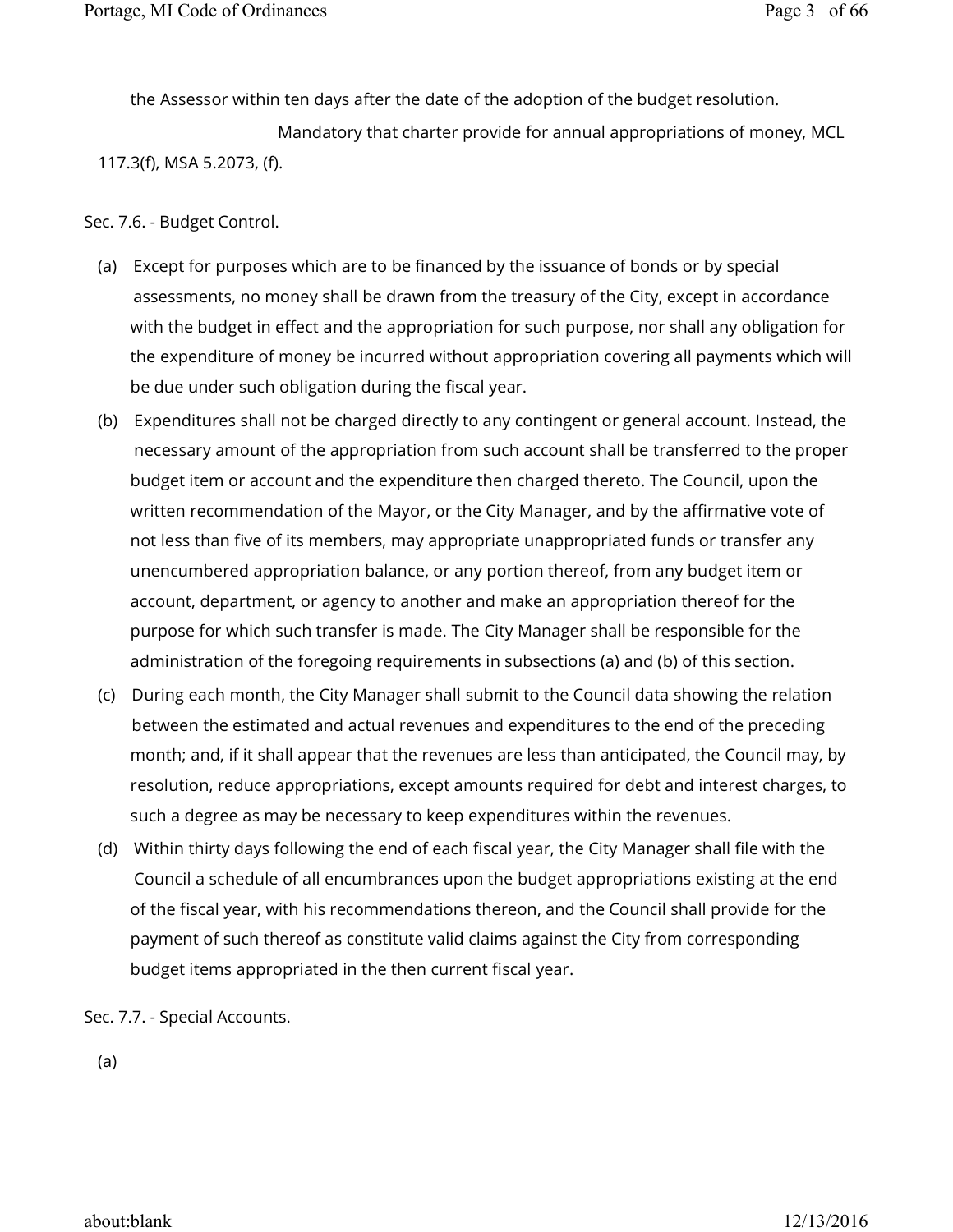The Council may, by ordinance, establish and maintain accounts for accumulating moneys to be used for acquiring, extending, altering, constructing, or repairing public improvements and for the purchase of equipment of any type, in each case either for a specific item or items or for future unspecified public improvements or equipment, or both.

- (b) Appropriations to such accounts may be made by the Council either in the annual appropriation resolution or, from time to time during the fiscal year, from available funds, from whatever source derived, which are not required for other appropriations or obligations of the City. Such accounts shall be continuing accounts and the balances therein at the end of each fiscal year shall remain a part thereof.
- (c) At the end of each fiscal year, the Council may, by a vote of five or more of its members, transfer any unencumbered budget balance or any part thereof into one or more of the accounts authorized to be created by this section.
- (d) Moneys which are accumulated for the purpose of public improvements, as set forth in subsection (a) hereof, shall be used only at the direction of the Council, and only for the purpose provided in the original ordinance establishing such account, unless their use for some other Municipal purpose be authorized by a majority vote of the electors of the City who vote on the proposition to amend such ordinance to provide for a change in the use of the moneys in such account. Any such amendment may be submitted to the electors by the Council or by initiatory proceedings provided in Chapter 5 of this Charter. After the purpose of any such account has been fulfilled, any balance remaining therein may be transferred by the Council to any other special account or to the General Fund of the City.
- (e) Moneys which are accumulated for the purpose of purchasing equipment, as set forth in subsection (a) hereof, shall be expended only for the purpose provided in the ordinance establishing any such account, or as such ordinance may be amended from time to time, and, when no longer required for such purpose, such moneys or any part thereof, may be transferred to the General Fund by a resolution of the Council. No vote of the electors of the City shall be required to authorize any such amendment, but the initiative procedure provided in Chapter 5 of this Charter shall be available to the electors of the City.
- (f) If moneys accumulated in any special fund authorized by this section shall not be expended for the purpose for which they have been set aside and accumulated for a period of five years after the entire amount needed therefor has been accumulated, the amount of such fund shall revert to the General Fund of the City or may be expended for any public improvement in the City or purchase of equipment for the City, if authorized to do so expended [sic] by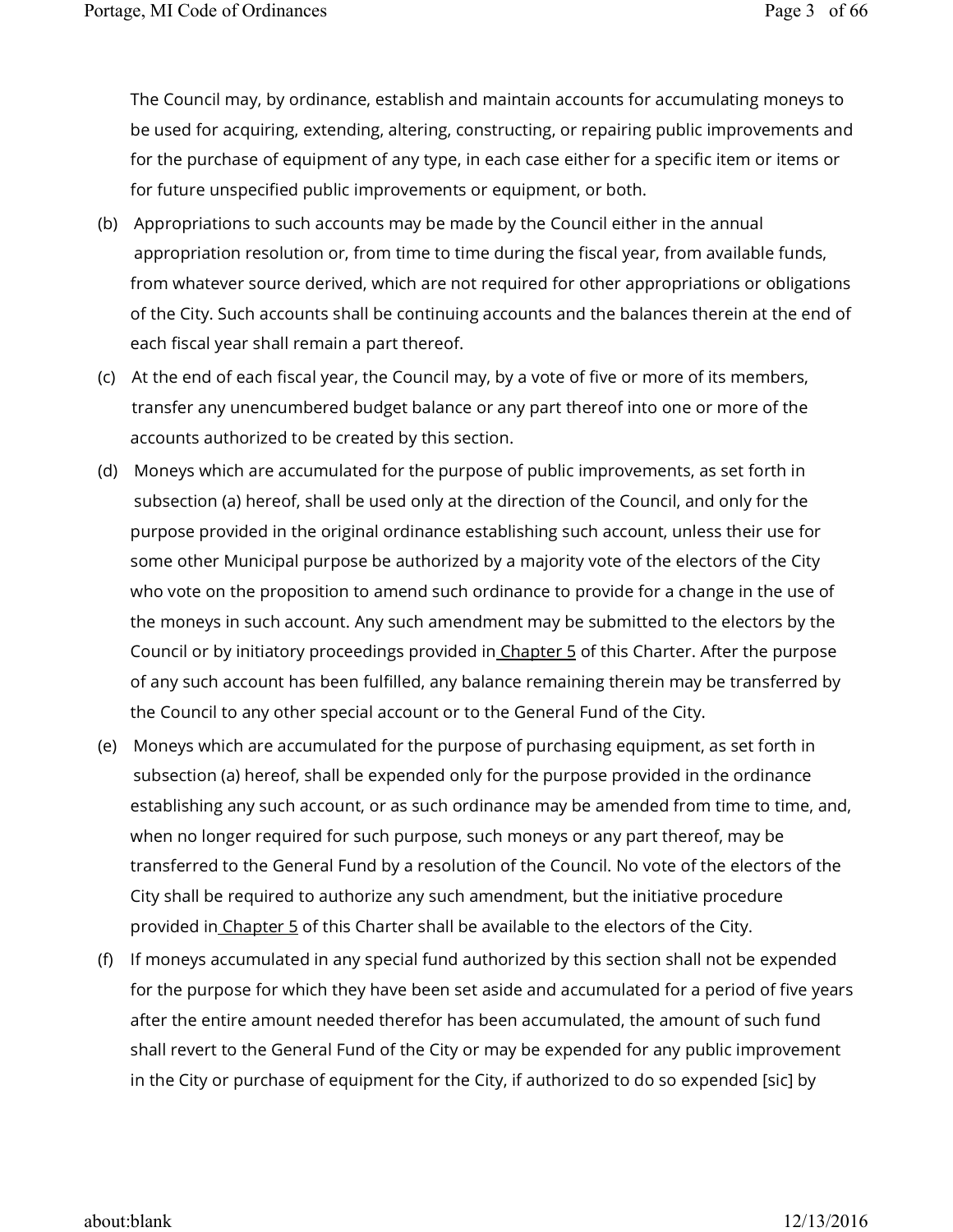vote of five or more members of the Council, or by an amendment of the ordinance creating the fund with the approval of the electors of the City as provided in subsection (d) of this section.

Sec. 7.8. - Withdrawal of City Moneys.

- (a) Unless otherwise provided by law or by ordinance, all moneys drawn from the treasury shall be drawn pursuant to the authority and appropriation of the Council. The Council, upon the recommendation of the City Manager, where necessary to expedite operating procedures, may authorize designated officers and employees of the City to make minor disbursements from petty cash accounts, which disbursements shall be accounted for and shall be audited by the City Auditor.
- (b) Checks for the disbursement of City funds shall be signed by the Clerk and countersigned by the Treasurer, or as otherwise provided by ordinance.
- (c) Checks may be issued prior to authorization by the Council for such purposes and up to such amounts as the Council shall provide by ordinance.
- Sec. 7.9. Claims Against City, Other than for Injuries.

Procedures for the examination and payment of claims against the City, other than for injuries for which provision is made in Section 7.10, shall be as prescribed by law. In the absence of any such law, the Council shall prescribe such procedures by ordinance.

Sec. 7.10. - Claims Against City for Injuries.

- (a) Procedures and limitations for the examination and adjustment of claims against the City for injury to persons and property shall be such as are provided by law. Such provisions and limitations of law are hereby extended to and made applicable to and shall govern in cases of claims for injury to persons and property arising out of all negligent acts of the City and its officers, employees, and agents, for which the City may be liable under law, except those which arise out of any proprietary function of the City.
- (b) The section shall not be deemed to waive any defense of immunity which the City may have from claims for damages arising out of negligence or otherwise, but shall apply in all cases where such defense is not available to the City.

Claims for injuries, MCL 691.1401 et seq., MSA 3.996(101) et seq.

Sec. 7.11. - Depositories.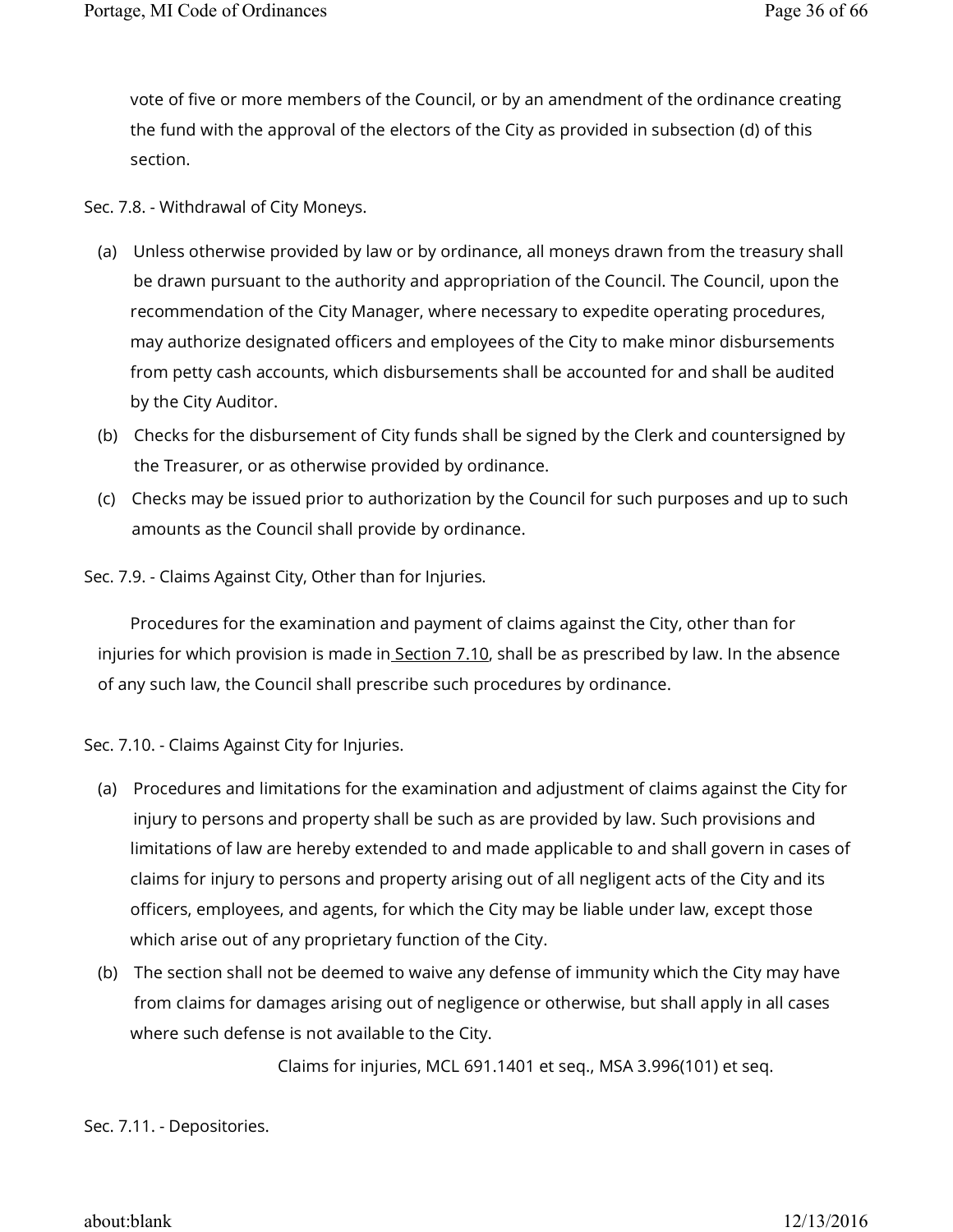The Council shall designate depositories for City funds in accordance with law, and shall provide for the regular deposit of all City moneys.

Deposit of public moneys, MCL 211.43b, MSA 7.86.

### Sec. 7.12. - Independent Audit.

There shall be such annual and other accounting for all public moneys of the City as is required by law. If there be no such law, an independent audit shall be made of all accounts of the City government at the close of each fiscal year, and shall be completed within ninety days thereafter. Special independent audits may be made at any time that the Council may designate. Such audits shall be made to the Council by a Certified Public Accountant designated by it. Each audit and reports supplemental thereto shall be made public in the manner that the Council determines and copies of the audit shall be placed in the office of the Clerk. All City financial records, accountings, and audit and other reports shall be public records, available for inspection in the office of the Clerk and a statement of all revenues and expenditures of public moneys shall be published and distributed as required by law.

# Sec. 7.13. - Annual Report.

The City Manager shall prepare an annual report of the affairs of the City, after the completion of the annual audit. The report shall include condensed financial statements showing the results of all City operations, including statements for each public utility owned or operated by the City. Copies of such report shall be made available for public inspection and distribution at the office of the Clerk and by such other method as the Council may determine.

# CHAPTER 8. - TAXATION [3]

Footnotes:  $-(-)$  ---

Mandatory that charter provide for tax procedure, MCL 117.3(i), MSA 5.2073, (i).

Sec. 8.1. - Power to Tax and Tax Limits.

(a) The City shall have the power to annually levy and collect ad valorem taxes, rents, tolls, and excises for Municipal purposes.

Permissible that charter provide for paying and collecting rents, tolls and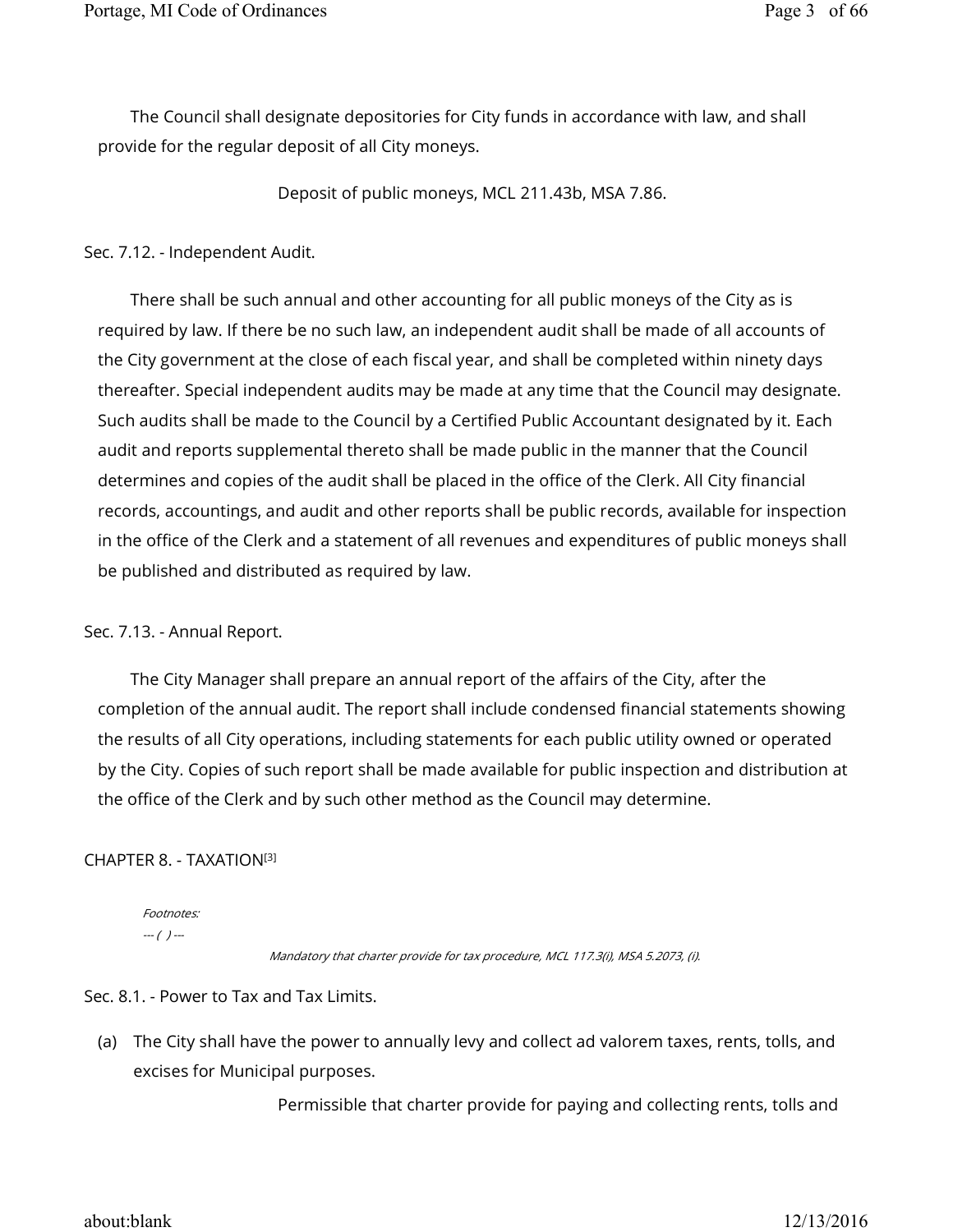excises, MCL 117.4i(a), MSA 5.2082, (a).

- (b) The subjects of ad valorem taxation for Municipal purposes shall be the same as for State, County, and school purposes under the general law. Except as otherwise provided by this Charter, City taxes shall be levied, collected, and returned in the manner provided by law. Mandatory that charter so provide, MCL 117.3(f), (g), MSA 5.2073, (f), (g).
- (c) Exclusive of any levy for the payment of principal and interest on outstanding general obligation bonds and exclusive of any other levies authorized by law to be made beyond Charter tax rate limitations, the levy of ad valorem taxes for general Municipal purposes shall not exceed three-quarters of one percent of (seven and one-half mills on) the assessed value of all real and personal property in the City. In addition to the tax rate herein above authorized and limited: (1) the City shall have power to levy not to exceed two-tenths of one percent of (two mills on) the assessed value of all real and personal property in the City for the purpose of making or accruing funds for making public improvements authorized by law in the City, and (2) the City shall have the power to levy not to exceed one and one-half of one-tenth of one percent of (one and one-half mills on) the assessed value of all real and personal property in the City for the purpose of expanding, operating and maintaining the City's public library, and (3) the City shall have the power to levy not to exceed one-half of one-tenth of one percent of (one-half mill on) the assessed value of all real and personal property for the purpose of operating a curbside recycling program, and (4) the City shall have the power to levy not to exceed four one-hundredths of one percent (four-tenths mill) on assessed value of all real and personal property in the City for programs to collect and remove leaves and yard trimmings at least twice per year and rubbish, paper, litter, and other similar materials at least once per year, and 5) the City shall have the power to levy not to exceed one tenth of one percent (one mill) on the assessed value of all real and personal property in the City for the construction or reconstruction of streets under the City's jurisdiction.
- (d) The foregoing tax limitation of three-quarters of one percent of (seven and one-half mills on) the assessed value of all real and personal property in the City may be increased for any period, not to exceed two (2) fiscal years of the City, by a majority of the electors of the City voting on the question at a regular or special election. In no case shall the total of any such increase cause the tax limitation of the City, including the limitations authorized in subsection (c) hereof, to exceed two (2) percent of (twenty mills on) the assessed value of all real and personal property in the City.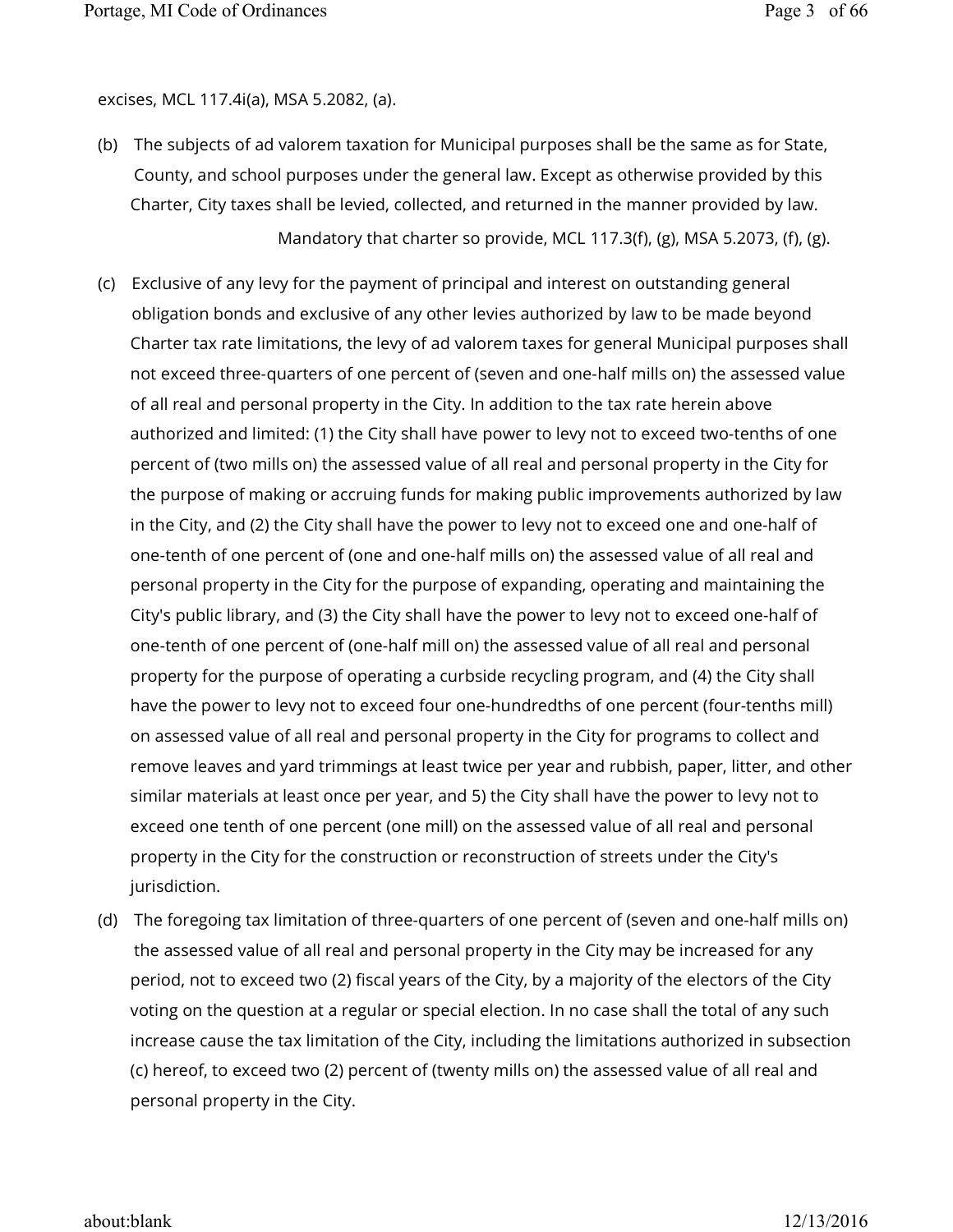(8-6-1974; 11-6-1990; 8-4-1992; 11-7-2006)

Millage rates, MCL 117.3(g), MSA 5.2073, (g).

Sec. 8.2. - Tax Day.

Subject to the exceptions provided or permitted by statute, the taxable status of persons and property shall be determined as of the thirty-first day of December of each year, which shall be deemed to be the tax day as defined by State law, for all taxes levied in the city during the ensuing calendar year.

 Taxable status to be as of December 31, notwithstanding charter provisions, MCL 211.2(2), MSA 7.2, (2).

Sec. 8.3. - Preparation of the Assessment Roll.

- (a) On or before the second Monday in March in each year, the Assessor shall prepare and certify an assessment roll of all property in the City, in the manner and form required by law. Values of all property listed on such assessment roll shall be estimated according to recognized methods of systematic assessment. The assessment rolls of the City shall show total figures for the value of the land and of the improvements thereon. On or before the first Monday in March in each year, the Assessor shall give notice of any change in the assessed value of any property on, or of the addition of any property to, the assessment roll. Such notice shall be given to the owner thereof, as shown by such assessment roll, by first class mail. The failure of the owner to receive any such notice, shall not invalidate any assessment roll or any assessment or levy of taxes thereon.
- (b) No exemptions from taxation shall be allowed, except as expressly required or permitted by law.

Assessment roll, MCL 211.24 et seq., MSA 7.24 et seq.

Sec. 8.4. - Board of Review.

(a) A Board of Review shall be composed of three, six or nine members who shall have the qualifications for holding elective city office as set forth in this charter, who have the training as required by City Council and who are freeholders of property assessed for taxes in the city. The Council shall set the compensation of the members of the Board of Review on a per diem basis. If six or nine members are appointed as provided in this section, the membership of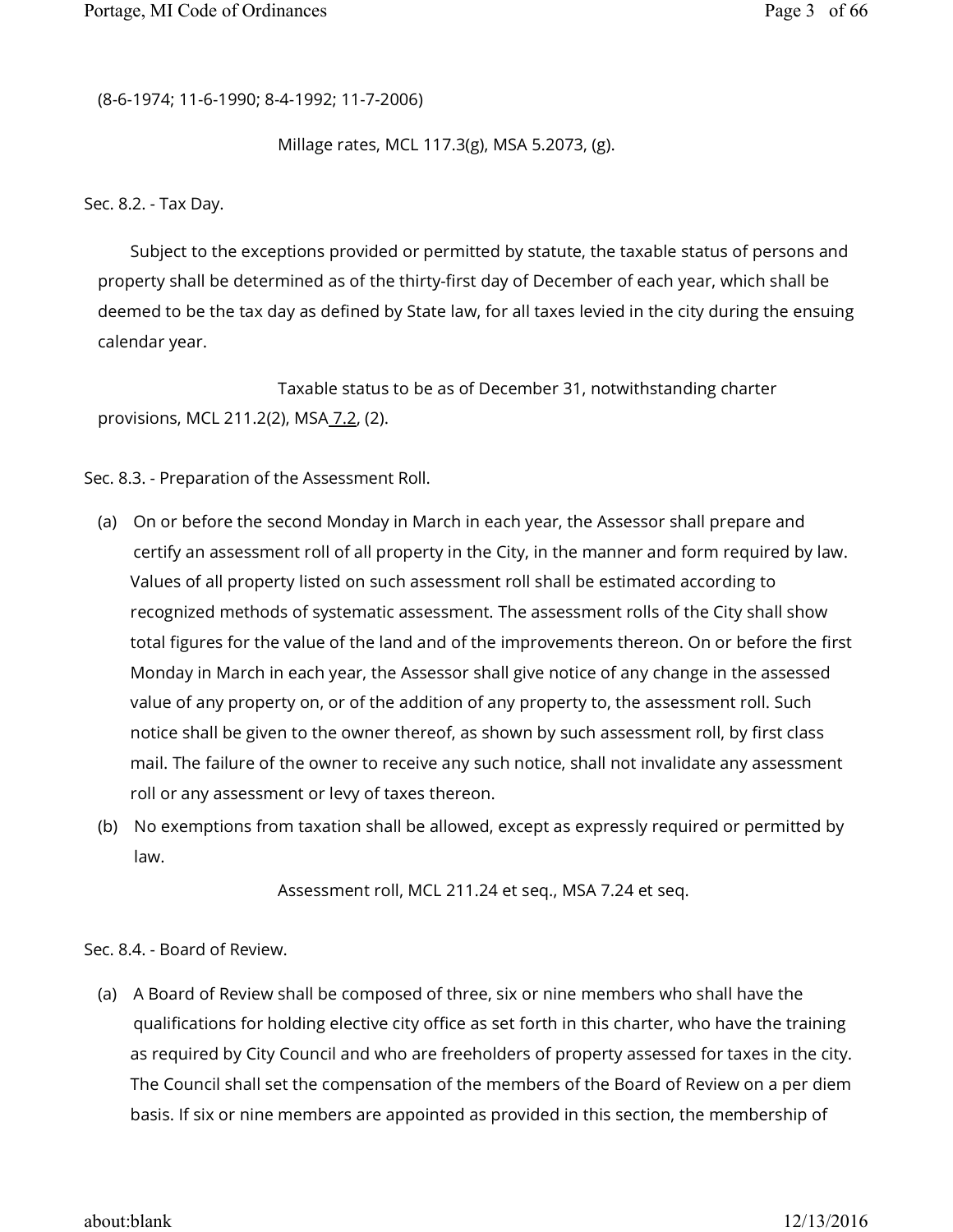the Board of Review shall be divided into committees of three members each which may meet on alternate days or concurrently as determined by the Board of Review for the purpose of hearing and deciding matters. Two of the three members of a board of review committee shall constitute a quorum for the transaction of the business of the committee. However, a majority of the entire Board of Review membership shall endorse the assessment roll as provided in this Charter.

- (b) The members of the Board of Review shall be appointed by the Mayor, subject to confirmation by the Council, and may be removed for reasons of nonfeasance or misfeasance by a vote of five or more members of the Council. Board of Review Members shall be appointed during the month of January of each year beginning January, 2011 for a term of one year except that members serving terms of three years at the time of adoption of this Amendment shall continue until the expiration of their term. City Council may appoint not more than two alternate members for the same term as regular members of the Board of Review. Each alternate member shall have the same qualifications for holding the office as regular members. An alternate member may be called to perform the duties of a regular member of the Board of Review in the absence of a regular member. An alternate member may also be called to perform the duties of a regular member of the Board of Review for the purpose of reaching a decision and issues protested in which a regular member has abstained for reasons of conflict of interest.
- (c) The Board shall annually, on the first day of its meeting, select one of its members chairman for the ensuing year. The Assessor shall be Clerk of the Board, and shall be entitled to be heard at its sessions, but shall have no vote on any proposition or question.

(11-2-2010)

Board of review, MCL 211.28—211.33, 211.107, MSA 7.28—7.33, 7.161.

Sec. 8.5. - Duties and Functions of Board of Review.

For the purpose of revising and correcting assessments, the Board of Review shall have the same powers and perform like duties in all respects as are, by law, conferred upon and required of boards of review in townships, except as otherwise provided in this Charter. At the time, and in the manner provided in the following section, it shall hear the complaints of all persons considering themselves aggrieved by assessments. If it shall appear that any person or property has been wrongfully assessed or omitted from the roll, the Board shall correct the roll in such manner as it deems just. Except as otherwise provided by law, no person other than the Board of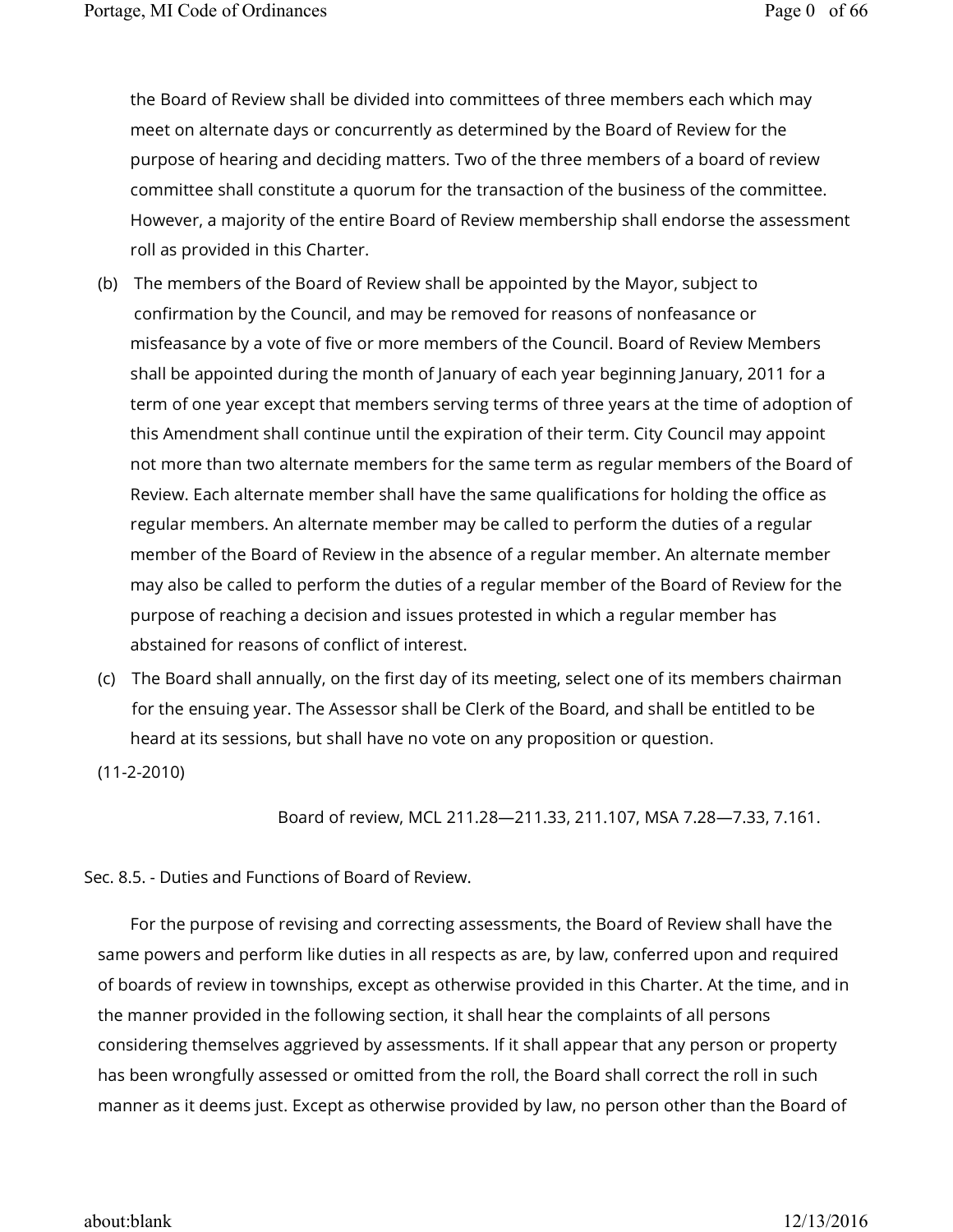Review shall make any change upon, or addition or correction to, the assessment roll. The Assessor shall make a permanent record of all proceedings of the Board and enter therein all resolutions and decisions of the Board. Such record shall be filed with the Clerk on or before the first day of May following the meeting of the Board of Review.

Functions of board of review, MCL 211.29—211.30a, MSA 7.29—7.30(1).

Sec. 8.6. - Meetings of the Board of Review.

- (a) The Board of Review shall convene in its first session of [on] the second Monday in March of each year at such time of the day and place as shall be designated by the Council and shall continue in session for at least six (6) hours during each of at least three (3) successive days for the purpose of considering and correcting the assessment roll prepared and presented by the Assessor, and on such additional days as may be required to hear persons who have given notice of desire to be heard within such three-day period. The Assessor shall order the publication of the time and place of the meeting of the Board of Review. Such publication shall be made not less than ten (10) days prior to the first meeting of the Board in each year.
- (b) In each case where the assessed value of any property is changed or any property is added to the roll by the Board, or the Board has resolved to consider at its second session the increasing of an assessment, or the adding of any property of [to] the roll, the Assessor shall give notice thereof to the owner of any such property, as shown by such roll, by first class letter, mailed no later than the day following the end of the first session of the Board. Such notice shall state the date[,] the time, place, and purpose of the second session of the Board. The failure of the owner to receive such notice shall not invalidate any assessment roll or any assessment or levy of taxes thereon.
- (c) The Board of Review shall convene in its second session on the Tuesday following the fourth Monday in March of each year, at such time of the day and place as shall be designated by the Council and shall continue in session until all interested persons have had an opportunity to be heard, but in no case for less than six hours on the day that the Board convenes in its second session. At such second session, the Board may not increase any assessment, except in those cases with respect to which the Board resolved at its first session to consider such increase at its second session. This provision shall not apply to the addition of any omitted property to the roll.

Meetings of board of review, MCL 211.29, 211.30, MSA 7.29, 7.30.

Sec. 8.7. - Endorsement of Roll.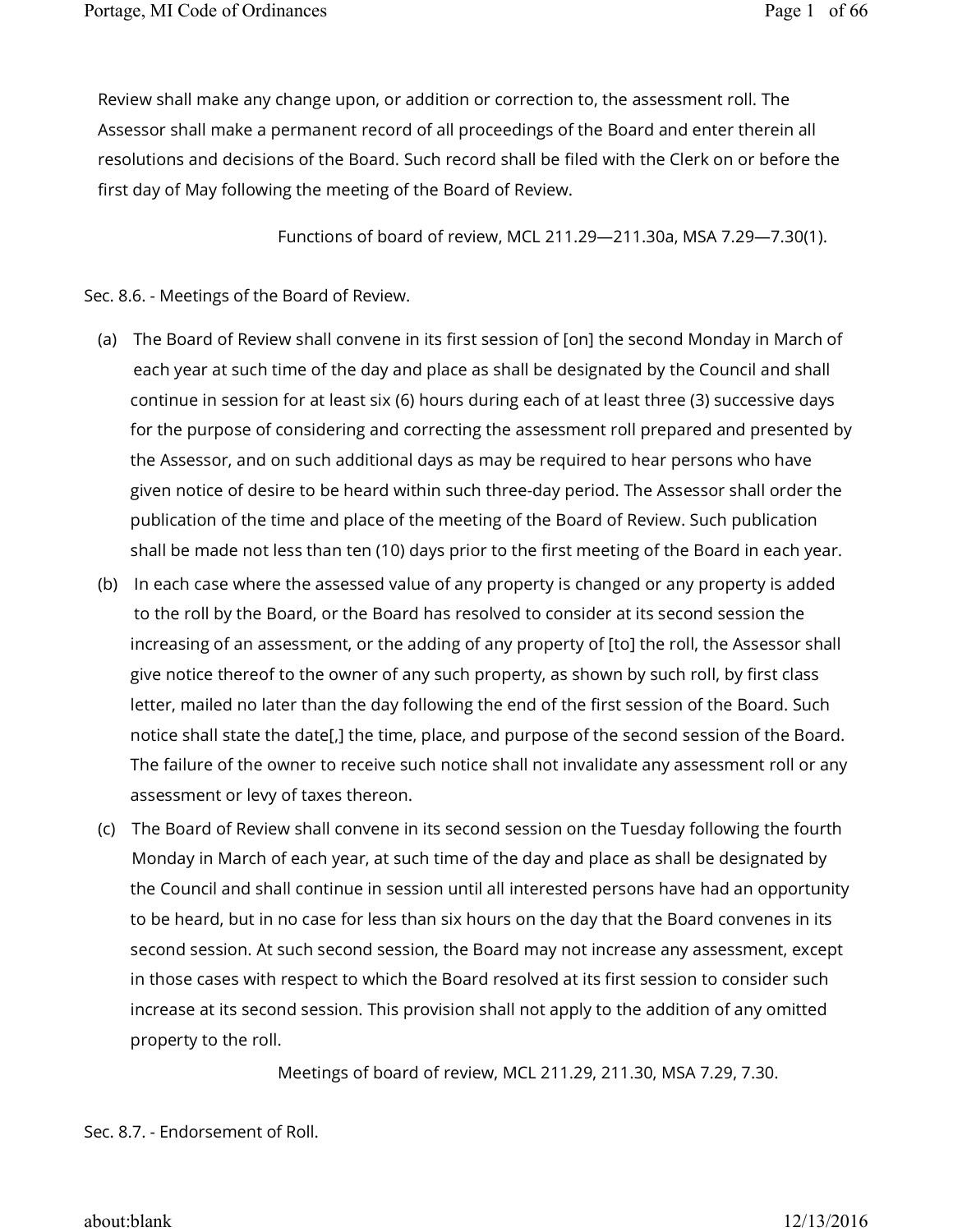After the Board of Review has completed its review of the assessment roll, and not later than the first Monday in April, a majority of its members shall endorse thereon and sign a statement to the effect that the same is the assessment roll of the City for the year in which it has been prepared. The omission of such endorsement or statement shall not affect the validity of such roll. In the event that the Board of Review shall fail or refuse to so review the assessment roll of the City, such roll, as prepared and presented to the Board of Review by the Assessor, shall be the assessment roll for the year for which it was prepared and shall stand as though it had been certified by the Board of Review and the amounts required to be certified by Section 8.9 shall be spread thereon by the Assessor and collected by the Treasurer.

Completion of roll, MCL 211.30a, MSA 7.30, (1).

### Sec. 8.8. - Validity of Assessment Roll.

Upon the completion of the assessment roll, and from and after midnight ending the last day of the meeting of the Board of Review, it shall be the assessment roll of the City for County, school, and City taxes, and for other taxes on real and personal property that may be authorized by law. It shall be presumed by all courts and tribunals to be valid, and shall not be set aside, except for cause set forth by law.

# Sec. 8.9. - Clerk to Certify Tax Levy.

Within three days after the Council has adopted the budget for the ensuing fiscal year of the City, the Clerk shall certify to the Assessor the total amount which the Council has determined shall be raised by general tax. He shall also certify all amounts of current or delinquent special assessments and all other amounts which the Council requires to be assessed, reassessed, or charged upon such roll upon any property or against any person.

Deadline for certification of levy, MCL 211.216, MSA 7.76.

# Sec. 8.10. - City Tax Roll.

After the Board of Review has completed its review of the assessment roll, the Assessor shall prepare the City tax roll. Such City tax roll may be either a copy of the assessment roll with the authorized City taxes, assessments, and charges spread thereon, or may be a combined tax roll upon which County, school and other taxes may be spread for collection under the general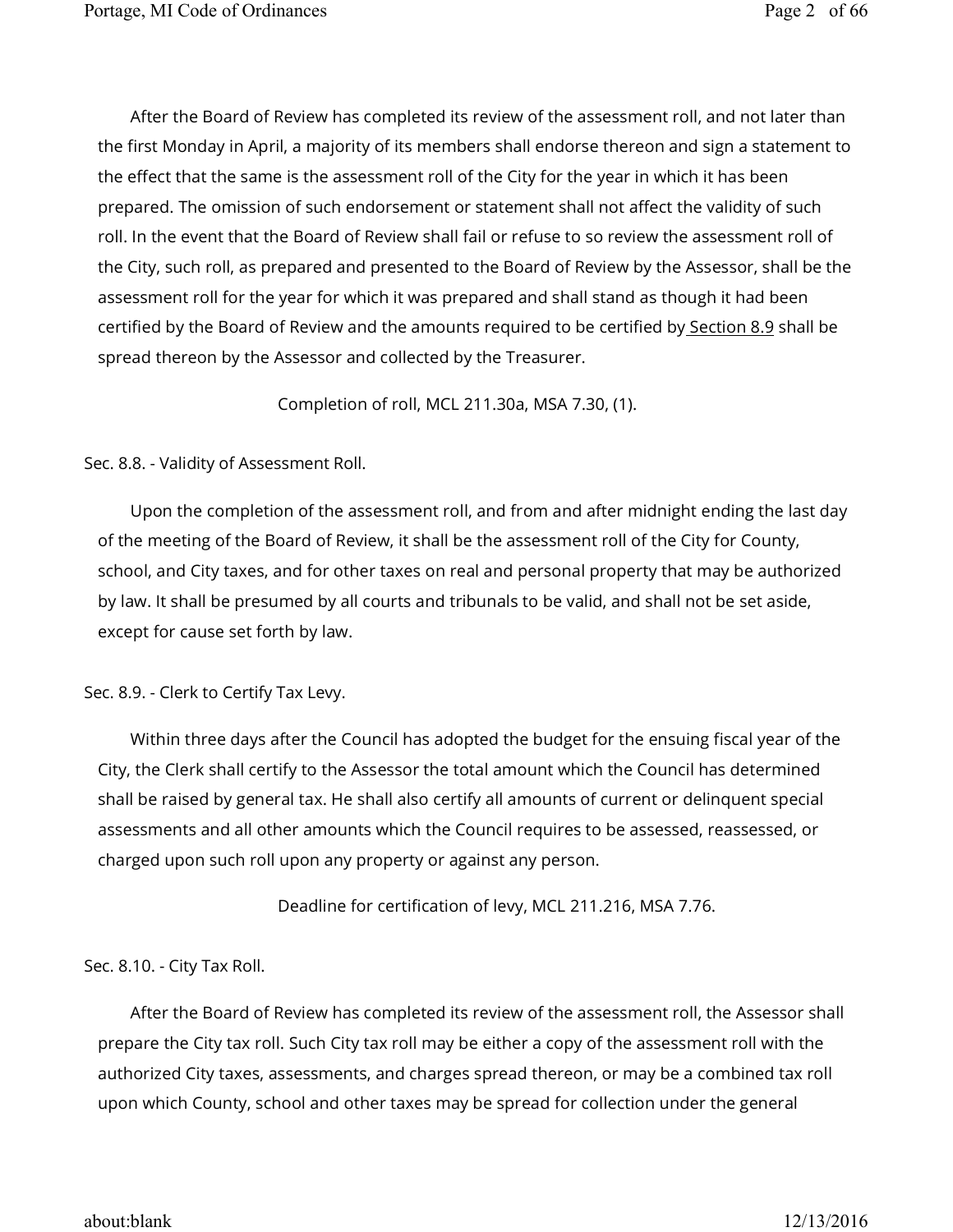property tax act, in addition to City taxes, assessments and charges as determined by the Council. Upon receiving the certification of the several amounts to be raised, or to be assessed, reassessed, or charged as provided in Section 8.9 of this Charter, the Assessor shall spread upon said tax roll the several amounts determined by the Council to be raised, charged, assessed, or reassessed against persons and property. He shall spread the amount to be raised by general City tax, according to and in proportion to the several valuations set forth in said roll. To avoid fractions in computation on any tax roll, the Assessor may add to the amount of the several taxes to be raised thereon not more than the amount prescribed by law. Any excess created thereby on any tax roll, for the levy and collection of taxes in the City, shall belong to the City.

# Sec. 8.11. - Tax Roll Certified for Collections.

After spreading the City taxes and any assessments, reassessments, and charges, the Assessor shall certify the tax roll and shall annex his warrant thereto, directing and requiring the Treasurer to collect from the persons named in said roll the several sums mentioned therein opposite their respective names as a tax, assessment, reassessment, or charge, and granting to him, for the purpose of collecting taxes, assessments, and charges on such roll, all of the statutory powers and immunities possessed by township treasurers for the collecting of taxes. On or before July 15th, the City tax roll shall be delivered to the Treasurer for the collection of the taxes, assessments, reassessments and charges set forth thereon.

Sec. 8.12. - Taxes a Debt and Lien.

(a) The taxes on real and personal property shall become a debt to the City from the owner or person otherwise to be assessed, on the tax day provided by law. The amounts assessed on any interest in real property shall become a lien upon such real property on the first day of August following the said tax day and the lien for such amounts, and for all interest and charges thereon shall continue until payment thereof. All personal property taxes shall be a first lien, prior, superior, and paramount, on all personal property of persons so assessed from and after the first day of August following the said tax day and shall so remain until paid. Said tax liens on personal property shall take precedence over all other claims, encumbrances, and liens, and security interest upon said personal property whatsoever, whether created by chattel mortgage, title retaining contract, execution, or upon any other final process of a court, whether by attachment, replevy, judgment, or otherwise. No transfer of personal property assessed for taxes shall operate to divest or destroy such lien, except where such property is actually sold in the regular course of retail trade.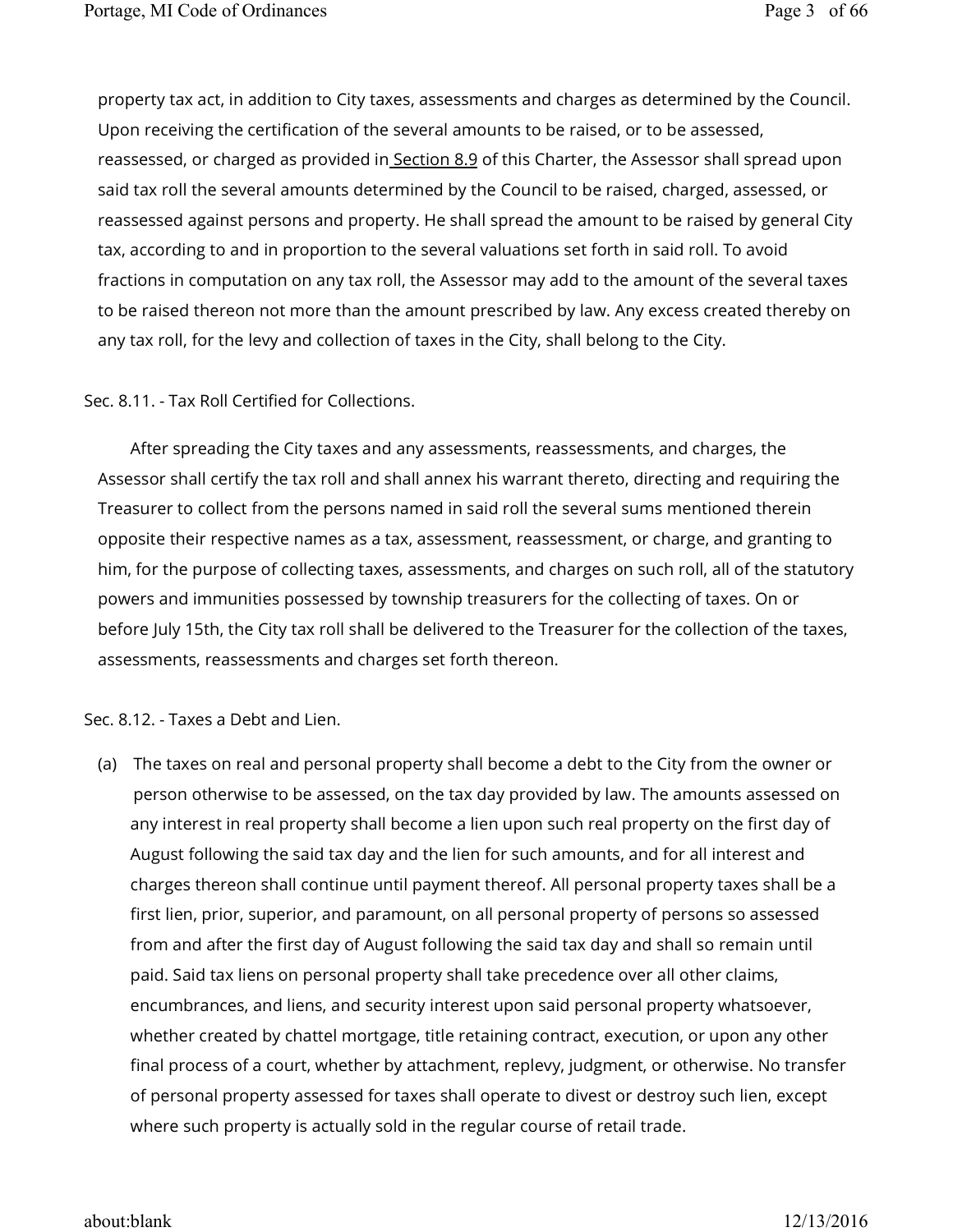#### Tax liens, MCL 211.40, MSA 7.81.

Sec. 8.13. - Personal Property - Jeopardy Assessment.

If the Treasurer finds or reasonably believes that any person who is, or may be, liable for taxes upon personal property, the taxable situs of which was in the City on tax day, intends to depart or has departed from the City; or to remove or has removed therefrom personal property which is or may be liable for taxation; or to conceal or conceals himself or his property; or does any other act tending to prejudice, or to render wholly or partly ineffectual the proceedings to collect such tax, he shall proceed to collect the same as a jeopardy assessment in the manner provided by law.

Sec. 8.14. - Taxes Due and Notification Thereof.

- (a) City taxes shall be due for payment on the first day of August of the year when levied and shall be payable as stated in the warrant of the Assessor annexed to said roll.
- (b) The Treasurer shall not be required to call upon the persons named in the City tax roll, nor to make personal demand for the payment of taxes, but he shall give notice to the taxpayers of the City, at least six days prior to the first day of August in each year, of the time when said taxes will be due for collection, by publication, at least once, in one or more of the newspapers published or circulated in the City, he shall also send a tax statement by first class mail, addressed to the owners of the property upon which taxes are assessed, according to the names of such owners and their addresses as indicated on the tax roll. Said notice and tax statement shall be deemed sufficient to require the payment of all taxes on said tax roll. Failure on the part of the Treasurer to give said notice and send any tax statement shall not invalidate the taxes on said tax roll nor release any person or property assessed thereon from any penalty provided for the nonpayment or late payment of City taxes, assessments, or charges appearing on the tax roll.

 Jeopardy assessment of personal property taxes, MCL 211.691 et seq., MSA 7.51(1) et seq.

#### Sec. 8.15. - Tax Payment Schedule.

The Council shall provide, by ordinance, a tax payment schedule. Such schedule shall state the amount of collection charges and interest to be added to taxes, charges, assessments, and reassessments on the City tax roll and when such charges and interest shall be added. Such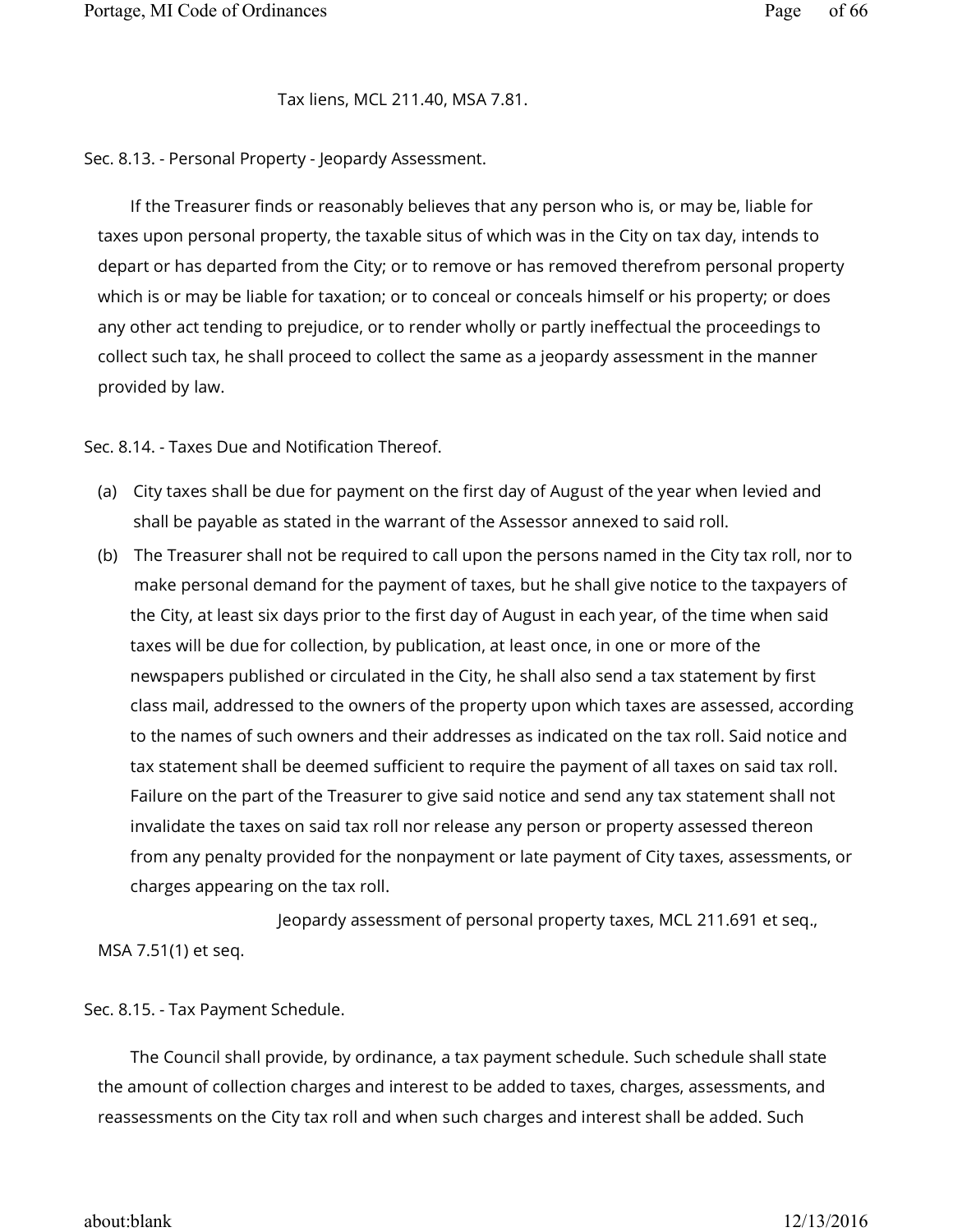schedule may provide for the closing of the City tax roll on the first day of October of each year and the spreading of the taxes then delinquent upon the December tax roll upon which County and school taxes are collected, to be collected upon such roll with a four per cent collection charge added thereto.

# Sec. 8.16. - Failure or Refusal to Pay Personal Property Taxes.

If any person shall neglect or refuse to pay any City tax on personal property assessed to him, the Treasurer shall collect the same by seizing any personal property of such person, wherever it may be found in the State of Michigan, to an amount sufficient to pay such tax, and charges and interest added thereto. No personal property shall be exempt from such seizure. He may sell the property seized, to an amount sufficient to pay such tax, together with all charges, fees, penalties, and interest added thereto, in accordance with statutory provisions. The Treasurer may also sue the person to whom a personal property tax is assessed, in accordance with the powers granted him by law.

Seizure of property, MCL 211.47 et seq., MSA 7.91 et seq.

Sec. 8.17. - Collection of Delinquent Taxes.

All taxes, assessments, and charges upon real property on the tax roll, together with collection charges and interest added thereto, remaining uncollected by the Treasurer on the first day of March following the date when the roll was received by him shall be subject to one of the following procedures.[:]

(1) The real property against which such taxes, assessments, and charges are assessed shall be subject to disposition, sale, and redemption for the enforcement and collection of the tax lien against the same in the method and manner which may be provided by ordinance. The Council may provide by ordinance the procedure for the sale and redemption of real property for such unpaid taxes, assessments, and charges, together with collection charges and interest added thereto, by judicial sale on petition filed in behalf of the City. Such procedure shall correspond substantially to the procedure provided by law for the sale by the State of tax delinquent real property and redemption therefrom, except that the acts performed by State and county officers shall be performed by appropriate City officers and that City tax sales shall be held not less than thirty nor more than ninety days prior to the dates of corresponding tax sales under the general law.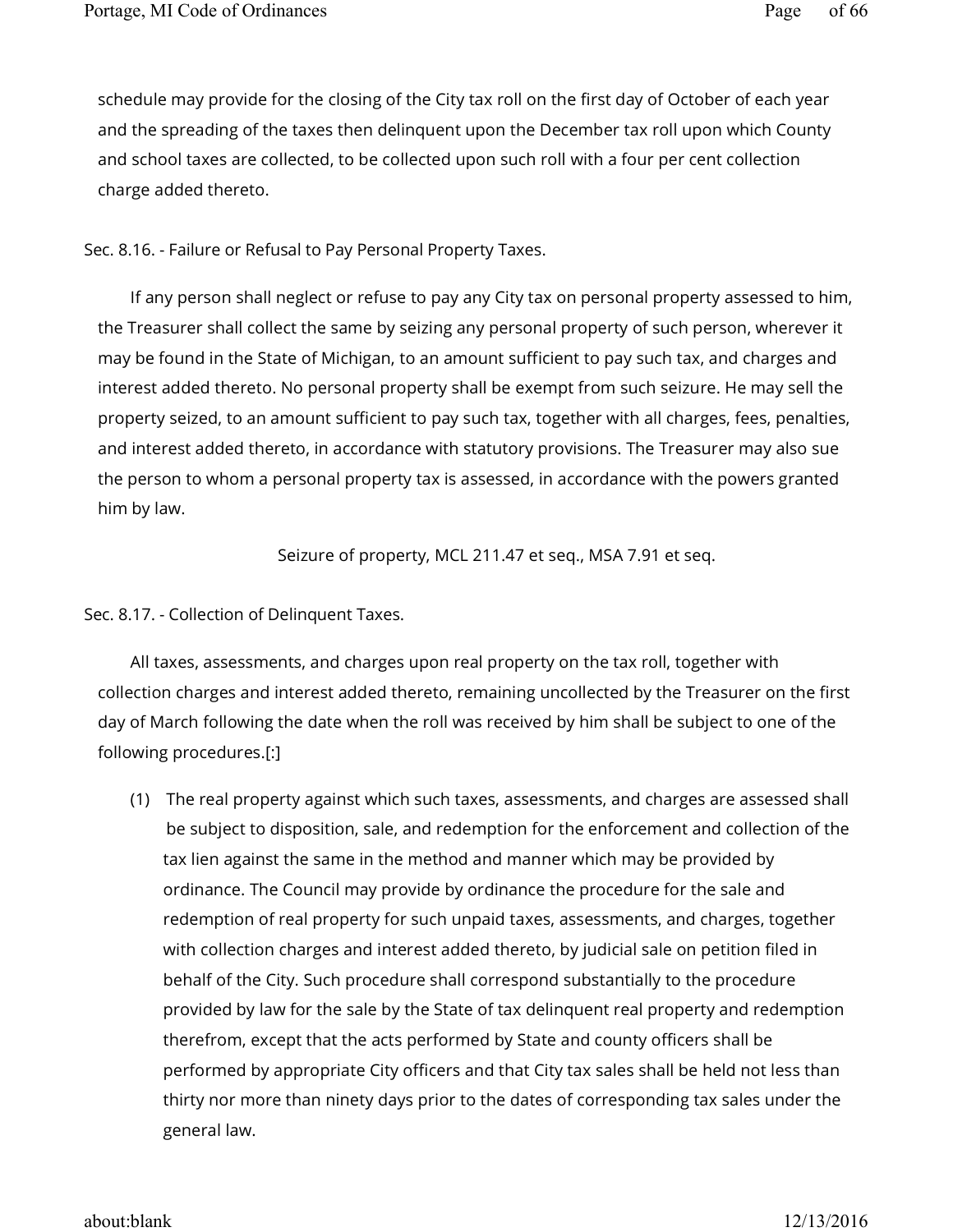(2) If no ordinance is in effect pursuant to subsection (1) of this section, such taxes, assessments, and charges, together with any collection charges and interest added thereto, shall be returned to the County Treasurer, to the extent and in the same manner and with like effect as provided by law for returns by township treasurers of township, school, and county taxes. The taxes, assessments, and charges, together with any collection charges and interest added thereto, which collection charges and interest shall be treated and collected in the same manner as taxes returned to the County Treasurer are collected in accordance with law, and shall be and remain a lien upon the property against which they are assessed until paid.

Tax collections, MCL 211.44 et seq., MSA 7.87 et seq.

Sec. 8.18. - Protection of City Lien.

The City shall have power to acquire, by purchase, any premises within the City at any tax or other public sale, or by direct purchase from the State of Michigan or the fee owner, when such purchase is necessary to protect the lien of the City for taxes or special assessments, or both, on said premises and the lien for other charges, collection charges, and interest, and may hold, lease, or sell the same for purposes of securing therefrom the amount of such taxes, special assessments, charges, collection charges, and interest, together with any incidental expense incurred in connection with the exercise of this power. Any such procedure exercised by the City in the protection of its tax lien shall be deemed to be for public purpose.

Sec. 8.19. - State, County, and School Taxes.

For the purpose of assessing and collecting the taxes for the State, County, and school purposes, the City shall be considered the same as a township, and all provisions of State law relative to the collection of and accounting for such taxes shall apply. For these purposes the Treasurer shall perform the same duties and have the same powers as township treasurers under State law.

Sec. 8.20. - Disposition of Real Property Held by City.

When the City has acquired any title or interest in property to protect the City's tax lien thereon, the owner of any interest therein, by fee title, as mortgagee, or as vendor or vendee under a land contract shall have the right to purchase the City's interest therein, upon payment to the City of the amount of money which the City has invested therein in the form of taxes, special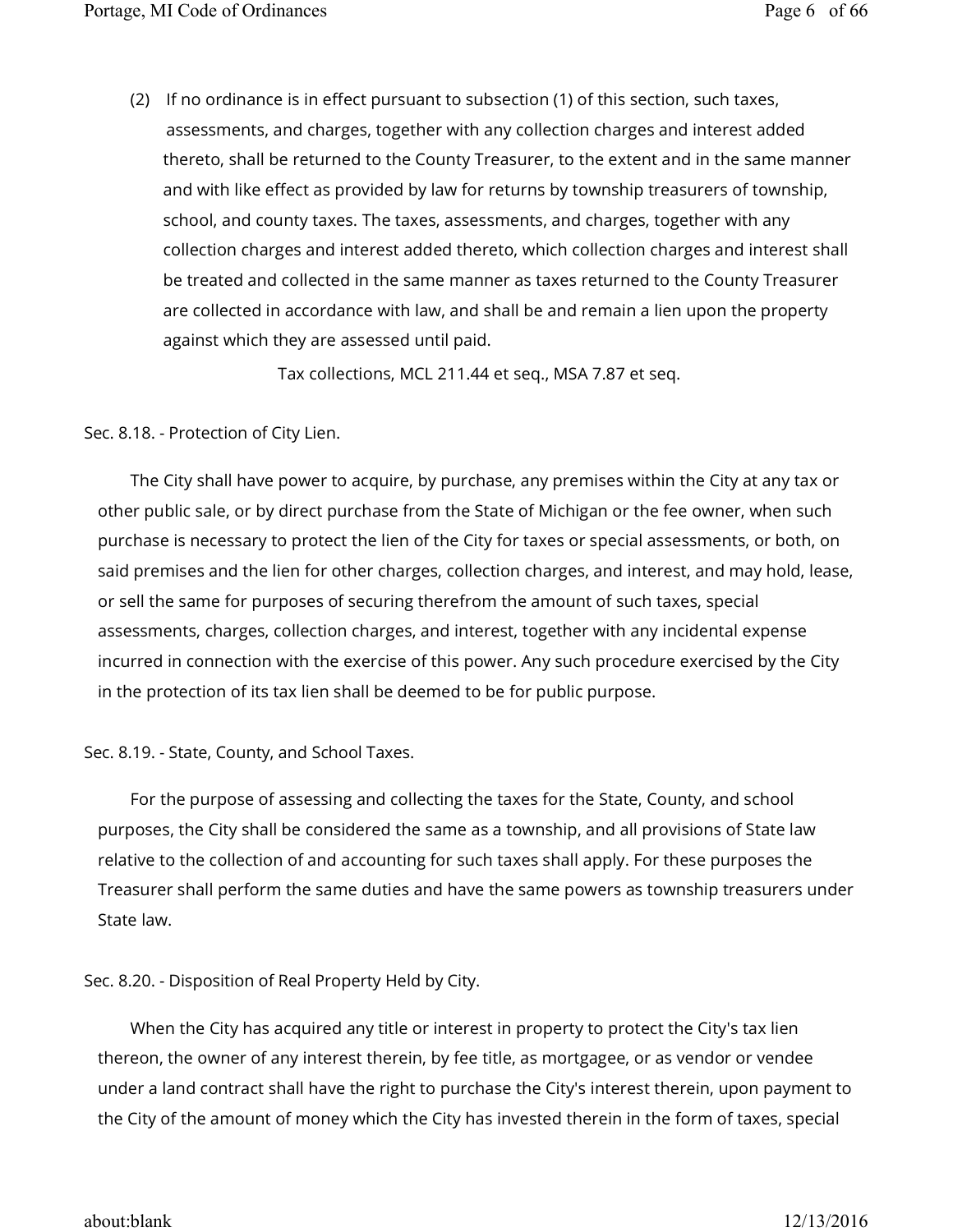assessments, charges, fees, penalties, interest, and costs, paid by the City to perfect its title in such property. After the lapse of ninety days after the date that the City acquired title to any such property, the Council may remove the same from the market by determining that such property is needed for and should be devoted to public purposes, naming such purposes, or may sell the same at a price which shall be not less than its market value, as determined and certified to the Council by the Assessor and qualified appraisers appointed by the Council. In any case where the City has acquired any title or interest in real property, such title or interest shall be recorded with the Register of Deeds of Kalamazoo County.

### CHAPTER 9. - SPECIAL ASSESSMENTS [4]

Footnotes:  $-(-)$  ---

#### Special assessments, MCL 117.4a, 117.4b, 117.4d, 117.5, MSA 5.2074, 5.2075, 5.2077, 5.2084.

#### Sec. 9.1. - General Power Relative to Special Assessments.

Except as provided herein, the Council shall have the power to make public improvements within the City. As to public improvements which are of such a nature as to benefit especially any property or properties within a district, the Council shall have the power to determine, by resolution, that the whole or any part of the expense of any such public improvement shall be defrayed by special assessment upon such property, in proportion to the benefits derived or to be derived provided that no special assessment shall be imposed for the construction or reconstruction of streets under the City's jurisdiction as long as a millage is available for this purpose (including renewal millages) unless initiated by citizen petition fulfilling the requirements of City ordinance.

(11-7-2006)

Sec. 9.2. - Detailed Procedure to Be Fixed by Ordinance.

(a) The Council shall prescribe, by ordinance, the complete special assessment procedure governing the initiation of public improvement projects, the preparation of plans and cost estimates, the creation of special assessment districts, notices and hearings, making of special assessment rolls, the correction of errors in such rolls, the confirming of special assessment rolls, the number of installments in which special assessments may be paid, the collection of special assessments, the making of additional assessments where the original special assessment roll proves insufficient to pay the cost of the improvement or the cost of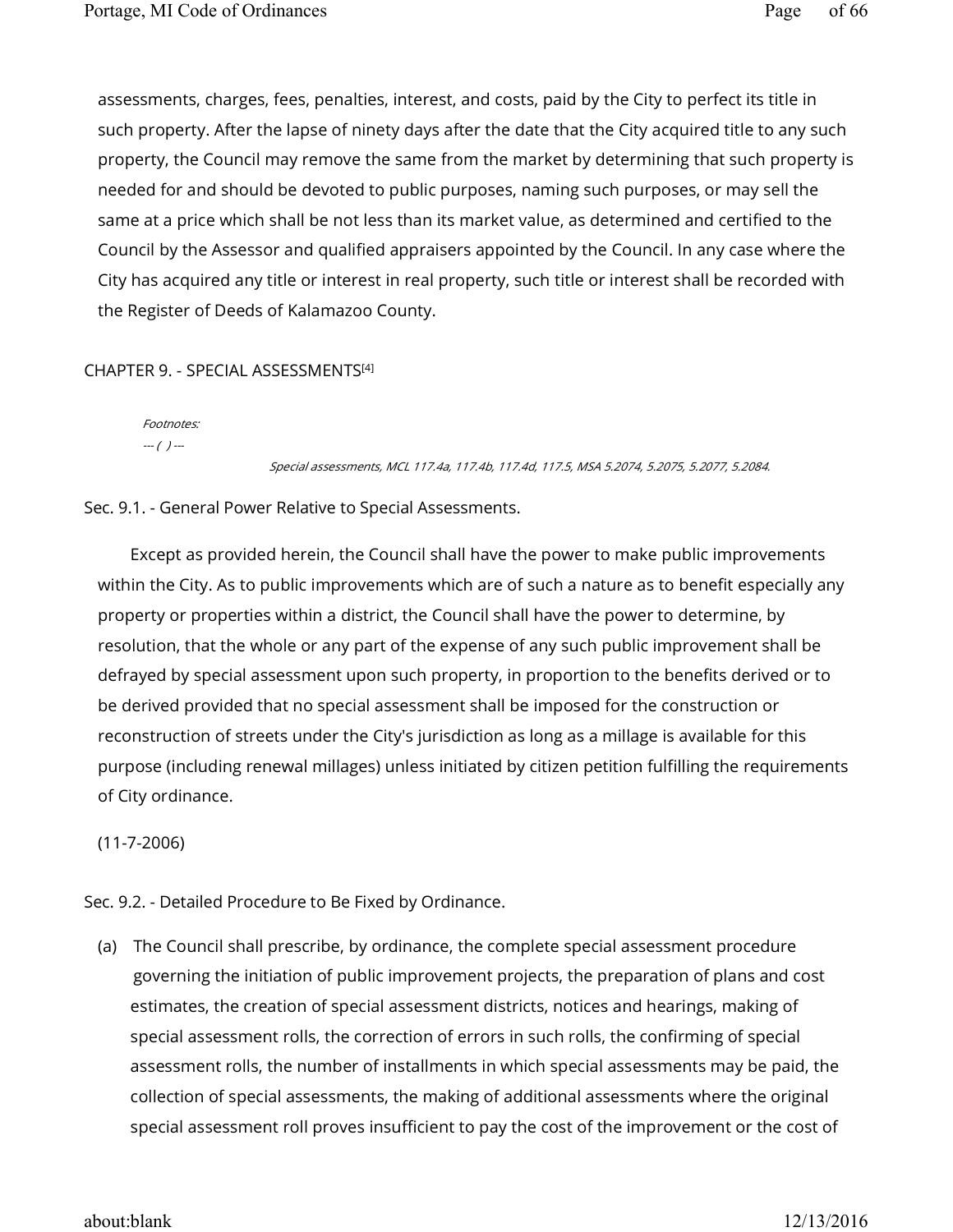the repayment of the principal of and interest on money borrowed to pay for such improvement, refunds of excessive assessments:[.] Provided That, when such excess is less than five per cent of the total amount of the assessment roll, the excess may be placed in the General Fund:[,] and any other matters concerning the making and financing of improvements by the special assessment method. Such ordinance shall include provisions for the following:

- (1) The procedure for filing petitions for public improvements;
- (2) A survey and report by the City Manager concerning the need for, desirable extent of, and probably [probable] cost of such proposed public improvement;
- (3) A public hearing by the Council on the necessity of the making of such public improvement with a publication of notice of such hearing:[.] Provided, That no such public hearing shall be required when a petition for a public improvement is signed by all of the owners of property to be assessed therefor;
- (4) A resolution of the Council determining to proceed or not to proceed with the proposed public improvement;
- (5) A public hearing by the Council on the special assessment roll for the project with a publication of notice of such hearing;
- (6) A resolution of the Council confirming the special assessment roll for public improvements and stating the date upon which the special assessment therefor, or the first installment thereof, if installment payments be allowed, shall be due and payable, the number of annual installments, if allowed, in which the special assessment may be paid, and the rate of interest to be charged upon such deferred installments;
- (7) That no additional assessment for any public improvement which exceeds ten per cent of the original assessment shall be made, unless such additional assessment be reviewed at a meeting of the Council, for which meeting notices shall be published as provided in the case of review of the original special assessment roll;
- (8) That, in any case when the main purpose of a sidewalk is to provide travel convenience to and from a school, factory, or other institution, public or private, and not for the benefit of the property in a district, except incidentally, the City shall pay not less than one-half of the cost of such sidewalk;
- (9) If, under item (4) above, the determination is to proceed, determining the probable life of the improvement, finally fixing the special assessment district therefor, and ordering the Assessor to prepare a special assessment roll therefor:[.] Provided, That if prior to the adoption of the resolution to proceed with the making of the public improvement,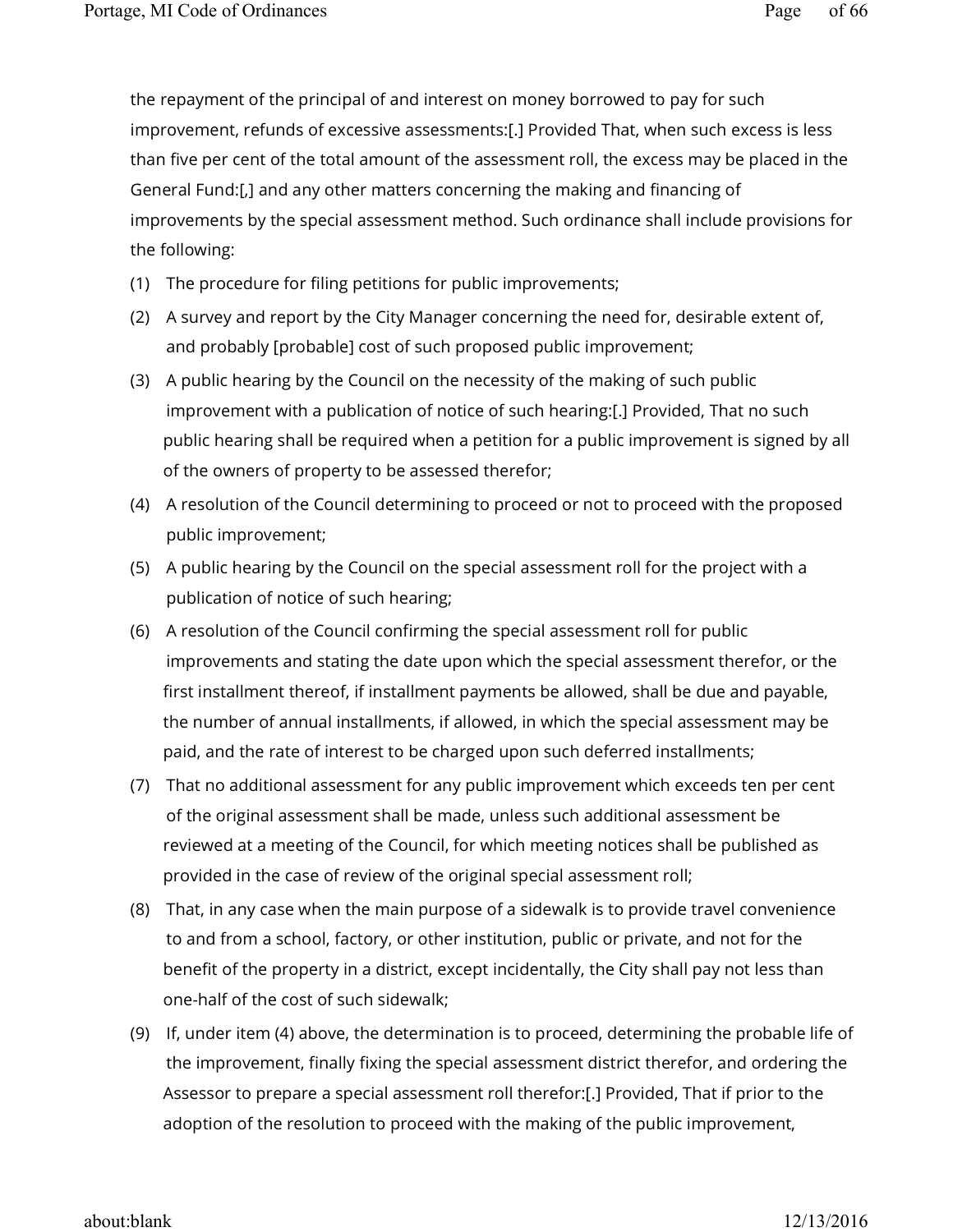written objections thereto have been filed by the owners of property in the district, which according to the City Manager's report, will be required to bear more than fifty per cent of the cost thereof, or by a majority of the owners of property to be assessed, no resolution determining to proceed with the improvement shall be adopted while such objections remain, except by the affirmative vote of five members of the Council.[;]

- (10) Publication of notices required by this section shall be given in a newspaper published in the City and by first class mail addressed to the owners of the property to be affected, according to the current assessment roll of the City, which publication and mailing shall be not less than ten days prior to the hearing to which it applies;
- (11) In the event that funds are on hand or a revolving fund exists to defray the expense of any public improvement prior to the completion thereof, the special assessment roll therefor may be made within sixty days after the improvement is completed and shall be based upon the actual cost thereof.
- (b) When the City may, by law, participate in intergovernmental improvements, the cost of which may be defrayed in whole or in part by special assessments, the procedure therefor shall be as provided by the law permitting the same. If such procedure is not so provided, the procedure established by and under authority of this chapter shall govern.

Sec. 9.3. - Reconsideration of Petitions.

In the event that the Council shall fail to make any public improvement petitioned for under the provisions of the special assessment ordinance during the calendar year during which any petition is filed, such petition shall be reconsidered by the Council prior to the first day of March of the succeeding calendar year for the purpose of determining whether such improvements should be made during such calendar year.

# Sec. 9.4. - Condemnation Costs.

The cost of condemning or otherwise acquiring property needed for any public improvement shall constitute a part of the cost of the improvement, but in no case shall the amount of such cost which is included in any special assessment for any public improvement cause the assessment to exceed the amount of the benefit received by any property assessed therefor through the making of the improvement.

Sec. 9.5. - Limitation on Suits and Actions.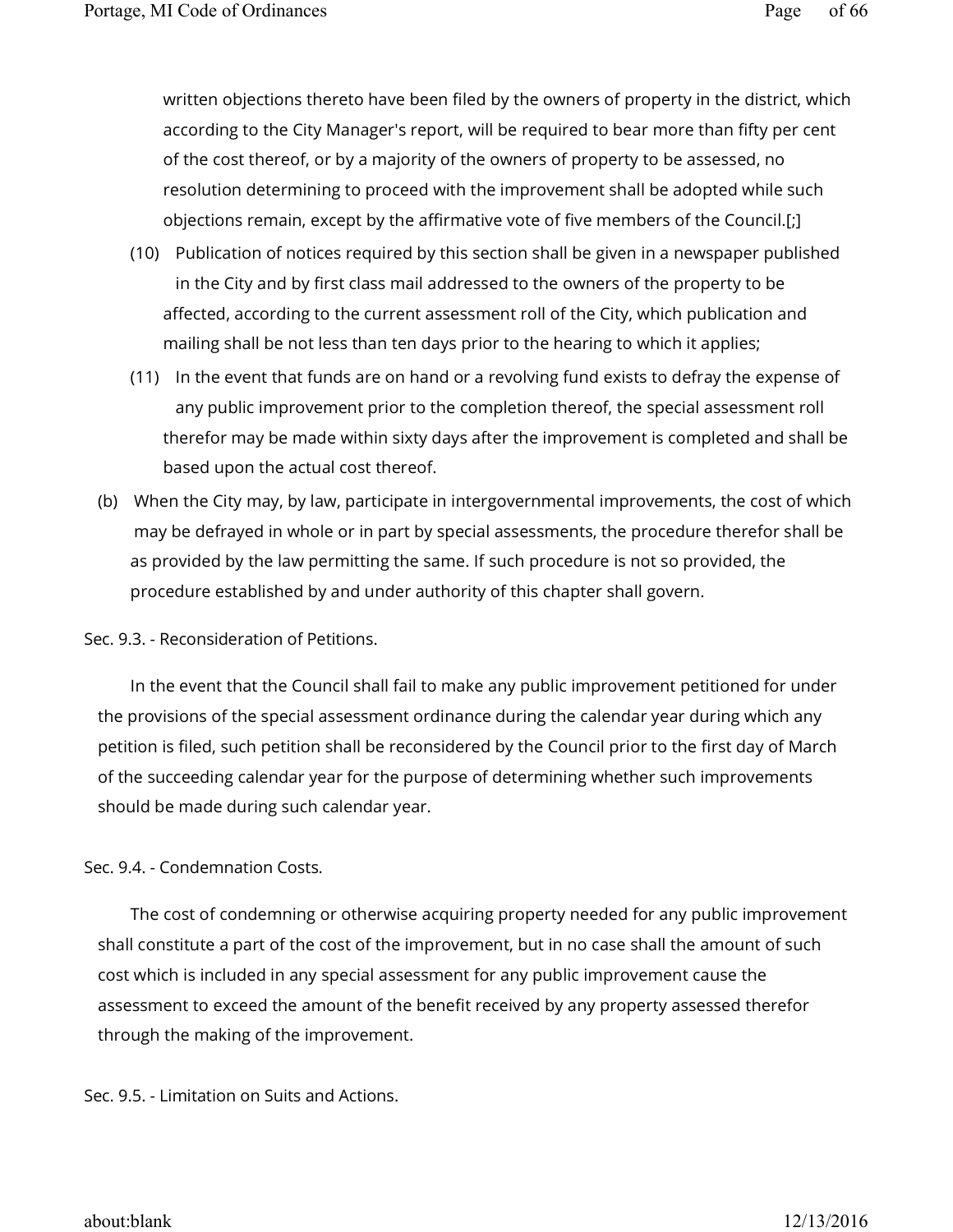No suit or action of any kind shall be instituted or maintained for the purpose of contesting or enjoining the collection of any special assessment or additional special assessment, (1) unless, within thirty days after the confirmation of the special assessment roll, written notice be filed with the Clerk of intention to file such suit or action, stating the grounds on which it is claimed such assessment is illegal, and (2) unless such suit or action shall be commenced within ninety days after the confirmation of the roll.

#### Sec. 9.6. - Lien for and Collection of Special Assessments.

Upon the confirmation of each special assessment roll, the special assessments thereon shall, until paid, be and continue to be a lien upon the property assessed for the amount of such assessments and all interest and collection charges which may accrue thereon. Such lien shall be of the same character and effect as that which is created by this Charter for City taxes and shall be treated as such in all procedures for the collection of special assessments as in this Charter provided. Such special assessments or the installments thereof, as the case may be, shall be charged against the owners of the property assessed, according to the records of the Assessor's office at the time the special assessment or installment thereof, as the case may be, is due for payment. All special assessments, or installments thereof, made in any calendar year which remain unpaid on the first day of March of the succeeding calendar year, together with the collection charges and interest which have accrued thereto, shall be placed upon the delinquent tax roll of the City as required in Chapter 8 of this Charter and shall be collected, or the collection thereof enforced, in the same manner as are delinquent taxes of the City. For this purpose, the word "assessments" used in Chapter 8 shall include special assessments authorized by this chapter.

#### Sec. 9.7. - Hazards and Nuisances.

When any lot, or premises, building, or structure within the City, because of age or dilapidation, the accumulation of refuse or debris, the uncontrolled growing of noxious weeds, or because of any other condition or happening becomes, in the opinion of the Council, a public nuisance, or hazard which is dangerous to the health, safety, or welfare of the inhabitants of the City or of those residing or habitually going near such lot or premises, or such building, or structure, the Council may, after investigation, give notice to the owner or owners of the land upon which such nuisance or hazard exists or to the owner or occupant of the land or the building or structure itself, specifying the nature of the nuisance or hazard and requiring such owner or occupant to alter, repair, tear down, abate, or remove the nuisance or hazard within a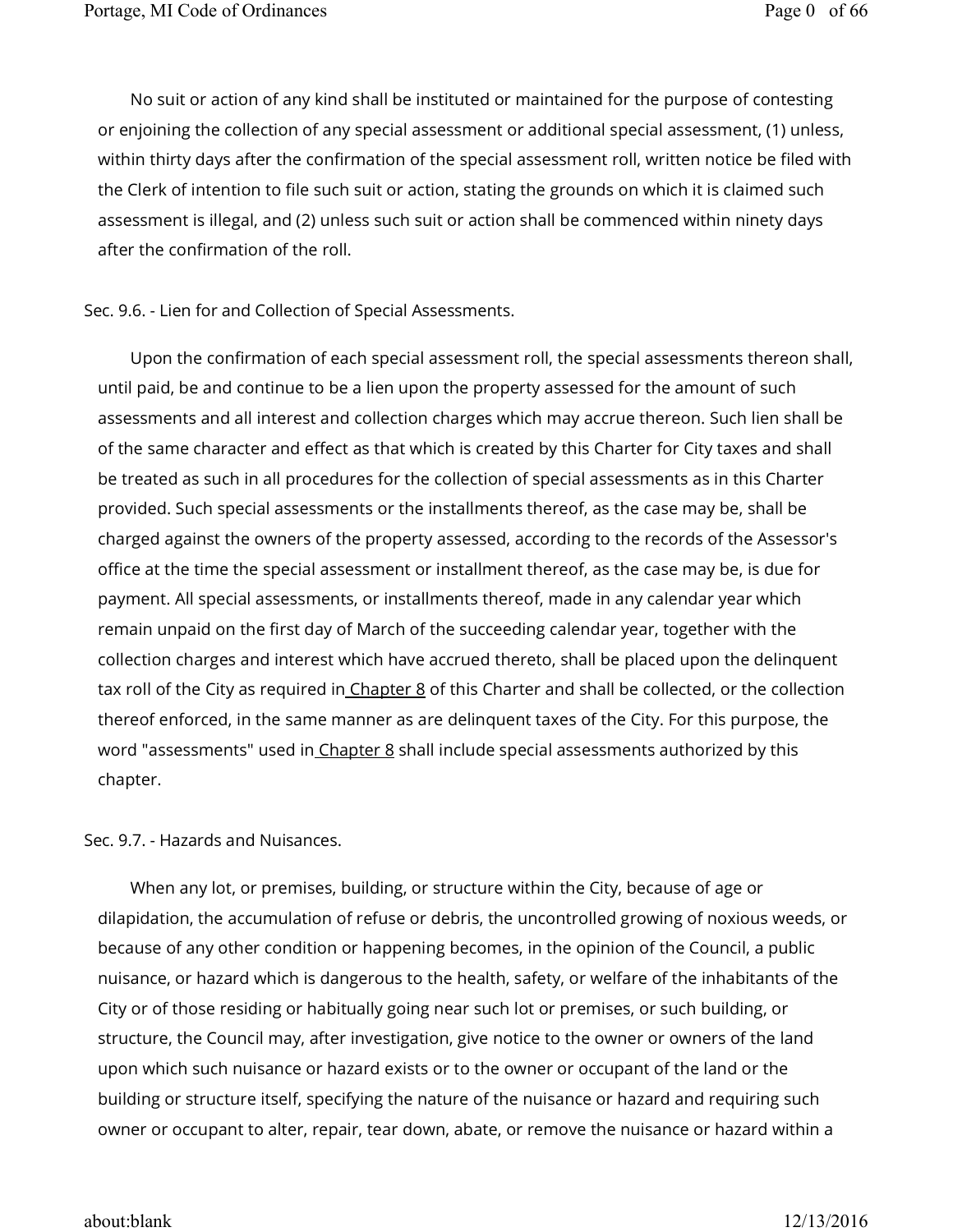time to be specified by the Council which shall be commensurate with the nature of the nuisance or hazard. Insofar as practicable, considering the nature of the nuisance or hazard, the notice herein required shall be in writing and delivered in person or by first class mail with full postage prepaid thereon, addressed to the address set forth in the current assessment roll of the City or the records of the Assessor. Such notice shall be given by the Clerk. If, after diligent and reasonable effort to locate the owner of the premises or his agent, he cannot be found, such notice shall be given to the occupant of the premises, if any, and by posting upon the premises in plain view of all persons going upon or passing near such premises. If, at the expiration of the time limit in said notice, the owner has not complied with the requirements thereof, or in any case where the owner of the land or of the building or structure itself is not known or cannot be found, the Council may order such nuisance or hazard to be abated by the proper department or agency of the City which is qualified to do the work required, or may do the work by contract or by hire, and the cost of such abatement may be assessed against the lot, premises, or description of real property upon which such nuisance or hazard is located, by special assessment.

### Sec. 9.8. - Boulevard Lighting.

The Council may provide a system of boulevard lighting for the City or any part or parts thereof, any [and] may assess the cost thereof on any street for which such lighting is provided against the lands abutting thereon if the property owner[s] of a majority of the frontage on such streets, or part thereof so to be improved, shall petition therefor.

# Sec. 9.9. - All Real Property Liable for Special Assessments.

All real property, including such as is exempt from taxation by law, shall be liable for the cost of public improvements benefiting such property, unless specifically exempted from special assessments by law.

# Sec. 9.10. - Special Assessment Accounts.

Moneys raised by special assessment for any public improvement shall be credited to a special assessment account, and shall be used to pay the special assessment portion of the cost of the improvement for which the assessment was levied and of expenses incidental thereto, including the repayment of the principal of and interest on money borrowed therefor, and to refund excessive assessments, if refunds be authorized.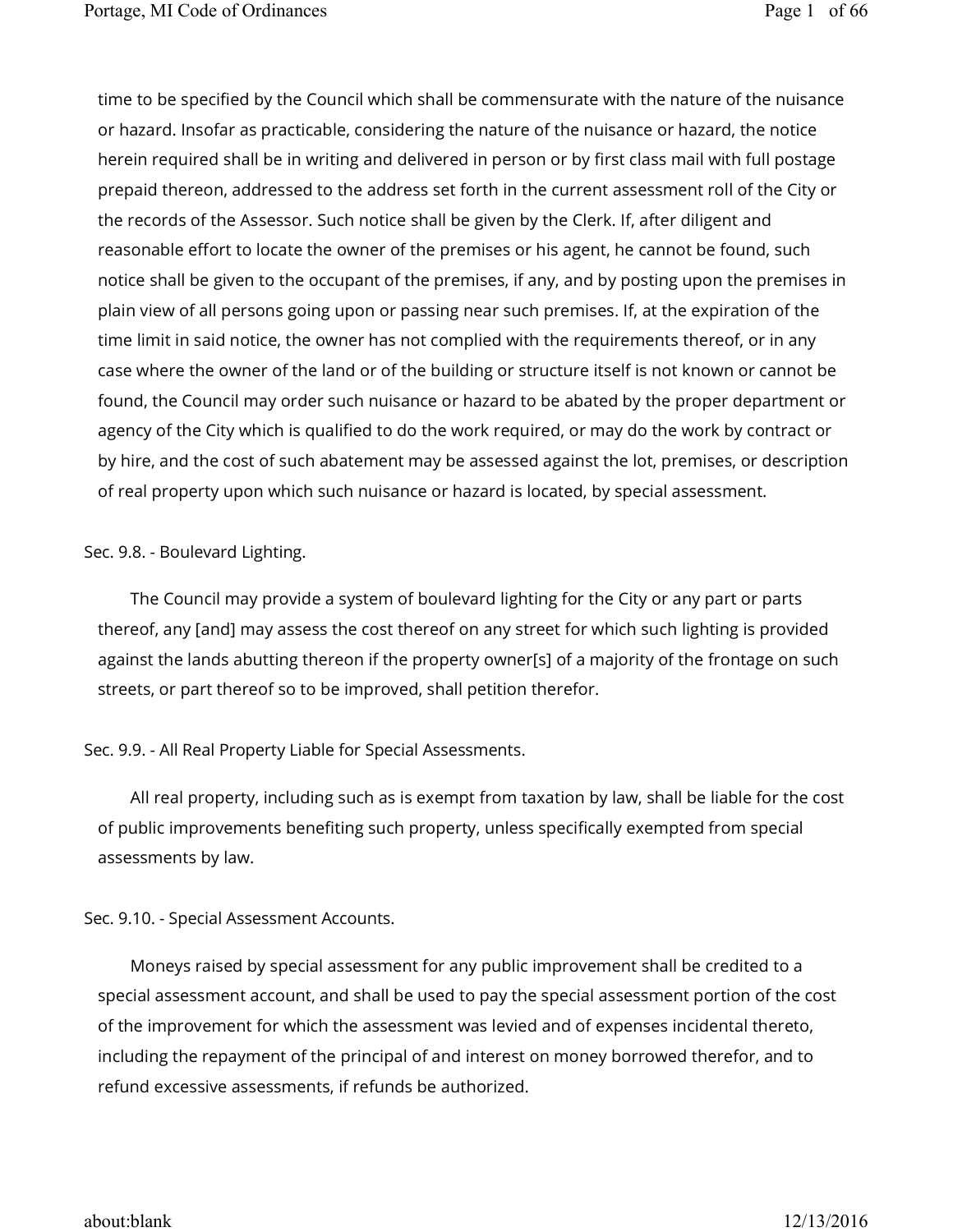Sec. 9.11. - Certain Postponements of Payments.

The Council may provide that any person who, in the opinion of the Assessor and Council, by reason of poverty is unable to contribute toward the cost of the making of a public improvement by special assessment, may execute to the City an instrument creating a lien for the benefit of the City on all of any part of the real property owned by him and benefited by any public improvement, which lien will mature and be effective from and after the execution of such instrument, shall be recorded with the Register of Deeds of Kalamazoo County, and shall not be discharged or released until the terms thereof are met in full. The Council shall establish the procedure for making this section effective.

### CHAPTER 10. - BORROWING POWER [5]

Footnotes:

 $-(-)$  ---

 Permissible that charter contain provisions re borrowing funds, MCL 117.4a et seq., MSA 5.2074 et seq.; Municipal Finance Act, MCL 131.1 et seq., MSA 5.3188(1) et seq.

Sec. 10.1. - Municipal Borrowing Power.

- (a) Subject to the applicable provisions of the law, the City may borrow money for any purpose within the scope of its powers or which may be permitted by law, and may issue bonds or other evidences of indebtedness thereof. Such bonds or other evidences of indebtedness shall include, but not be limited to the following types:
	- (1) General obligation bonds for the payment of which the full faith and credit of the City is pledged;
	- (2) Special assessment bonds which are issued in anticipation of the payment of special assessments for the purpose of defraying the cost of any one or more public improvements, which bonds shall be both an obligation of the special assessment district and a general obligation of the City;
	- (3) Revenue bonds, as authorized by law;
	- (4) Tax anticipation notes, which may be issued in anticipation of the collection of taxes for the current or next succeeding fiscal years of the City, or any other year permitted by law, in the manner and subject to any limitations provided by law;
	- (5) Mortgage bonds, as authorized by law, for the acquiring, owning, purchasing, constructing, improving, or operating of any public utility which the City is authorized by law to finance in this manner;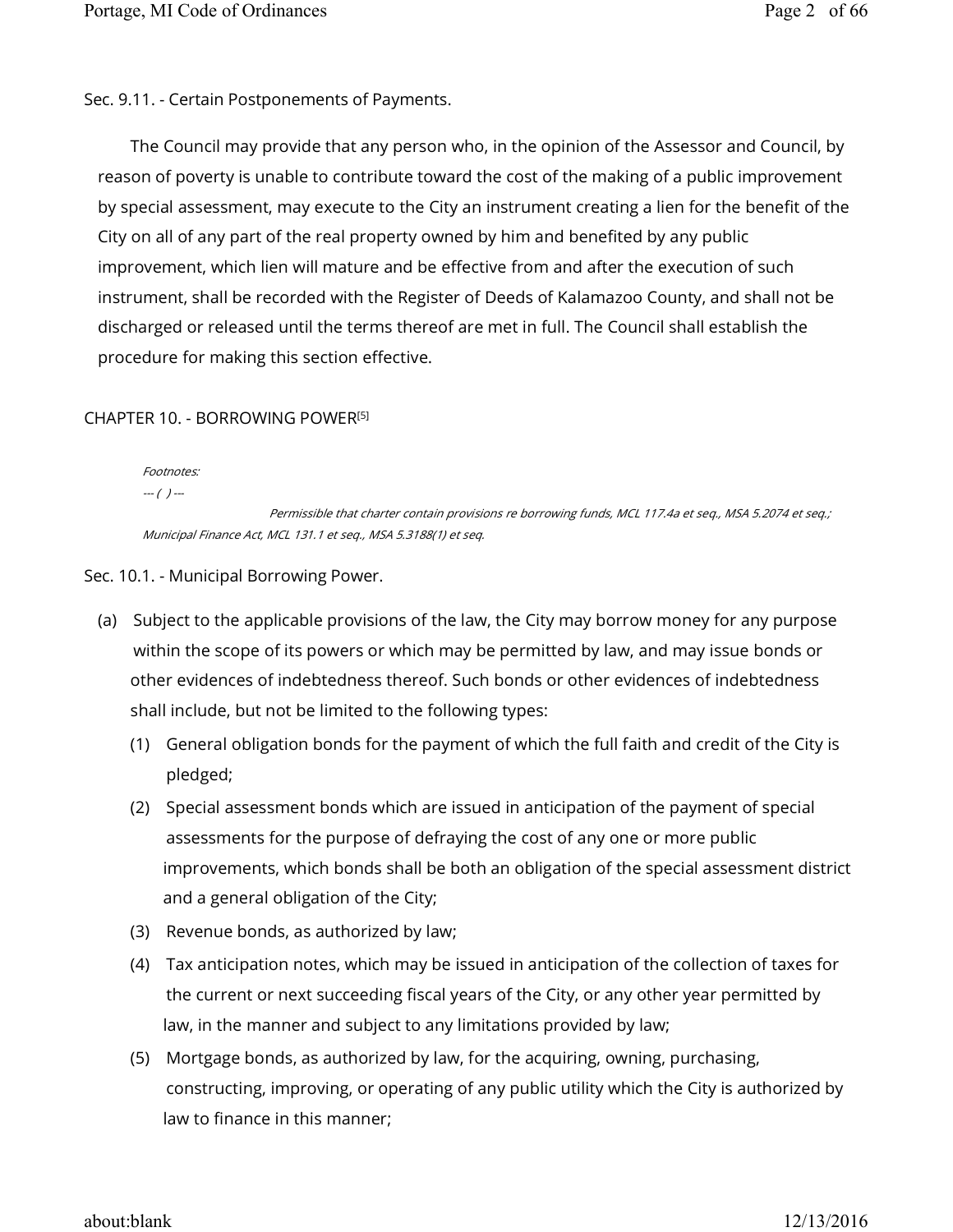- (6) Bonds issued in anticipation of future payments from the Motor Vehicle Highway Fund, or any other fund of the State, which the City may be permitted by law to pledge for the payment of the principal and interest thereof, which bonds, if the law so permits, may also be a general obligation of the City;
- (7) Water main extension bonds, in an amount not to exceed one percent of the assessed valuation of all real and personal property in the City, for the payment of which the full faith and credit of the City are pledged for the refunding from time to time of moneys advanced or paid on special assessments imposed for water main extensions as buildings are connected to such extensions, which bonds shall be payable in not more than thirty years, with interest thereon at a rate which shall not exceed six percent per annum;
- (8) Calamity bonds, issued in case of fire, flood, or other calamity for the relief of the inhabitants of the City and for the preservation of Municipal property, in a sum not to exceed three-eighths of one per cent of the assessed value of the real and personal property in the City, which shall become due in not more than five years.
- (b) Whenever any portion of public improvements shall be assessed by or charged to the City atlarge and the balance of such cost assessed against the property benefited, the Council may provide for the payment of the City's portion of such cost in installments. In such case, bonds may be issued in anticipation of the payment of the amount assessed against the City at large, the same as they may be issued in anticipation of the payment of the amount assessed against the benefited property. In such case, the Council shall appropriate in each fiscal year an amount which is sufficient to pay the principal of an [and] interest on such bonds which are required to be paid during that year. Such bonds may be included as a part of a total issue of bonds for the public improvement to which they apply and need not be separated from bonds issued in anticipation of the payment of special assessments assessed against the benefitted property.
- (c) Bonds may be issued in anticipation of the collection of special assessments levied with respect to two or more public improvements, but no special assessment district shall be required to pay the obligation of any other special assessment district and the ordinance or resolution authorizing such bond issue shall so provide.
- (d) All collections on special assessment rolls or on any combination of such rolls shall be set apart in a separate fund and shall be used for the purpose for which levied, and for the payment of the principal of and interest on bonds issued in anticipation of such special assessments. If there is any deficiency in any special assessment fund to meet the payment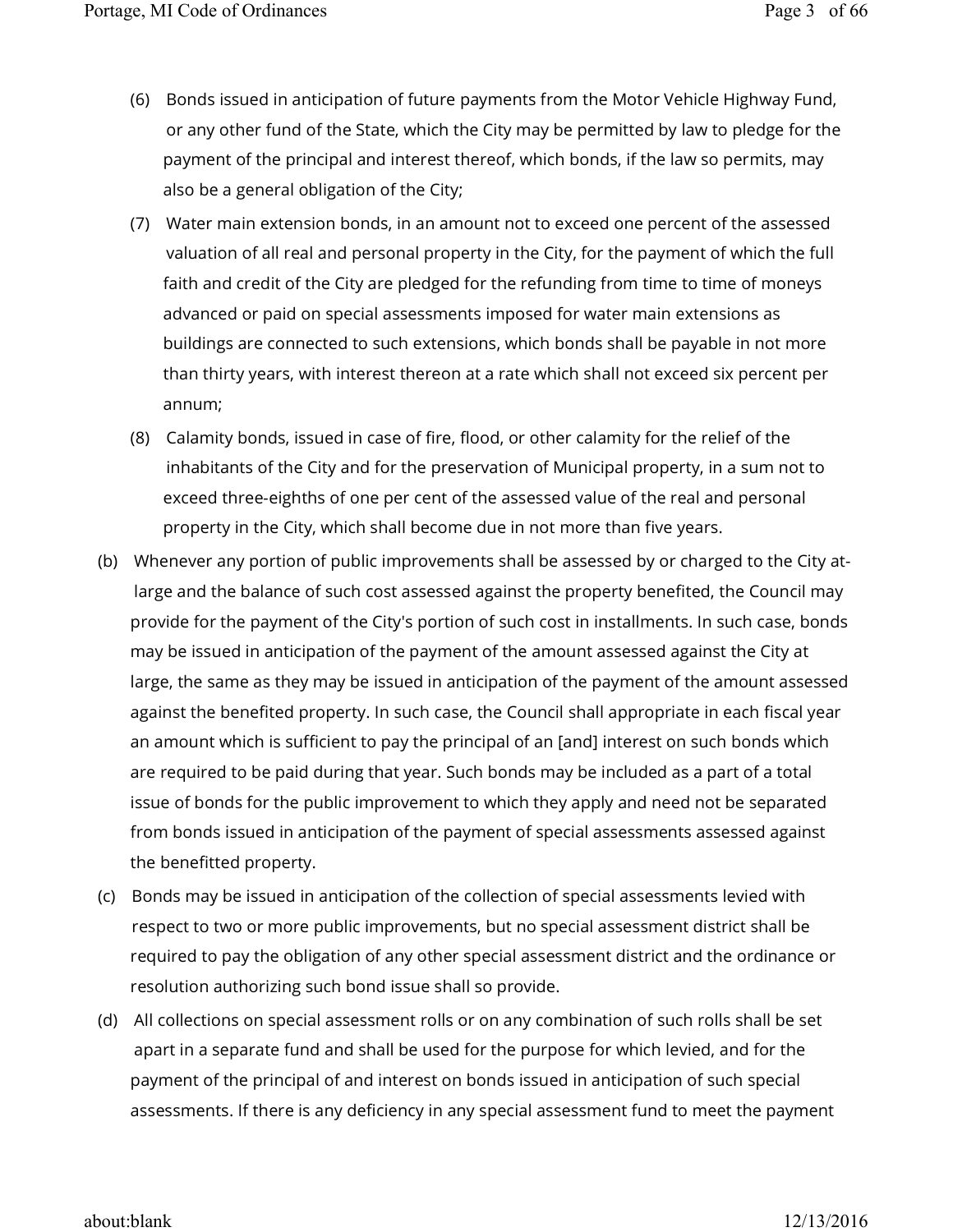of the principal or interest to be paid therefrom, moneys shall be advanced from the general funds of the City to meet such deficiency, and shall be replaced in the general funds when the special assessment fund shall be sufficient therefor.

- (e) Each bond or other evidence of indebtedness shall contain on its face a statement specifying the purpose for which the same is issued, and the proceeds thereof shall not be used for any other purpose, except that, whenever the proceeds of any bond issue, or a part thereof, remain unexpended and unencumbered for the purpose for which said bond issue was made, the Council may, by the confirming vote of not less than five members, authorize the use of such unexpended and unencumbered funds:
	- (1) For the retirement of such bond issue, or
	- (2) If such bond issue has been fully retired, then for the retirement of other bonds or obligations of the City provided for by this section:[.] Provided, That in the case of special assessment bonds, such funds shall be refunded to the owners of property against which special assessments therefor were made, or placed in the General Fund of the City in accordance with the provisions of Section 9.2 of this Charter, and
	- (3) For such other purposes as may be permitted by law, subject to the proviso in paragraph  $(2)$  above;[,] or
	- (4) If such funds cannot be so used, then in any manner approved by the vote of not less than five members of the Council.
- (f) No bond or other evidence of indebtedness, regardless of type or purpose, shall bear interest at a rate exceeding that fixed by law.
- (g) All bonds and other evidences of indebtedness shall be signed by the Mayor and countersigned by the Clerk, under the seal of the City. Interest coupons may be executed with the facsimile signatures of the Treasurer. A complete and detailed record of all bonds and other evidences of indebtedness shall be kept by the Treasurer. Upon the payment of any bond or other evidence of indebtedness, the same shall be marked "Canceled" or otherwise defaced by the Treasurer to indicate payment. After all of the bonds of any issue have been paid, they may be destroyed by cremation, with a proper certificate of such destruction filed in the office of the Clerk.

Sec. 10.2. - Limitations upon Borrowing Power.

(a) The net bonded indebtedness incurred for all public purposes shall not at any time exceed ten percent of the assessed value of all the real and personal property in the City:[.] Provided, That in computing such net bonded indebtedness, there shall be excluded money borrowed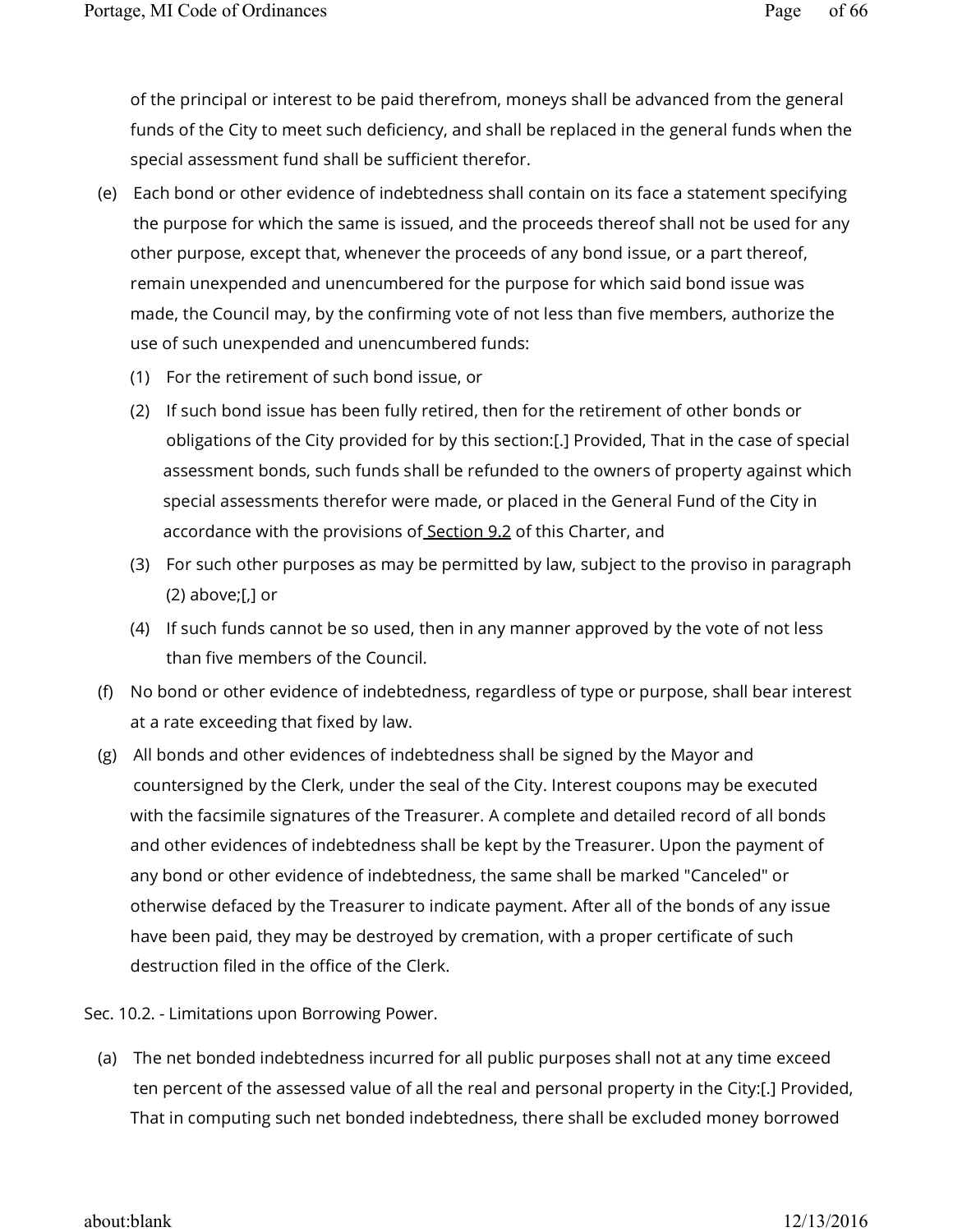under the provisions of Section 10.1(a) clauses (2), (3), and (4) of this chapter, and any other bonds which are not, by law, subject to the debt limitation of the City. The resources of any debt retirement or sinking fund pledged for the retirement of any outstanding bonds which are subject to the debt limitation herein established, shall also be deducted from the amount of bonded indebtedness.

(b) No bonds shall be sold to obtain funds for any purpose other than that for which they were specifically authorized, and, if such bonds are not sold within two years after authorization, such authorization shall be null and void, except when delay is caused by litigation or when a bond issue has been authorized to be issued in two or more parts or series. In case of litigation, the two year period shall start at the time of the filing of the final judgment or decree. In case of bonds authorized to be issued in two or more parts or series, the first part or series shall be sold within two years after authorization and the final part or series shall be sold within ten years after authorization.

### CHAPTER 11. - CONTRACTS

Sec. 11.1. - Contracting Authority of Council.

- (a) The power to make and to authorize the making of contracts on behalf of the City is vested in the Council and shall be exercised in accordance with the provisions of law.
- (b) All contracts, except as otherwise provided by ordinance in accordance with the provisions of Section 11.2 hereof shall be authorized by the Council and shall be signed on behalf of the City by the Mayor and the Clerk, and, except as so provided, in the case of contracts for the price [of] five hundred dollars or more, shall not be enforceable unless so signed.
- (c) With the advice of the City Manager, the Council shall designate one of the administrative officers of the City as purchasing agent. Such officer shall be responsible for the purchasing and sale of all City property, except as otherwise provided by this Charter.

# Sec. 11.2. - Purchase and Sale of Personal Property.

The Council shall establish, by ordinance, the procedure for the purchasing and sale of personal property. Such ordinance shall provide for centralized purchasing on behalf of the City. The ordinance shall also provide the dollar limit within which purchases and sales of personal property may be made without the necessity of securing competitive bids, and the dollar limit and conditions within which purchases and sales of personal property may be made without the necessity of Council approval and signature by the Mayor and the Clerk. No purchase of personal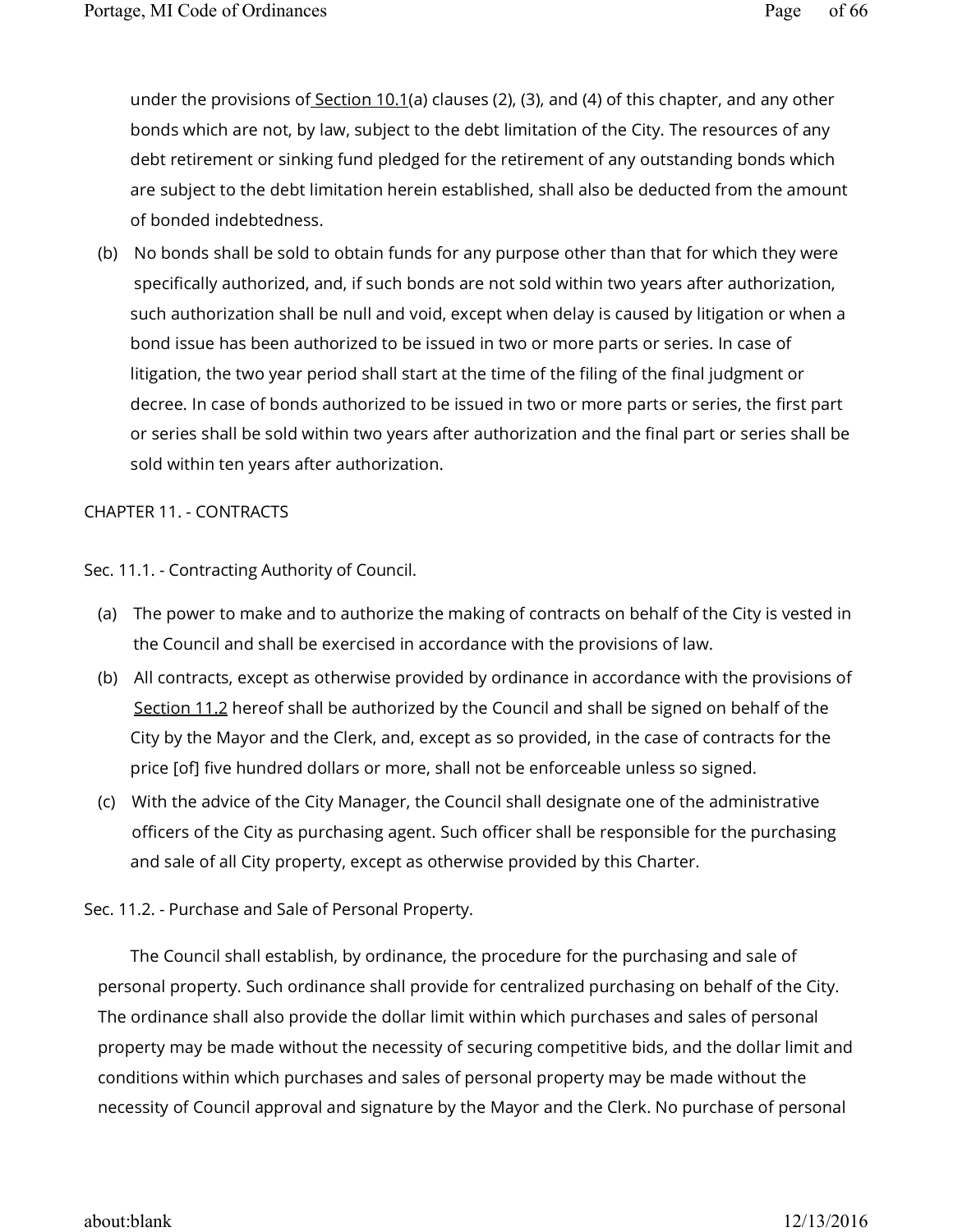property shall be made unless a sufficient unencumbered appropriation is available therefor, or for such amount of the purchase price as shall be required to be paid during the current fiscal year of the City.

Sec. 11.3. - Limitation on Contractual Power.

- (a) The Council shall have power to enter into contracts which, by the terms thereof, will be fully executed within a period of ten years. Contracts requiring more than ten years for the full execution thereof shall receive the approval of a majority of the qualified electors of the City voting thereon at a regular or special election before the same shall be binding upon the City. This limitation shall not apply to any franchise or contract for services with a public utility or with one or more other governmental units, nor to contracts authorized by law or for debt secured by bonds or notes which may be lawfully issued by the City.
- (b) The City shall not have power to sell, lease, or dispose of any real estate unless:
	- (1) The resolution authorizing the sale, lease, or disposal thereof shall be completed in the manner in which it is to be finally passed and has remained on file with the Clerk for public inspection for twenty-eight days before the final adoption of passage thereof, with notice of intent to sell, lease, or dispose of such property published not less than twenty days before the Council finally acts thereon, and unless,
	- (2) Such action is approved by the affirmative roll call vote of five or more members of the Council, and unless,
	- (3) When the proposition is to sell any park, cemetery or any part thereof, except when such park is not required under an official master plan of the City, the proposition to sell, lease, or dispose of the same shall also be approved by a three-fifths vote of the electors of the City voting thereon at any general or special election.
- (c) Except as provided by ordinance authorized by<u> Section 11.2</u> of this chapter, each contract for the construction of public improvements or for the purchase or sale of personal property shall be let after opportunity for competitive bidding. All bids shall be opened in public in the Council room by the Clerk, at the time designated in the notice of bidding, and shall be reported to the Council at its next meeting. The Council may reject any or all bids, if deemed advisable. If, after two or more opportunities for competitive bidding, no bids are received or such bids as were received were not satisfactory to the Council, the Council may either endeavor to obtain new competitive bids or authorize the City Manager or other proper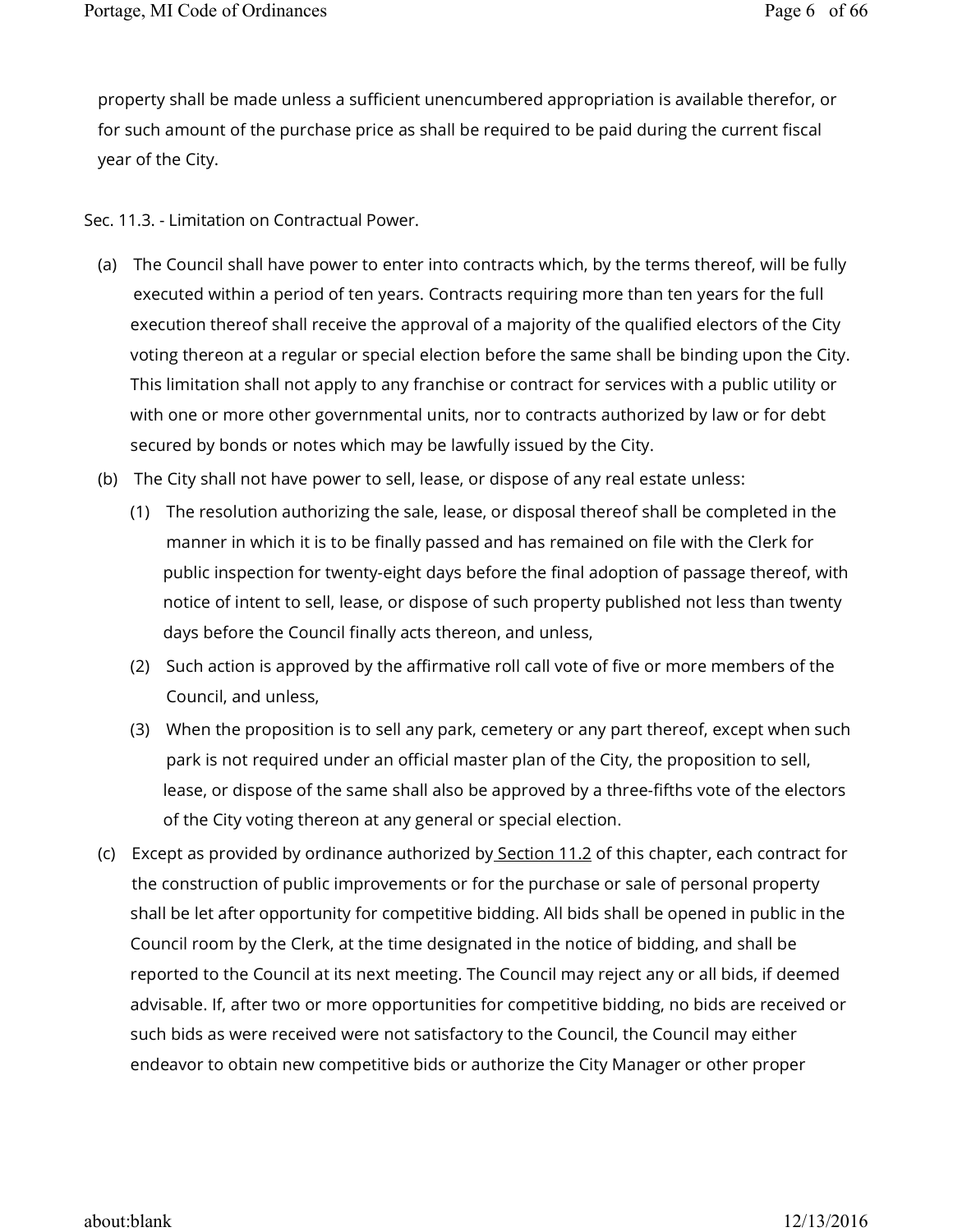official of the City to negotiate for contract in the open market. The second bid herein required may be waived by a vote of five or more members of the Council and the Council may then proceed under the previous sentence.

- (d) No contract shall be made with any person who is in default to the City.
- (e) No exclusive contract shall be made with any person, except for the normal purchasing of supplies and equipment, the making and acquisition of public improvements, and such as may be authorized by this Charter.
- (f) No extra compensation shall be paid to any public officer, agent, employee, or contractor after the service has been rendered or the contract entered into.
- (g) No contract shall be amended after it has been made, except upon authority of the Council.

Sec. 11.4. - Business Dealings with City.

The Council may provide by ordinance the conditions under which an officer or employee of the City may have business dealings with the City.

# CHAPTER 12. - ELECTIONS [6]

Footnotes:  $-(-)$  ---

 Mandatory that charter provide for the time, manner and place of holding elections, MCL 117.3(c), MSA 5.2073, (c); Michigan election law, MCL 196.1 et seq., MSA 6.1001 et seq.

Sec. 12.1. - Regular City Elections.

- (a) Beginning in the year 1975, a regular City election shall be held on the Tuesday succeeding the first Monday in November in every odd numbered year.
- (b) At the regular City election held in the year 1975, there shall be elected by and from the City at large, a Mayor for a term of office of two years, and six Councilmen. The terms of office for the three Councilmen receiving the highest total number of votes in the regular City election of 1975 shall be four years. The terms of office for the three Councilmen receiving the next three highest vote totals shall be two years. Thereafter, at regular City elections, a Mayor shall be elected for a term of two years and three Councilmen shall be elected for a term of four years.
- (c) A member of City Council whose term will not expire at the Mayoral election will not be eligible to run for Mayor unless such member of Council shall irrevocably resign his Council position before the deadline for filing nominating petitions for Mayor. Said resignations shall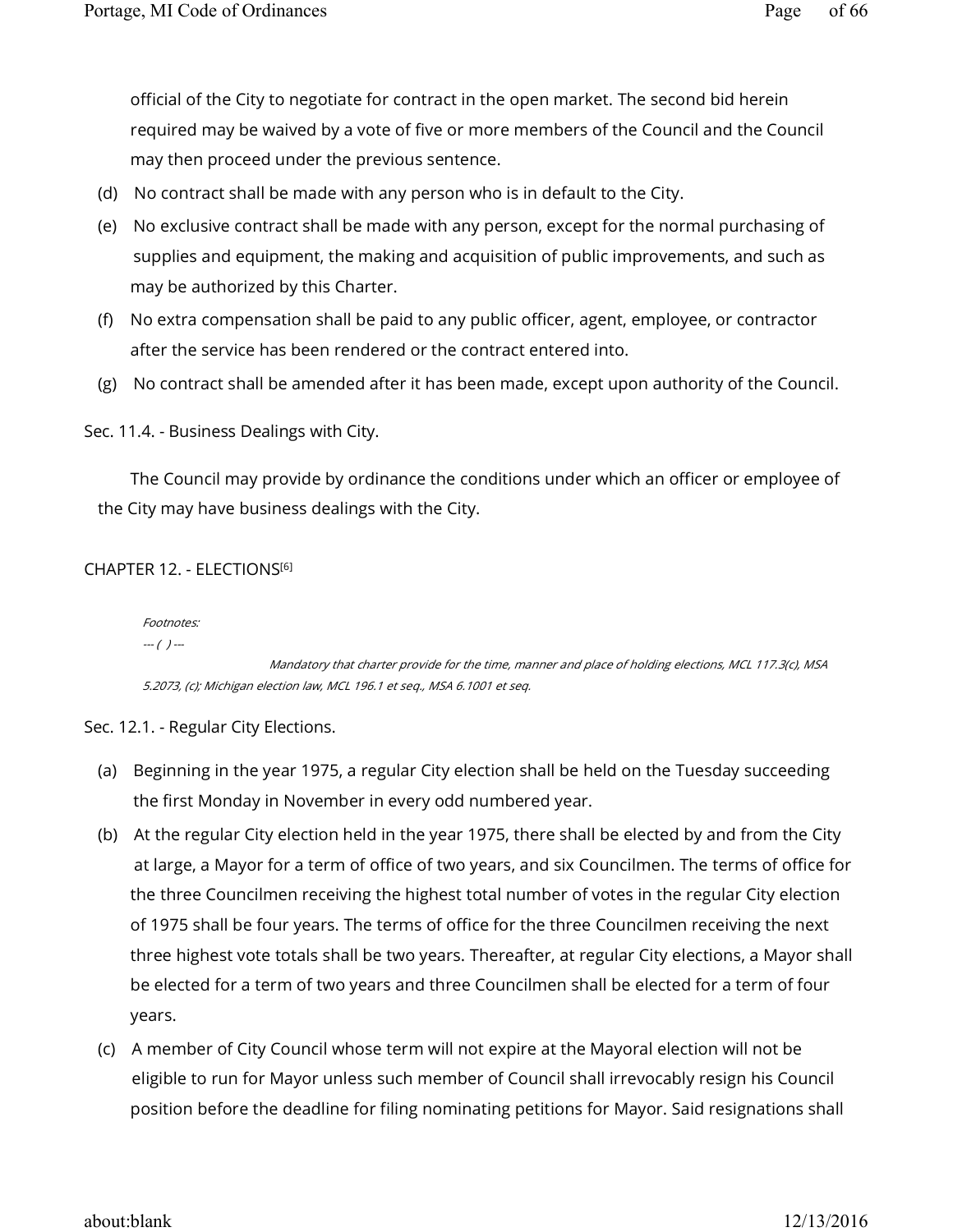be absolute but shall not take effect until the day after the City election. Should one or more members of Council resign from office to run for Mayor, then their vacancies shall be filled for terms of two years by those persons receiving either the fourth, fifth, or sixth highest number of votes for Council member in the City elections.

(11-4-1980)

Odd-year elections, MCL 168.644a et seq., MSA 6.1644(1) et seq.

Sec. 12.2. - Primary Elections.

This section was repealed by the voters on November 5, 1974.

Sec. 12.3. - Special Elections.

Special City elections shall be held when called by resolution of the Council, adopted at least sixty days in advance of such election. If a special election is to be held on the date of any State primary or general election, such election shall be called in ample time for the giving of notice to the County Clerk of questions to be voted thereat, as required by law. Any resolution calling a special election shall set forth the purpose of such election. Unless otherwise permitted by law, no more than two special City elections shall be held in any one calendar year.

 Notice of special elections, MCL 168.653a, MSA 6.1653(1); maximum number of special elections in one year, MCL 117.5(c), MSA 5.2084, (c).

Sec. 12.4. - Qualifications of Electors.

Each resident of the City who has the constitutional qualifications of an elector in the State of Michigan, or who will have such qualifications at the next election held in the City, shall be entitled to register as an elector of the City.

The provisions of Charter  $\frac{12.4}{3}$  are superseded by MCL 6.491 et seq., MSA 6.1491 in that such provisions provide for the qualifications of electors of the city. See MCL 168.492, MSA 6.1492.

Sec. 12.5. - Election Procedure.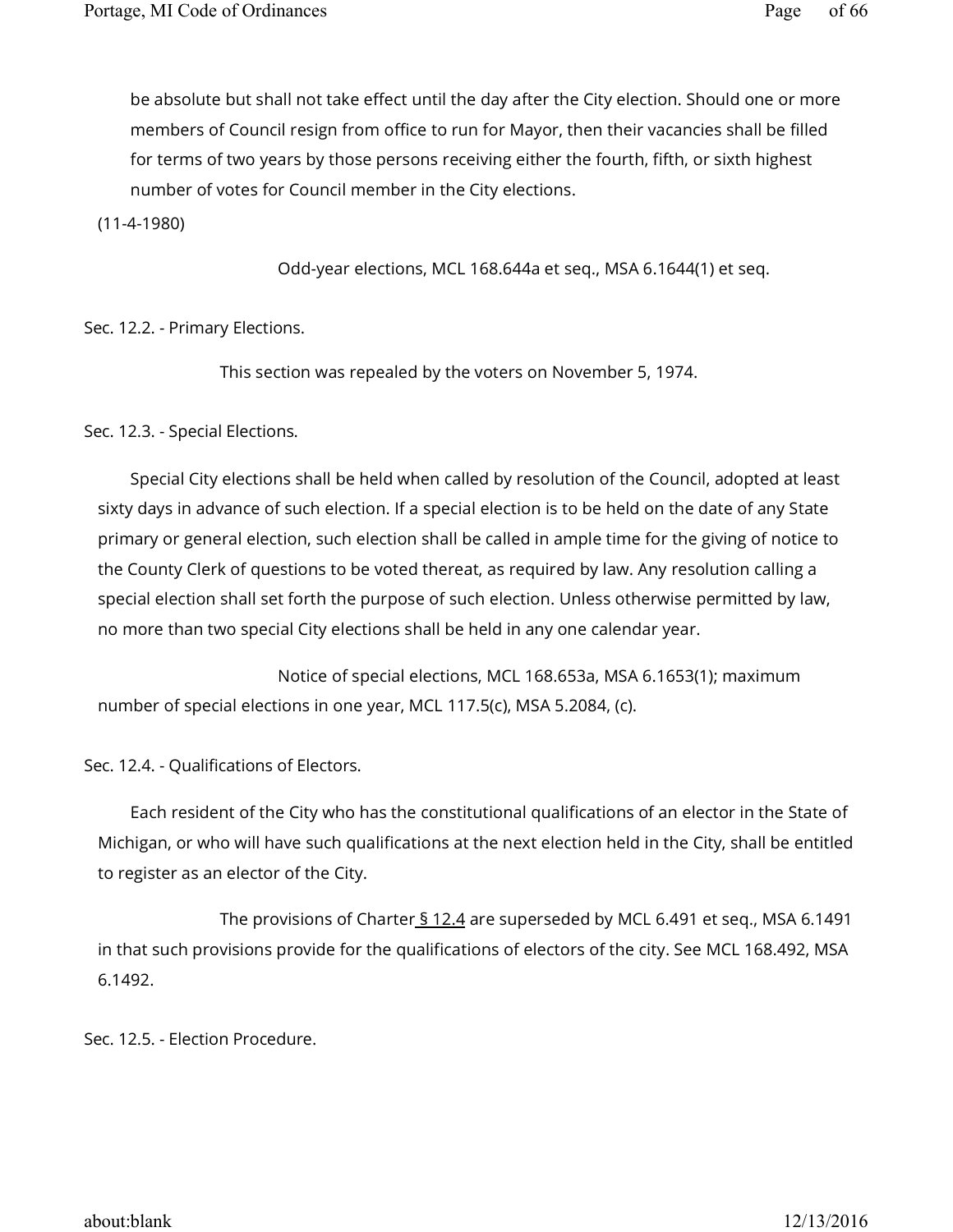All City elections for the election of City officers shall be nonpartisan. The general election laws of the State shall apply to and control, as nearly as may be, all procedures relating to registrations for the conduct of all City elections, and the nomination of candidates for election to City offices, except as such general laws relate to political parties or partisan procedures and except as otherwise provided by this Charter. The compensation of all election personnel shall be determined by the Council.

### Sec. 12.6. - Election Commission.

An Election Commission, consisting of the Clerk, the Treasurer, and the Assessor, is hereby created. The Clerk shall be chairman. The City Attorney shall attend meetings of the Commission when requested to do so by the Clerk. The Commission shall have charge of all activities and duties required of it by law relating to the conduct of elections in the City. In the absence of a quorum, members present may create a quorum, as permitted by law. In any case where election procedure is in doubt, the Election Commission shall prescribe the procedure to follow.

### Sec. 12.7. - Nomination Petitions.

A person desiring to qualify himself or another person as a candidate for any elective office under this Charter shall file with the Clerk a nomination petition therefor, signed by not less than fifty nor more than one hundred of the registered electors of the City. Blank nomination petitions, in substantially the same form as required by law for non-partisan nomination petitions, shall be prepared and furnished by the Clerk. Such petitions shall be filed with the Clerk not later than 4:00 o'clock in the afternoon on the seventh Tuesday preceding the regular City election date. Nomination petitions for the purpose of filling a vacancy shall so state in connection with the name of the office for which they are to be used. No person shall place his signature on more than one nomination petition for Mayor, nor to more such petitions for Councilmen than there are vacancies on the Council to be filled. If any person does place his signature on more petitions than herein permitted, his signature shall be counted to the number permitted, only on the first petitions filed with the Clerk.

#### (11-5-1974)

 Pursuant to MCL 168.644f, MSA 6.1644(6), nominating petitions must be filed by 4:00 p.m. on the 15th Tuesday prior to the city general election.

Nonpartisan nominating petitions, MCL 166.544a, MSA 6.1544(1).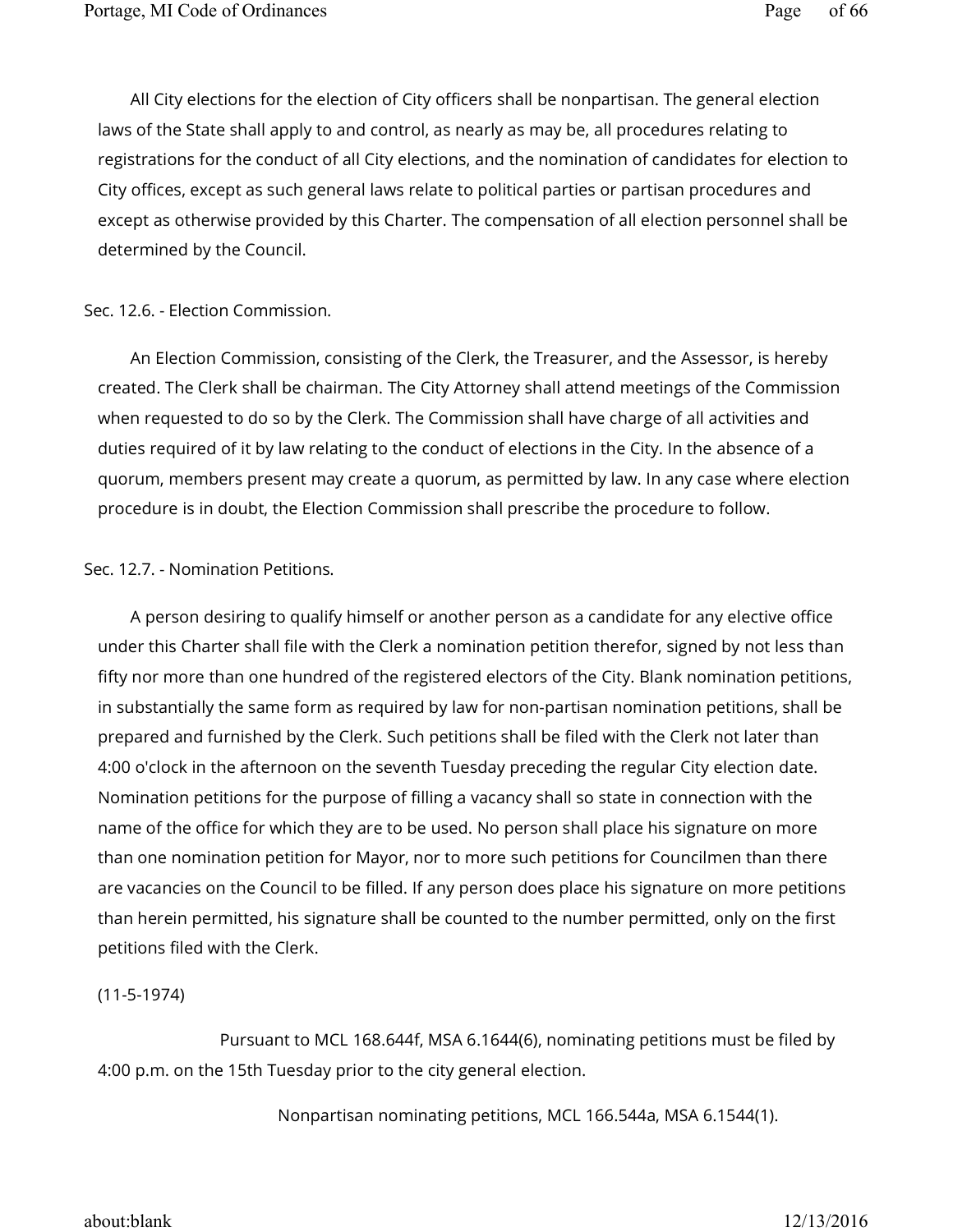Sec. 12.8. - Approval of Petitions.

Within five days after the filing of a petition, the Clerk shall determine the sufficiency of the number of genuine signatures on the petition. If he finds that any petition does not contain the required number of genuine signatures, he shall immediately notify the filer of the petition, in writing, of the insufficiency of the petition. If the Clerk does not so notify the filer of the petition, it shall be deemed to be sufficient as to the number of signatures thereon and shall not be subject to challenge with regard thereto. No additional signatures on any petition shall be received by the Clerk after the final date and time fixed for filing nomination petitions.

The provisions of Charter  $\frac{12.8}{3}$  are superseded by MCL 168.552, MSA 6.1552.

Sec. 12.9. - Procedure at Primary Elections.

This section was repealed by the voters on November 5, 1974.

Sec. 12.10. - Form of Ballots.

The form, printing, and numbering of ballots used in any City primary election and election shall conform, as nearly as may be, to that prescribed by law, except that no party designation or emblem shall appear thereon. The names of qualified nominees for each office shall be listed on the ballot under a separate heading for each office and shall be so rotated on the ballots, that, insofar as possible, the name of each candidate will appear first on the ballot under the office he seeks an equal number of times.

 Preparation and distribution of primary ballots, MCL 168.559 et seq., MSA 6.1559 et seq.; voting machines at primaries, MCL 168.574 et seq., MSA 6.1574 et seq.; ballots in general elections, MCL 168.684 et seq., MSA 6.1684 et seq.

Sec. 12.11. - Canvass of Votes.

The Clerk shall canvass the votes cast at all City elections. If the Clerk is a candidate for a City office, he shall not canvass the votes at the election at which he is a candidate and the Council shall appoint an elector of the City to act in his stead. Such canvass shall be made by the Clerk at the City Hall at 10:00 o'clock in the forenoon on the third day following each City election. He shall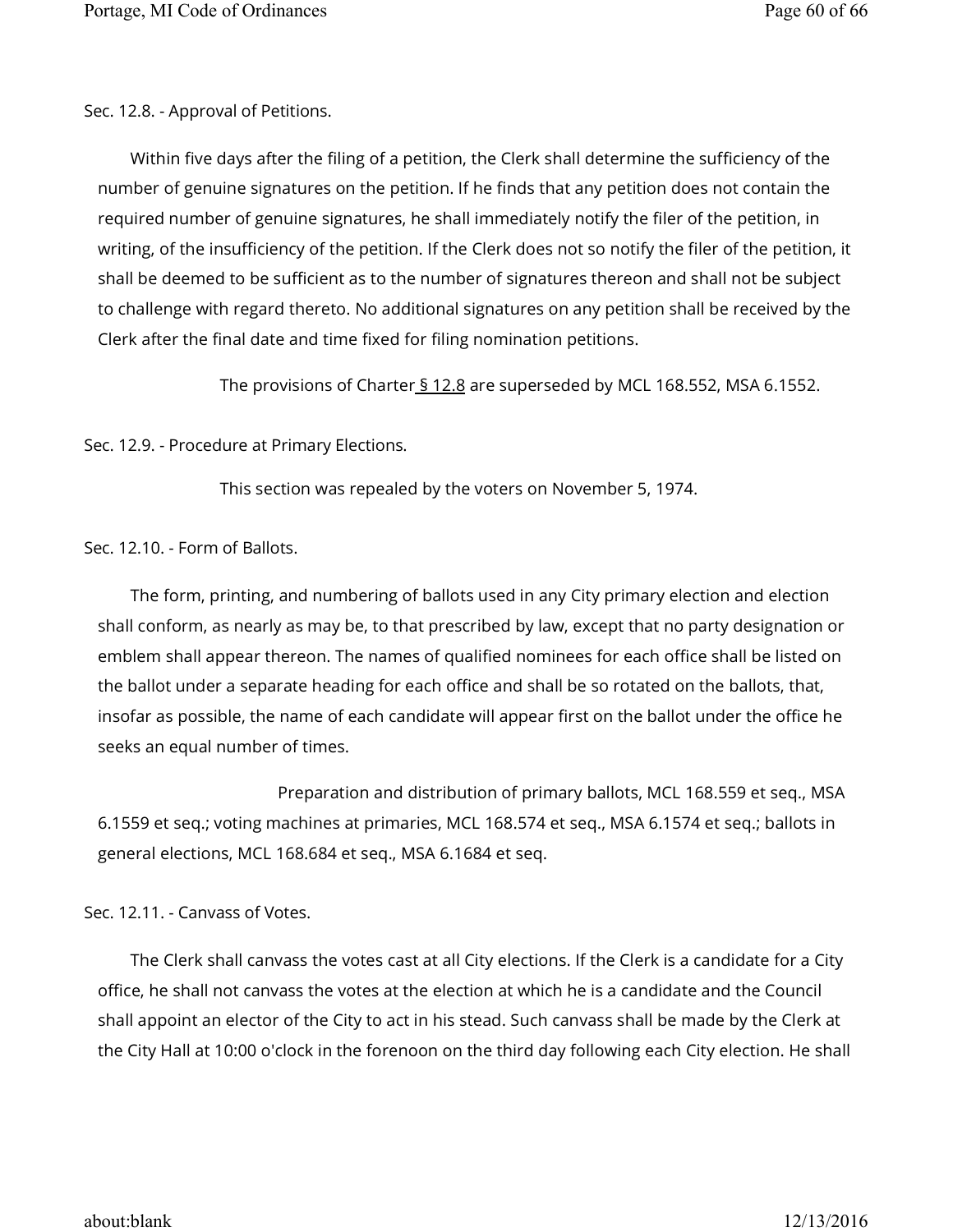publicly canvass the returns of such election, and shall determine the vote upon all questions and propositions, and declare whether the same have been adopted or rejected and which persons have been nominated for or elected to office, as the case may be.

# Sec. 12.12. - Persons Elected - Tie Vote.

Candidates receiving the highest number of votes for election to an office shall be declared to have been elected to that office. If, at any City election, the outcome cannot be determined because two or more persons received an equal number of votes, the Election Commission shall, on the day following the canvass of such votes proceed to recount the votes cast for such persons. Such recounting of votes shall be conducted and the result thereof returned and reported as provided by law for the conduct of recounts, but no petition therefor shall be required. If the result of such election is not changed by such recount, the Election Commission shall name a date for the appearance of such persons for the purpose of determining the election of one of them by lot. Should any person fail to appear, in person or by representative, to determine the result of any tie at the time and place named, such determination shall be made by lot in his absence, at the direction and under the supervision of the Election Commission. Such determination shall be final.

Determination of winner by lot, MCL 168.851, 168.852, MSA 6.1851,

6.1852.

#### Sec. 12.13. - Recount.

A recount of the votes cast at any City election for any office, or upon any proposition, may be had in accordance with the general election laws of the State.

Recounts, MCL 168.861 et seq., MSA 6.1861 et seq.

CHAPTER 13. - UTILITY FRANCHISES AND MUNICIPAL UTILITIES

Sec. 13.1. - Public Utility Franchises.

All public utility franchises granted after the adoption of this Charter, whether it be so provided in the granting ordinance or not, shall be subject to the right of the City:

(1) To repeal the same for misuse, or nonuse, or for failure to comply with the provisions thereof;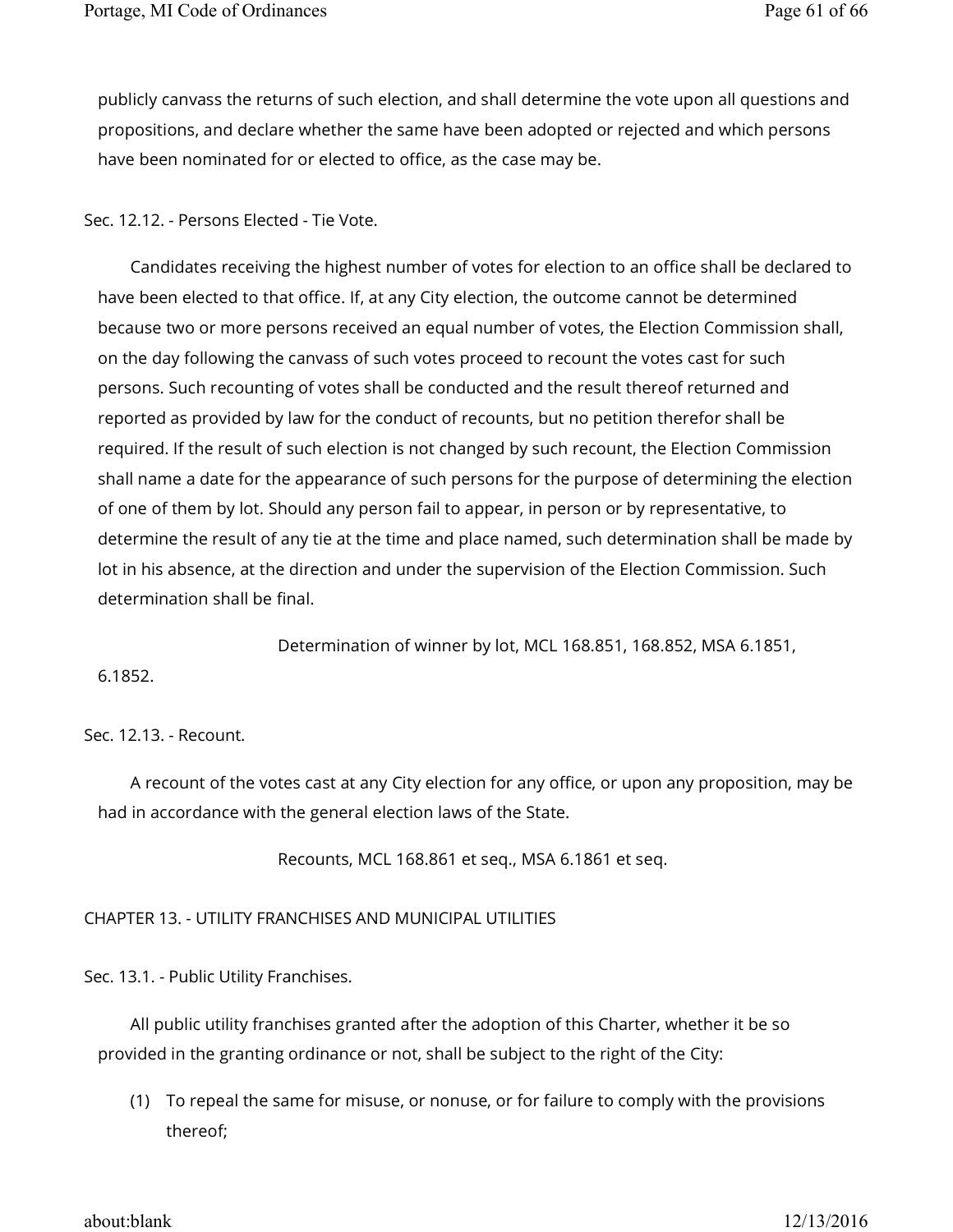- (2) To require proper and adequate extension of plant and service maintenance thereof at the highest practical standard of efficiency;
- (3) To establish reasonable standards of service and quality of products, and prevent unjust discrimination in service or rates;
- (4) To require continuous and uninterrupted service to the public in accordance with the terms of the franchise throughout the entire period thereof;
- (5) To impose such other regulations as may be determined by the Council to be conducive to the safety, welfare, and accommodation of the public;
- (6) To require the public utility to which any franchise is granted to permit joint use of its property and appurtenances located in the streets, alleys, and public places of the City by the City and other utilities insofar as such joint use may be reasonably practicable and upon payment of reasonable rental therefor: Provided, That, in the absence of agreement, upon application by the public utility, the Council shall provide for arbitration of the terms and conditions of such joint use and the compensation to be paid therefor;
- (7) To pay such part of the cost of improvement or maintenance of the streets, alleys, bridges, and public places of the City, as shall arise from its use thereof, and to protect and save the City harmless from all damages arising from said use; and
- (8) Require the public utility to file with the City such drawings and maps of the location and nature of its facilities, as the Council may request.

 Permissible that charter provide for use of streets and other public ways, MCL 117.4h(2), MSA 5.2081, (2).

Sec. 13.2. - Limitations on the Granting of Franchises.

No franchise shall be granted by the City for a term exceeding thirty years and no exclusive franchise or contract in the nature of a franchise shall ever be granted. Each franchise shall include a provision requiring the franchise to take effect at the end of an existing franchise. An irrevocable franchise and any extension or amendment of such franchise may not be granted by the City, unless the ordinance granting such franchise has first received the affirmative vote of at least three-fifths of the electors of the City voting thereon at a regular or special City election. An irrevocable franchise ordinance may be approved by the Council, for referral to the electorate, only after a public hearing has been held thereon and after the grantee named therein has filed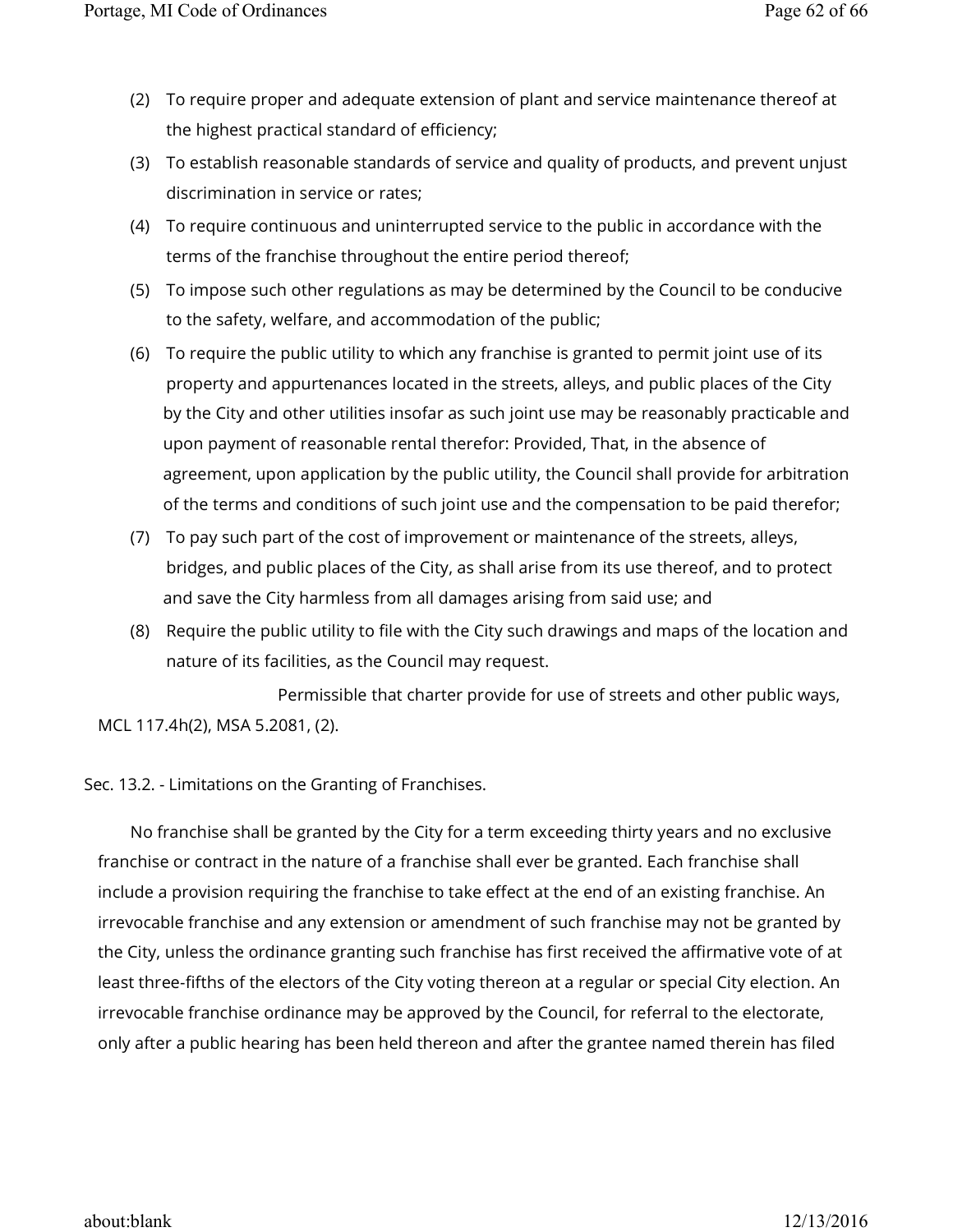with the Clerk his unconditional acceptance of all the terms of the franchise. No special election for such purpose may be ordered by the Council, unless the expense of holding such election has first been paid to the Treasurer by the grantee.

 Franchises limited to 30 years, Mich. Const. 1963, art. VII, § 30; submission of irrevocable franchise to electors required, Mich. Const. 1963, art. VII, § 25; expenses of special elections to approve franchises to be submitted to voters, MCL 117.5(i), MSA 5.2084, (i).

# Sec. 13.3. - Procedure for Granting Franchises.

Every ordinance granting a franchise, license, or right to occupy or use streets, alleys, bridges, or public places shall remain on file with the Clerk for public inspection in its final form for at least thirty days before the final adoption thereof, or the approval thereof for referral to the electorate.

# Sec. 13.4. - Sale or Assignment of Franchises.

The grantee of a franchise may not sell, assign, sublet or allow another to use the same, unless the Council gives its consent and approves the vendee, assignee, sublessee, or person using the franchise. In the case of utilities which supply electricity, gas, and communication services within the City, Council consent shall not be required in any case where the approval of the Michigan Public Service Commission is given. Nothing in this section shall limit the right of the grantee of any public utility franchise to, in good faith, mortgage its property or franchise nor shall it restrict the rights of the purchaser, upon foreclosure sale, to operate the same, except that such mortgage purchaser shall be subject to the terms of the franchise and provisions of this chapter.

Sec. 13.5. - Plans of Facilities in Streets and Public Places.

The Council may, by ordinance, require, as a condition to the placing or installment thereof, that each public utility conducting a business in the City file with the City a duplicate copy of layout plans of pipes, conduits, and other facilities which are to be placed on, under, or above the surface of the City's streets, alleys, bridges, and public places.

Sec. 13.6. - General Powers Respecting Utilities.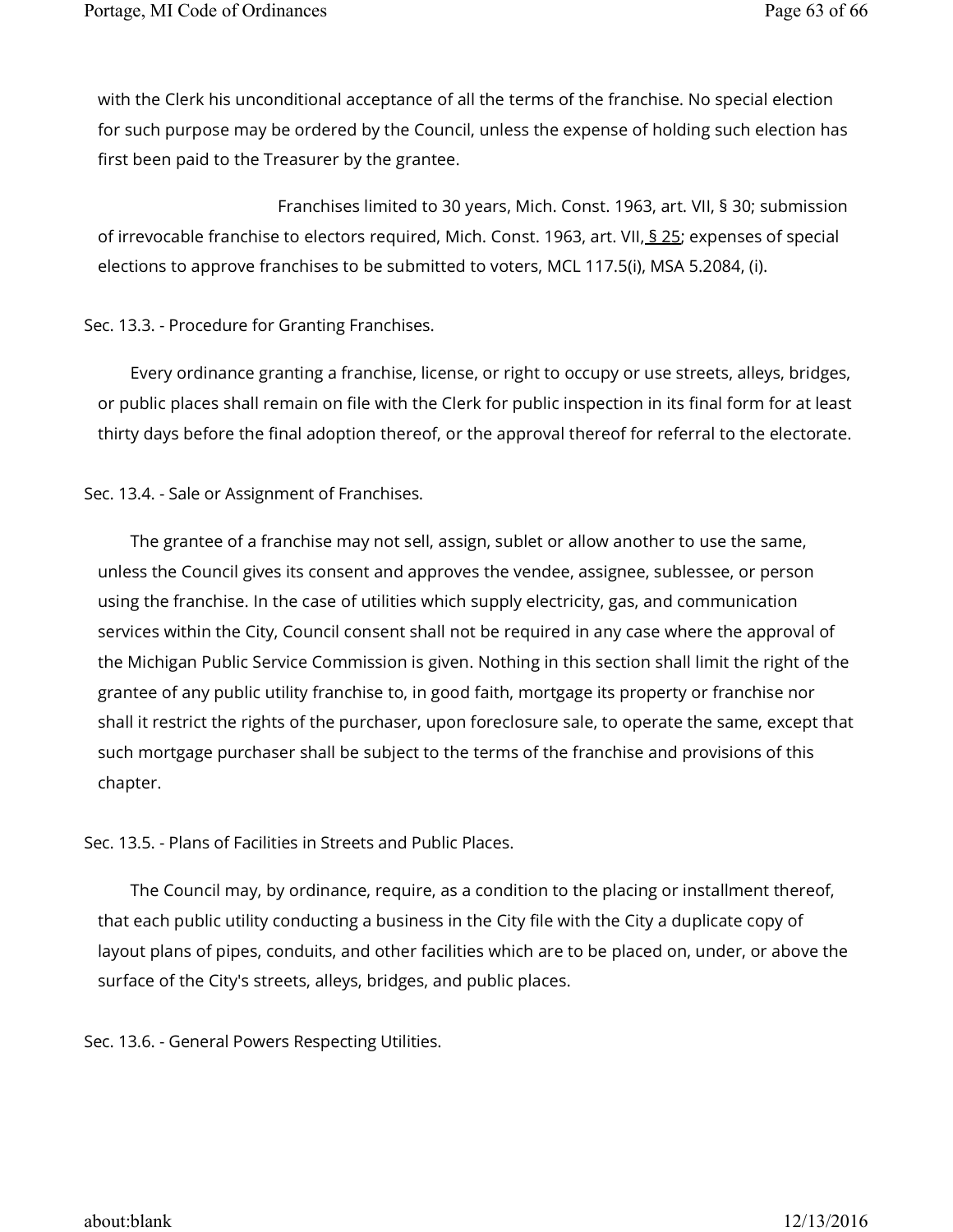The City shall possess and hereby reserve[s] to itself all the powers granted to cities by law to acquire, construct, own, operate, improve, enlarge, extend, repair, and maintain utility plants, systems, and facilities which cities are permitted by law to own and operate, either within or without its corporate limits, including, but not by the way of limitation, public utilities for supplying water, light, heat, power, gas, sewage treatment, and garbage disposal facilities, or any of them, for the benefit of the Municipality and the inhabitants thereof; and also to sell and deliver water, light, heat, power, gas, and other public utility services without its corporate limits to an amount not to exceed the limitations set by law or in accordance with law.

Sec. 13.7. - Management of Municipal Utilities.

Each municipally owned utility shall be administered as a department of the City government. The Council may provide for the administration of two (2) or more utilities by a single department. The City may require each utility owned by it to pay into the General Fund of the City from its earnings a sum annually equal to what it would have paid in property taxes were it on the assessment roll as a nonmunicipally owned utility.

#### Sec. 13.8. - Rates.

The Council shall have the power to fix, from time to time, such just and reasonable rates as may be deemed proper for supplying the inhabitants of the City and others with such utility services as the City may provide.

 Charter may provide for acquisition, etc., of utilities, MCL 117.4c, 141.104, MSA 5.2076, 5.2734; authority to acquire, operate, etc., water systems, MCL 124.251 et seq., MSA 5.2533(1) et seq.

Sec. 13.9. - Utility Rates, Charges, and Collection.

- (a) The Council shall provide, by ordinance, for the collection of all public utility rates and charges of the City. Such ordinances shall provide:
	- (1) Whenever permitted by law, that the City shall have as security for the collection of such utility rates and charges a lien upon the real property supplied by such utility, which lien shall become effective immediately upon the supplying of such utility service and shall be enforced in the manner provided in such ordinance;
	- (2) The terms and conditions under which utility services may be discontinued in case of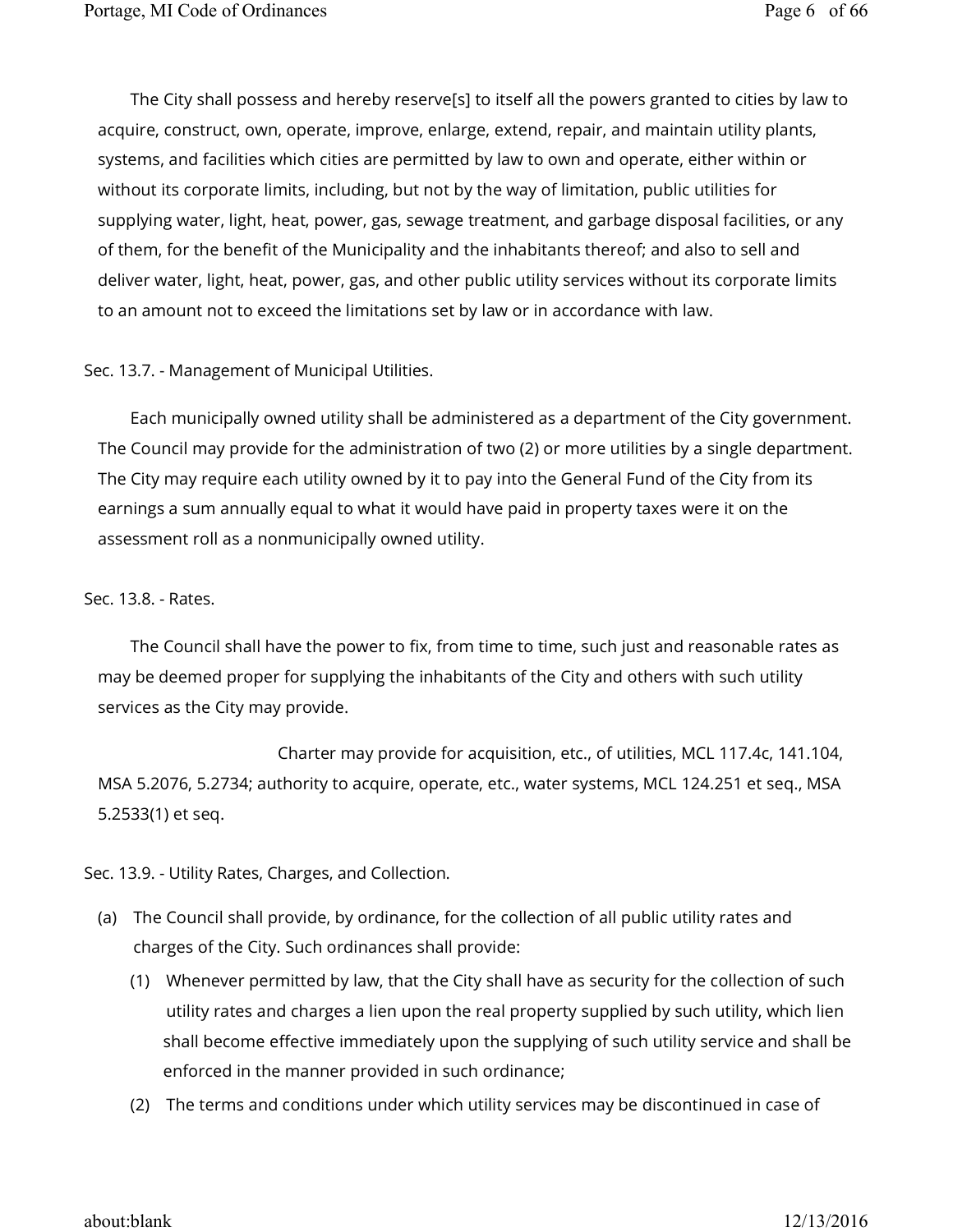delinquency in paying such rates or charges;[.]

(b) With respect to water, the City shall have all the powers granted to cities by Public Act No. 178 of 1939 (MCL 123.161 et seq., MSA 5.2531(1) et seq.), of the State of Michigan.

Sec. 13.10. - Disposal of Utility Plants and Property.

Unless approved by a three-fifths (3/5) majority vote of the electors voting thereon at a regular or special election, the City shall not sell, exchange, lease, or in any way dispose of any property, easement, equipment, privilege, or asset belonging to and appertaining to any municipally owned utility. All contracts, negotiations, licenses, grants, leases, or other forms of transfer in violation of this section shall be void. The prohibition of this section shall not apply to the sale or exchange of any article of machinery or equipment of any City-owned utility which is worn out, or useless, or which have been, or which, with advantage to the service could be replaced by new and improved machinery or equipment.

 Charter may provide for sale of capital asset of municipally owned utility, MCL 117.4e(3), MSA 5.2078, (3).

Sec. 13.11. - Utility Accounts.

Transactions pertaining to the ownership and operation by the City of each public utility shall be recorded in a separate group of accounts under an appropriate fund caption, which accounts shall be classified in accordance with generally accepted utility accounting practice. Charges for all service furnished to, or rendered by, other City departments or agencies shall be recorded. An annual report shall be prepared to show fairly the financial position of the utility and the results of its operation, which report shall be available for inspection at the office of the Clerk.

### CHAPTER 14. - MUNICIPAL COURT [7]

#### Footnotes:

 $- - ( ) -$ 

 The text of Charter ch. 14 was deleted in the prior publication of the Charter. Charter ch. 14 is superseded by MCL 600.9921, 600.9930, MSA 27A.9921, 27A.9930.

#### CHAPTER 15. - SUPERVISORS [8]

Footnotes:

--- ( ) ---

The text of Charter ch. 15 was deleted in the prior publication of the Charter. Charter ch. 15 is superseded by MCL